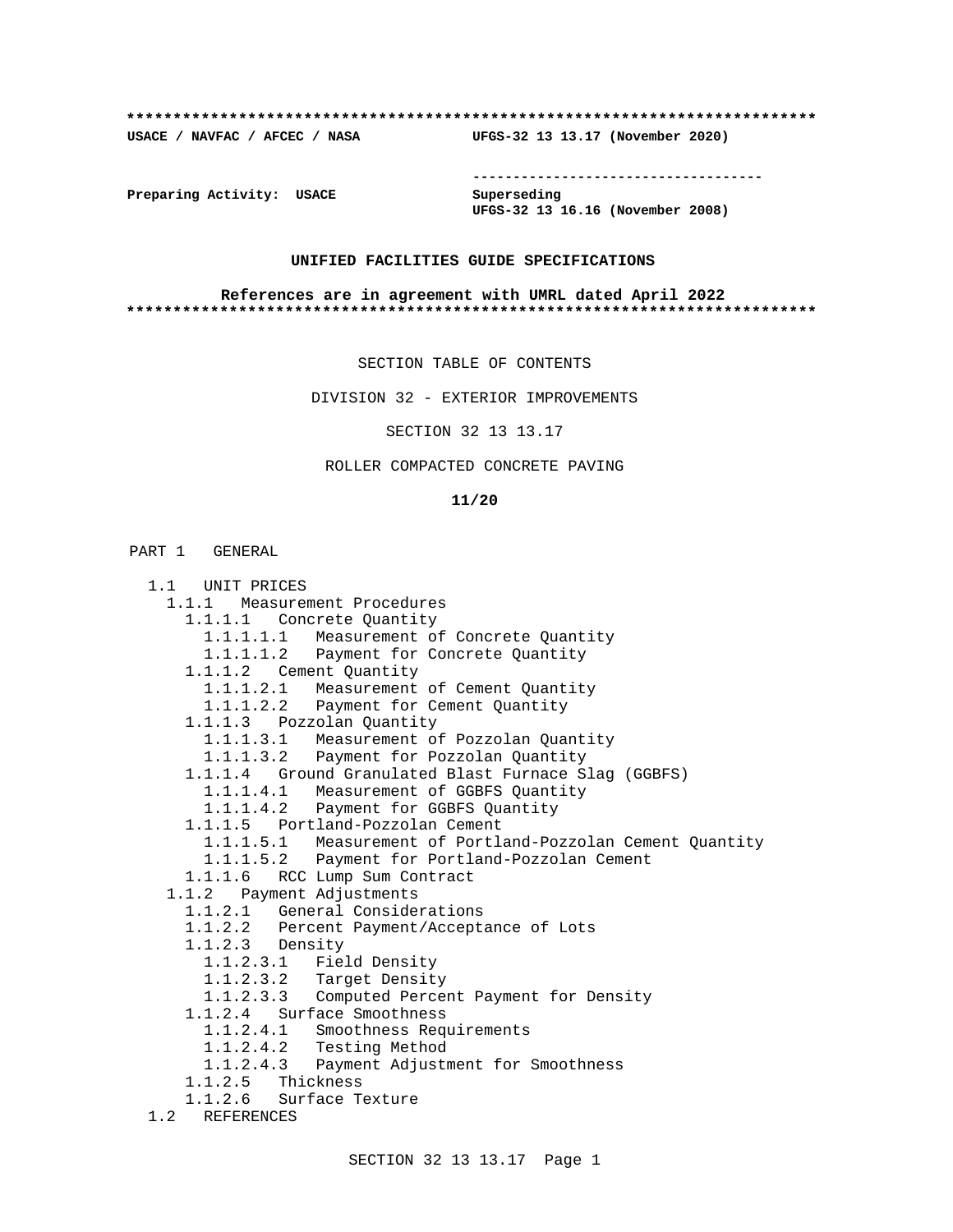- 1.3 EQUIPMENT, TOOLS, AND MACHINES
- 1.3.1 General Requirements
- 1.4 QUALITY CONTROL
	- 1.4.1 Contractor Quality Control Staff
	- 1.4.2 Other Staff
- 1.4.3 Laboratory Accreditation
- 1.4.4 Allowable Tolerances
	- 1.5 SUBMITTALS
	- 1.6 QUALITY ASSURANCE
	- 1.6.1 Sampling and Testing
	- 1.7 DELIVERY, STORAGE, AND HANDLING
		- 1.7.1 Bulk Cementitious Materials
			- 1.7.1.1 Transporting Cementitious Materials
			- 1.7.1.2 Storage of Cementitious Materials
		- 1.7.2 Aggregate Materials
		- 1.7.2.1 Storage
		- 1.7.2.2 Handling
- PART 2 PRODUCTS
	- 2.1 BATCHING AND MIXING PLANT
		- 2.1.1 Location of Plant
		- 2.1.2 Type of Plant
		- 2.1.3 Cementitious Material Feed Unit
		- 2.1.4 Aggregate Bins
		- 2.1.5 Water Control Units
		- 2.1.6 Batching or Feeding Tolerances<br>2.1.7 Additional Requirements for Ba
		- Additional Requirements for Batch-Type Mixing Plants
		- 2.1.8 Additional Requirements for Continuous-Mixing Plants
	- 2.2 MATERIAL SOURCES<br>2.2.1 Aggregate So
		- Aggregate Sources
		- 2.2.2 Portland Cement Source
		- 2.2.3 Aggregate Samples
		- 2.2.4 Pozzolan Source
		- 2.2.5 Ground Granulated Blast Furnace Slag Source
	- 2.3 CEMENTITIOUS MATERIALS
	- 2.3.1 Portland Cement
		- 2.3.2 Pozzolan
		- 2.3.3 Portland-Pozzolan Cement
		- 2.3.4 Ground Granulated Blast Furnace Slag
	- 2.4 WATER
	- 2.5 CURING MATERIALS
	- 2.6 AGGREGATES
		- 2.6.1 Coarse Aggregate
		- 2.6.2 Fine Aggregate
			- 2.6.2.1 General Requirements
			- 2.6.2.2 Blending Material
		- 2.6.3 Alkali-Silica Reactivity
		- 2.6.3.1 Class F Fly Ash Option
		- 2.6.3.2 GGBF Option
		- 2.6.4 Aggregate Gradation
			- 2.6.4.1 Initial Combined Aggregate Grading Limits
			- 2.6.4.2 Base Aggregate Grading Limits
	- 2.7 ADMIXTURES
	- 2.8 EQUIPMENT
		- 2.8.1 Paver Requirements
		- 2.8.2 Paver Control
		- 2.8.3 Compaction Equipment
		- 2.8.3.1 Vibratory Rollers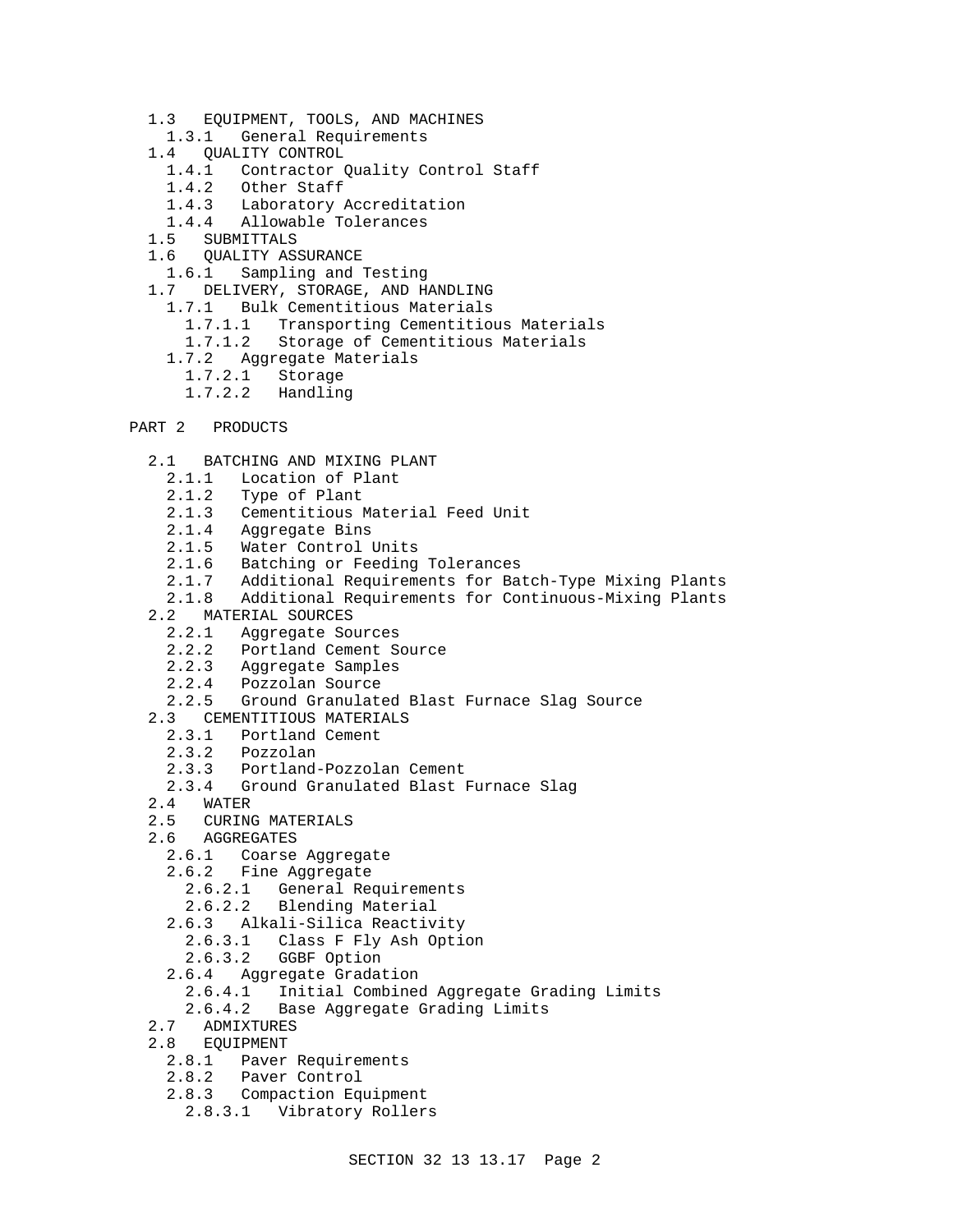- 2.8.3.2 Rubber-Tired Roller
- 2.8.3.3 Finish Roller
- 2.8.4 Straightedge
- 2.8.5 Nuclear Density Gauge
- 2.8.6 Curing Equipment
- 2.9 SAWING EQUIPMENT
- 2.10 SPECIFIED CONCRETE STRENGTH AND OTHER PROPERTIES
	- 2.10.1 Specified Flexural Strength
- 2.10.2 Concrete Strength for Final Acceptance
- 2.11 MIXTURE PROPORTIONING
- 2.12 Composition
- 2.13 Criteria for Mixture Proportions
- 2.14 Mixture Proportioning for Flexural Strength
	- 2.14.1 Concrete Strength
- PART 3 EXECUTION
	- 3.1 PRE-PLACEMENT ACTIONS
		- 3.1.1 Test Strips
		-
		- 3.1.2 Test Section Subgrade Preparation
		- 3.1.4 Grade Control
	- 3.2 TRANSPORTING AND PLACING METHODS
	- 3.3 BATCHING AND MIXING
	- 3.3.1 Mixing
	- 3.3.2 Water Content
	- 3.3.3 Mixture Uniformity Testing
		- 3.3.3.1 Mixer Regular Uniformity Testing
		- 3.3.3.2 Abbreviated Uniformity Testing
	- 3.4 PLACING AND SPREADING
		- 3.4.1 Placing
		- 3.4.2 Placing Adjacent Lanes
		- Special Requirements for Placing Lanes Succeeding Initial Lanes
		- 3.4.4 Handwork
		- 3.4.5 Placing Odd-Shaped Areas
		- 3.4.6 Placing During Cold Weather
		- 3.4.7 Placing During Hot Weather
	- 3.5 COMPACTION<br>3.5.1 Timing
		- Timing
		- 3.5.2 Initial Rolling
		- 3.5.3 Deficiency Evaluation
		- 3.5.4 Vibratory Rolling and Testing
		- 3.5.5 Final Rolling
		- 3.5.6 Operation of Rollers and Tampers
		- 3.5.7 Rolling Pattern
	- 3.6 JOINTS
		- 3.6.1 Longitudinal Construction Joints
		- 3.6.2 Transverse Construction Joints
		- 3.6.3 Joints in Multi-lift Construction
		- 3.6.4 Slip Joints
		- Sawing of Contraction Joints
		- 3.6.6 Routing Cracks
		- 3.6.7 Sealing Joints
	- 3.7 CURING AND PROTECTION<br>3.7.1 General
		- General
		- 3.7.2 Membrane Curing
		- 3.7.3 Burlap
		- 3.7.4 Protection of Pavement
	- 3.8 TREATMENT OF DEFECTIVE PAVEMENT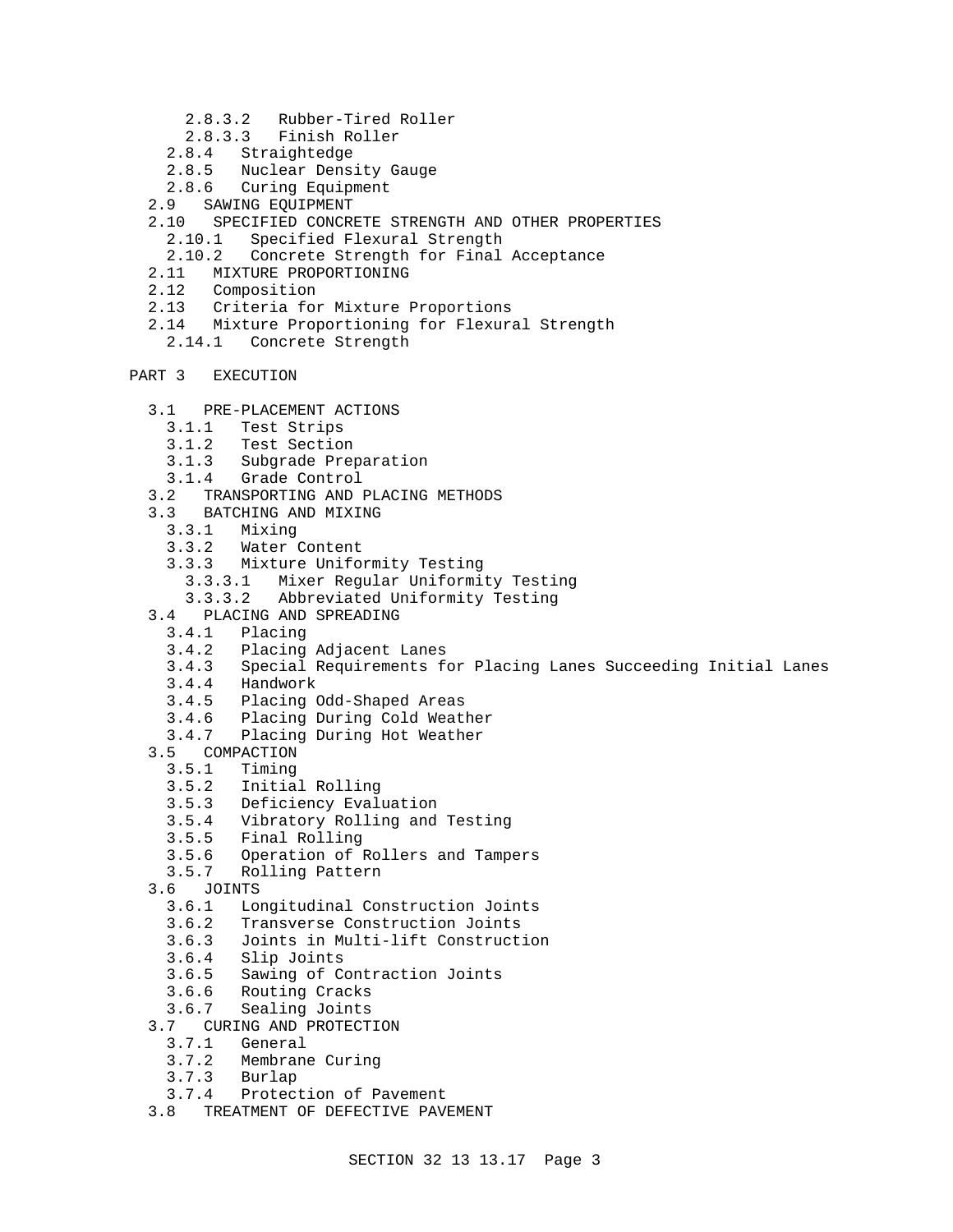- 3.8.1 Pavement Removal and Replacement
- 3.8.2 Mix Proportion Variations
- 3.8.3 Grade Variations
- 3.9 CONTRACTOR QUALITY CONTROL
	- Laboratory Accreditation
	- 3.9.2 Reports
	- 3.9.3 Lots and Sublots
	- 3.9.4 Additional Sampling and Testing
	- 3.9.5 Testing and Evaluation
	- 3.9.6 Calibration of Mixing Plant
	- 3.9.7 Field Density Testing
	- 3.9.8 Concrete Strength
	- 3.9.9 Surface-Smoothness Determination (Straightedge Testing)
	- 3.9.10 Surface Texture
	- 3.9.11 Determine Pavement Thickness
	- 3.9.12 Inspection During Placing

ATTACHMENTS:

| APPENDIX A | Example of Computations |
|------------|-------------------------|
|------------|-------------------------|

 APPENDIX B Procedure for Molding RCC Test Specimen for Flexural Strength Testing Using a Vibrating Hammer:

APPENDIX C RCC Pavement Mixture Proportioning Method

-- End of Section Table of Contents --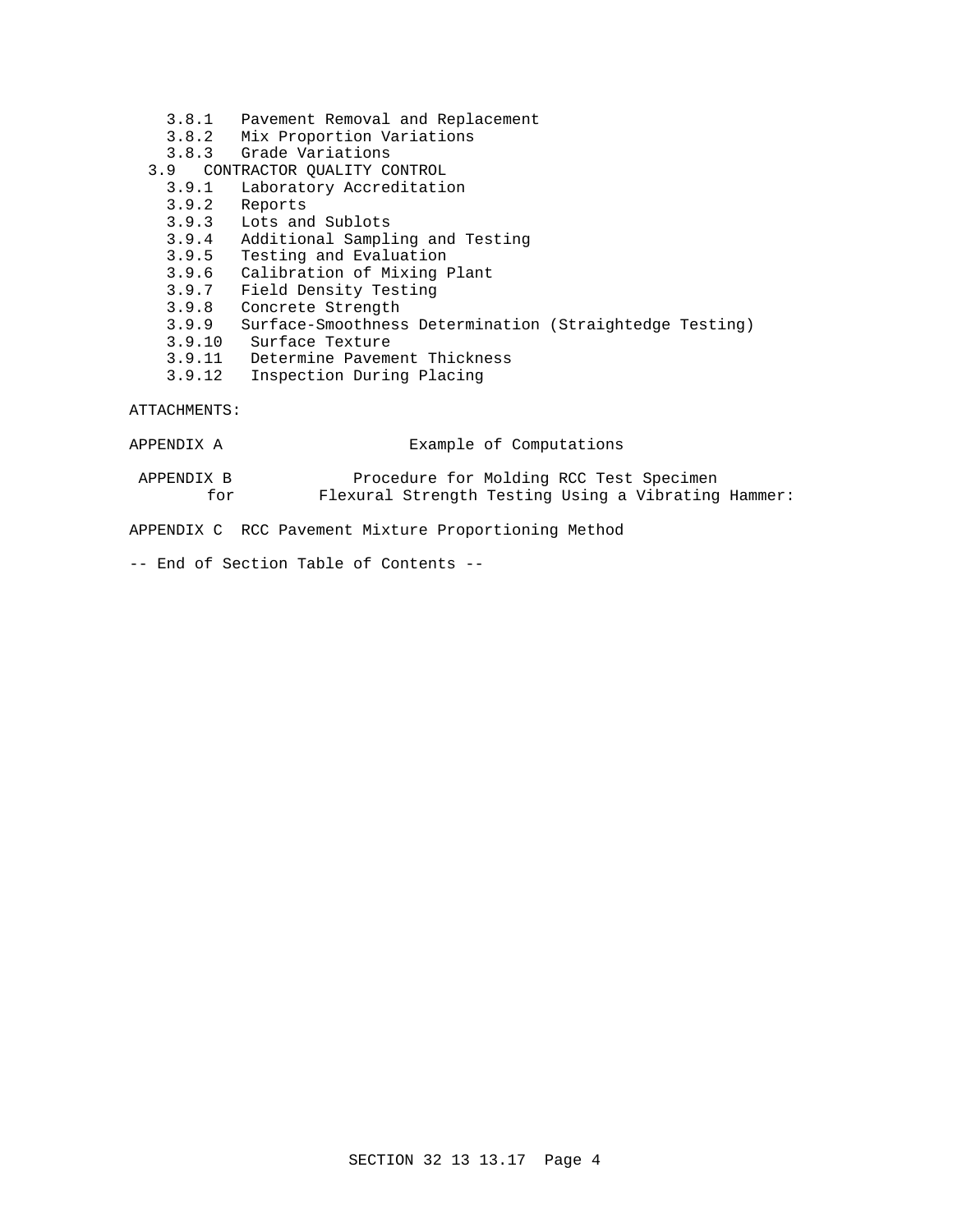USACE / NAVFAC / AFCEC / NASA

--------------------------------------

Preparing Activity: USACE

Superseding UFGS-32 13 16.16 (November 2008)

UFGS-32 13 13.17 (November 2020)

#### UNIFIED FACILITIES GUIDE SPECIFICATIONS

References are in agreement with UMRL dated April 2022 

#### SECTION 32 13 13.17

ROLLER COMPACTED CONCRETE PAVING  $11/20$ 

#### 

NOTE: This guide specification covers the requirements for roller compacted concrete (RCC) pavements for roads, streets, parking areas, repair yards, open-storage areas, and other utility grade pavements. For DOD projects, RCC cannot be used for airfield pavement unless approved by the USACE Transportation Systems Center or the appropriate DOD service.

Adhere to UFC 1-300-02 Unified Facilities Guide Specifications (UFGS) Format Standard when editing this guide specification or preparing new project specification sections. Edit this guide specification for project specific requirements by adding, deleting, or revising text. For bracketed items, choose applicable item(s) or insert appropriate information.

Remove information and requirements not required in respective project, whether or not brackets are present.

Comments, suggestions and recommended changes for this guide specification are welcome and should be submitted as a Criteria Change Request (CCR). 

#### PART 1 GENERAL

NOTE: Use guidance found in Appendix D of UFC 3-250-04FA when preparing contract specifications for RCC pavement construction.

Insert name and location of project. Tailor specifications for the specific site conditions, available materials, design requirements and construction practices.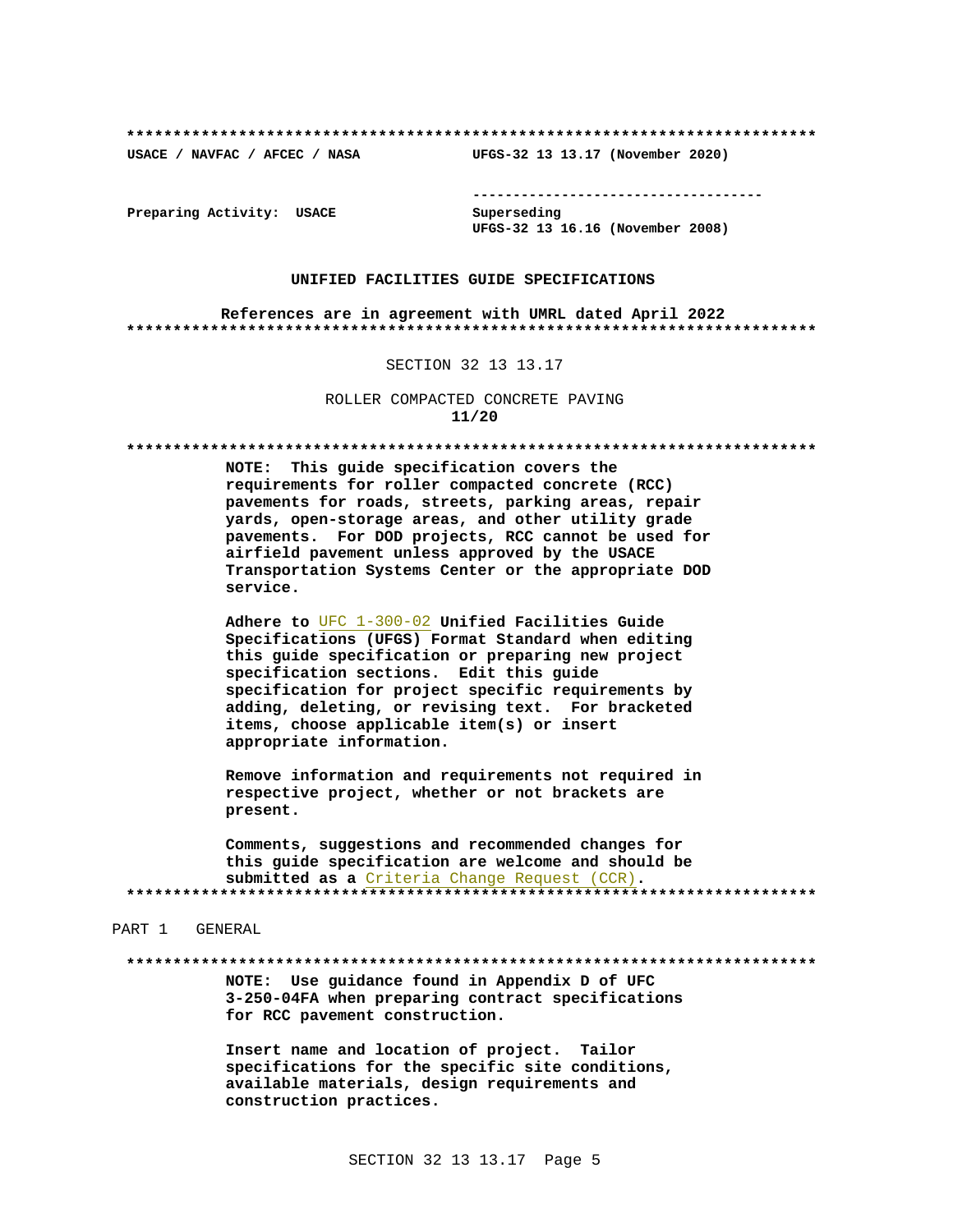Attachment: Appendix A - Example of Computations Appendix B - Procedures For Molding RCC Test Specimens For Flexural Strength Testing Using a Vibrating Hammer Appendix C - RCC Pavement Mixture Proportioning Method 

1.1 UNIT PRICES

#### $1.1.1$ Measurement Procedures

#### 

NOTE: It is necessary for the Designer to carefully correlate and edit the bid items, measurement and payment paragraphs, and all the technical paragraphs so use of Portland cement, pozzolan, Portland-pozzolan cement, and ground granulated blast furnace slag will be well coordinated. Do not permit use of ground slag with pozzolan or Portland-pozzolan cement. Either use no separate pozzolan or use only a reduced amount if Portland-pozzolan cement is used.

Unit price bid items are recommended when the quantity of RCC and or the quantity of cementitious materials is not known or likely to be variable. If the quantity could range beyond 15 percent of the bid item, split bid items should be used. If quantities are known at the time of bidding, lump sum bid items are recommended. 

 $1.1.1.1$ Concrete Quantity

Measurement of Concrete Quantity  $1.1.1.1.1$ 

The quantity of concrete to be paid for will be the number of cubic meters yards, rounded to the nearest tenth of a cubic meter yard, placed in the completed and accepted pavements, including the accepted test section. Payment will not be made for wasted concrete, for concrete used for the convenience of the Contractor, or for concrete outside the neat lines shown on the drawing. Concrete will be measured in the completed and accepted pavements in accordance with the dimensions shown in the plan and cross section. No deductions will be made for rounded or beveled edges or the space occupied by pavement reinforcement, dowel bars, tie bars, or electrical conduits, nor for any void, drainage, or other structure extending into or through the pavement slab measuring one cubic meter 3 cubic feet or less in volume. No other allowance for concrete will be made unless placed in specified locations in accordance with written instructions previously issued by the Contracting Officer.

#### $1.1.1.1.2$ Payment for Concrete Quantity

The quantity of concrete measured as specified above, will be paid for at the contract unit price when placed in completed and accepted pavements or, where appropriate, at reduced prices adjusted in accordance with paragraph PAYMENT ADJUSTMENT. The unit price will include the cost of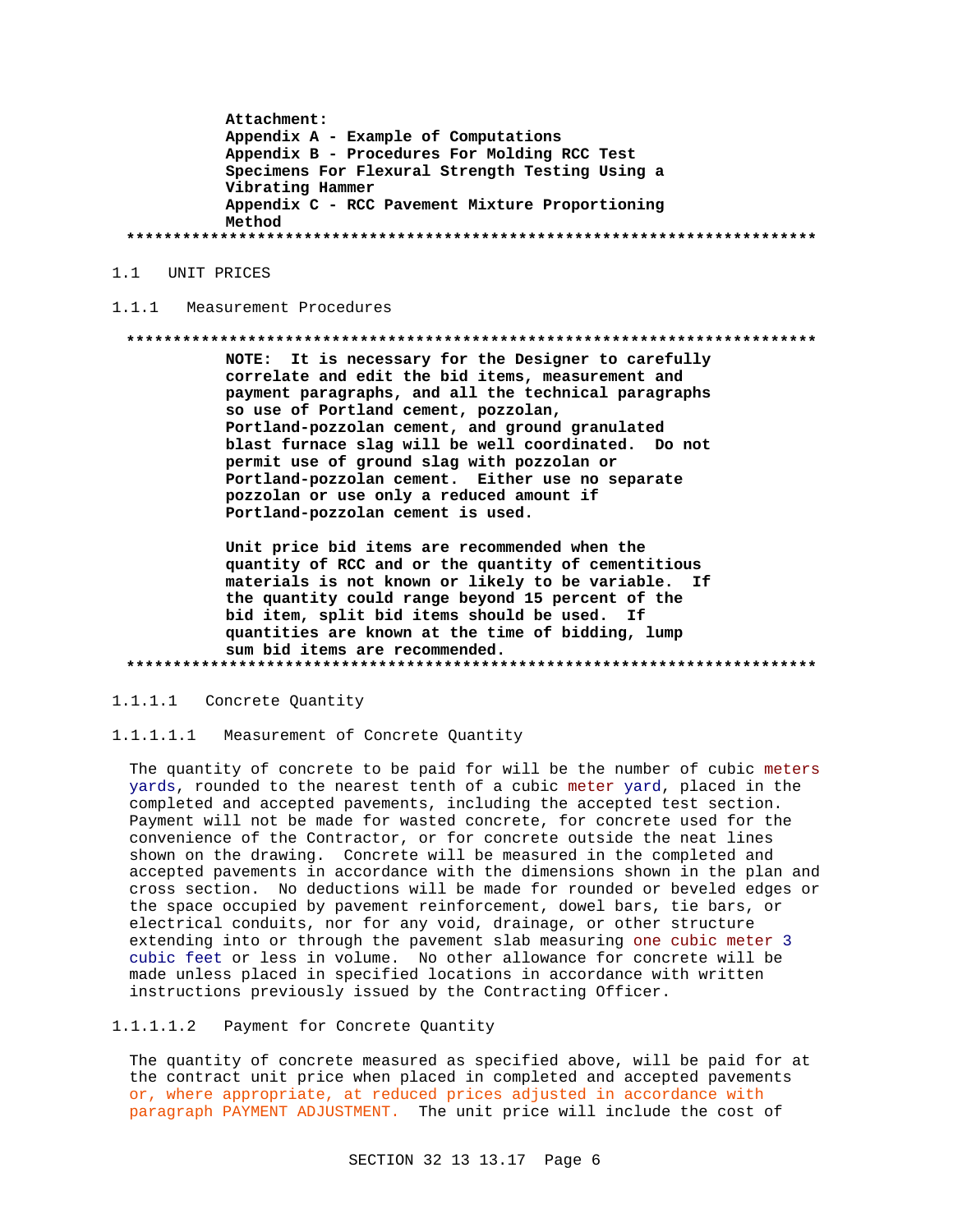labor and materials and the use of equipment and tools required to complete the work, except the cement, pozzolan, or ground granulated blast furnace slag that is specified for separate payment.

1.1.1.2 Cement Quantity

1.1.1.2.1 Measurement of Cement Quantity

The quantity of cement to be paid for will be the number of metric tons of cement used in the completed and accepted pavements. Payment will not be made for wasted cement or for cement used for the convenience of the Contractor. The quantity to be paid for will be determined by multiplying the weight in kg pounds of cement required by the mixture proportions per cubic m yard by the number of cubic m yards of the various mixtures placed and measured for payment, then dividing by 1000 2000 and rounding off to the nearest tenth of a metric ton ton.

1.1.1.2.2 Payment for Cement Quantity

The quantity of cement, determined as specified above, will be paid for at the contract unit price, which includes all costs of handling, hauling, and storage at the site.

- 1.1.1.3 Pozzolan Quantity
- 1.1.1.3.1 Measurement of Pozzolan Quantity

The quantity of pozzolan paid for will be the number of metric tons tons used as a cementitious material in the completed and accepted pavements. Payment will not be made for wasted pozzolan or for pozzolan used for the convenience of the Contractor. The quantity to be paid for will be determined by multiplying the weight in kilogram per cubic meter pounds/cubic yard of pozzolan used as a cementitious material, and required by the mixture proportions by the number of cubic m yards of the various mixtures placed and measured for payment, then dividing by 1000 2000 and rounding off to the nearest tenth of a metric ton ton. Payment will not be made for pozzolan used strictly as a Contractor's option to compensate for lack of fines in the aggregate.

1.1.1.3.2 Payment for Pozzolan Quantity

The quantity of pozzolan, determined as specified above, will be paid for at the contract unit price, which includes costs of delivery, handling, and storage at the site.

1.1.1.4 Ground Granulated Blast Furnace Slag (GGBFS)

## **\*\*\*\*\*\*\*\*\*\*\*\*\*\*\*\*\*\*\*\*\*\*\*\*\*\*\*\*\*\*\*\*\*\*\*\*\*\*\*\*\*\*\*\*\*\*\*\*\*\*\*\*\*\*\*\*\*\*\*\*\*\*\*\*\*\*\*\*\*\*\*\*\*\* NOTE: If ground granulated blast furnace slag is not locally and readily available, remove this paragraph and all further reference to the material. \*\*\*\*\*\*\*\*\*\*\*\*\*\*\*\*\*\*\*\*\*\*\*\*\*\*\*\*\*\*\*\*\*\*\*\*\*\*\*\*\*\*\*\*\*\*\*\*\*\*\*\*\*\*\*\*\*\*\*\*\*\*\*\*\*\*\*\*\*\*\*\*\*\***

### 1.1.1.4.1 Measurement of GGBFS Quantity

The quantity of GGBFS to be paid for will be the number of metric tons tons of GGBFS used in the completed and accepted pavements. Payment will not be made for wasted ground iron blast furnace slag or for GGBFS used for the convenience of the Contractor. The quantity to be paid for will be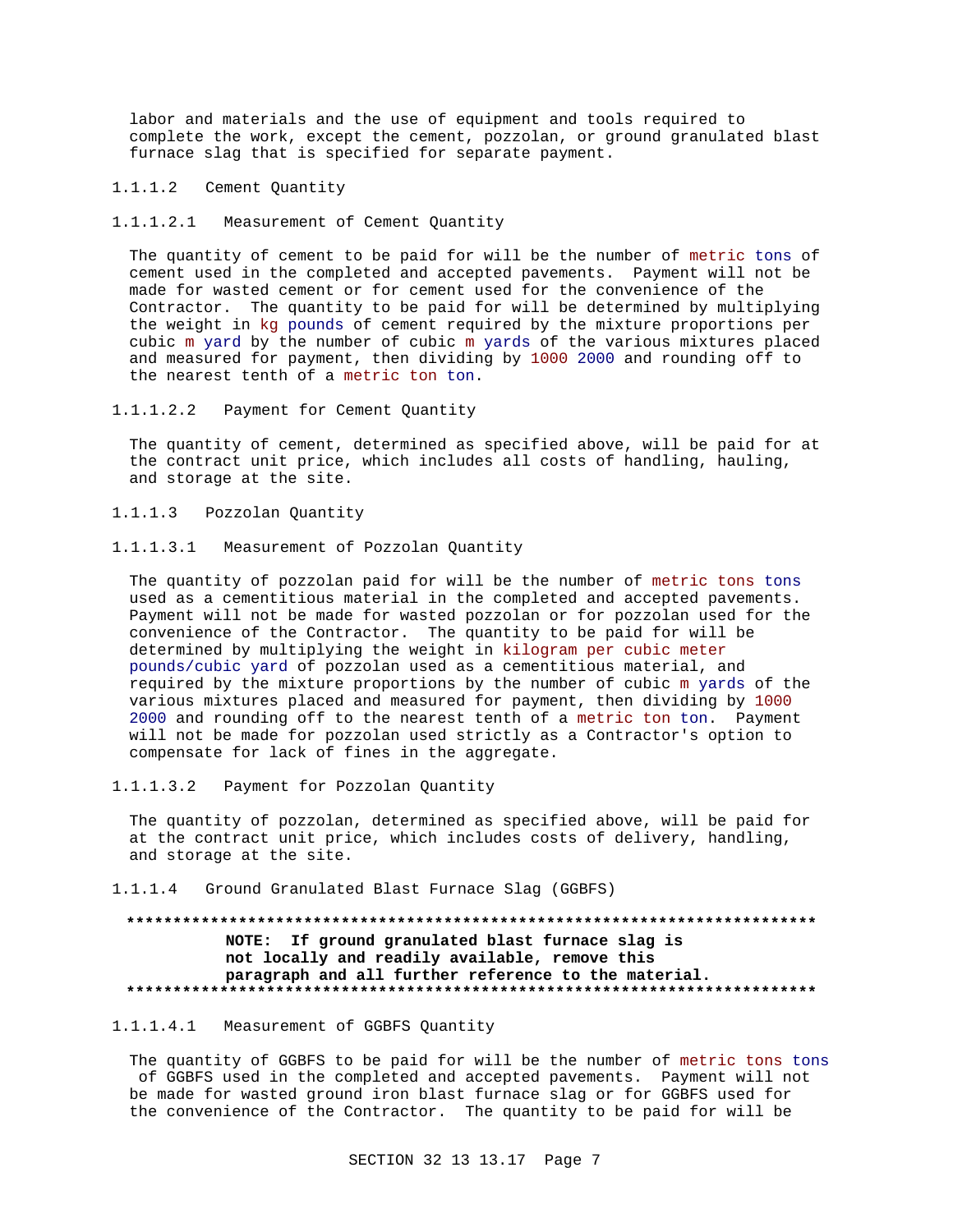determined by multiplying the weight in kg pounds of GGBFS required by the mixture proportions per cubic meter yard by the number of cubic meters yards of the various mixtures placed and measured for payment and then dividing by 1,000 2,000 and rounding off to the nearest tenth of a metric ton ton.

#### $1.1.1.4.2$ Payment for GGBFS Quantity

The quantity of GGBFS, determined as specified above, will be paid for at the contract unit price, which includes costs of handling, hauling, and storage at the site.

#### Portland-Pozzolan Cement  $1.1.1.5$

## NOTE: If Portland-Pozzolan cement is not locally and readily available, remove this paragraph and all further references to the material.

## 1.1.1.5.1 Measurement of Portland-Pozzolan Cement Quantity

The quantity of Portland-pozzolan cement to be paid for will be the number of metric tons tons of Portland-pozzolan cement used in the completed and accepted pavements. Payment will not be made for wasted Portland-pozzolan cement or for Portland-pozzolan cement used for the convenience of the Contractor. The quantity to be paid for will be determined by multiplying the weight in kg pounds of Portland-pozzolan cement required by the mixture proportions per cubic meter yard by the number of cubic meters yards of the various RCC mixtures placed and measured for payment, then dividing by 1,000 2,000 and rounding off to the nearest tenth of a metric ton ton.

1.1.1.5.2 Payment for Portland-Pozzolan Cement

The quantity of Portland-pozzolan cement, determined as specified above, will be paid for at the contract unit price, which includes costs of handling, hauling, and storage at the site.

1.1.1.6 RCC Lump Sum Contract

## NOTE: For fixed-price contracts, inapplicable portions of the unit price paragraphs above should be deleted. It may be necessary to add features of the RCC pavement included in the lump sum bid item.

The quantity of RCC will be paid for and included in the lump-sum contract price. The lump sum payment will be for the completed RCC pavement in place at the location(s) as shown on the drawings and includes all incidental work and materials necessary for the completed pavement. If less than 100 percent payment is due based on the pay factors stipulated in paragraph: PAYMENT ADJUSTMENTS, use a unit price of \$200.00 per cubic meter yard for purposes of calculating the payment reduction.

#### $1.1.2$ Payment Adjustments

####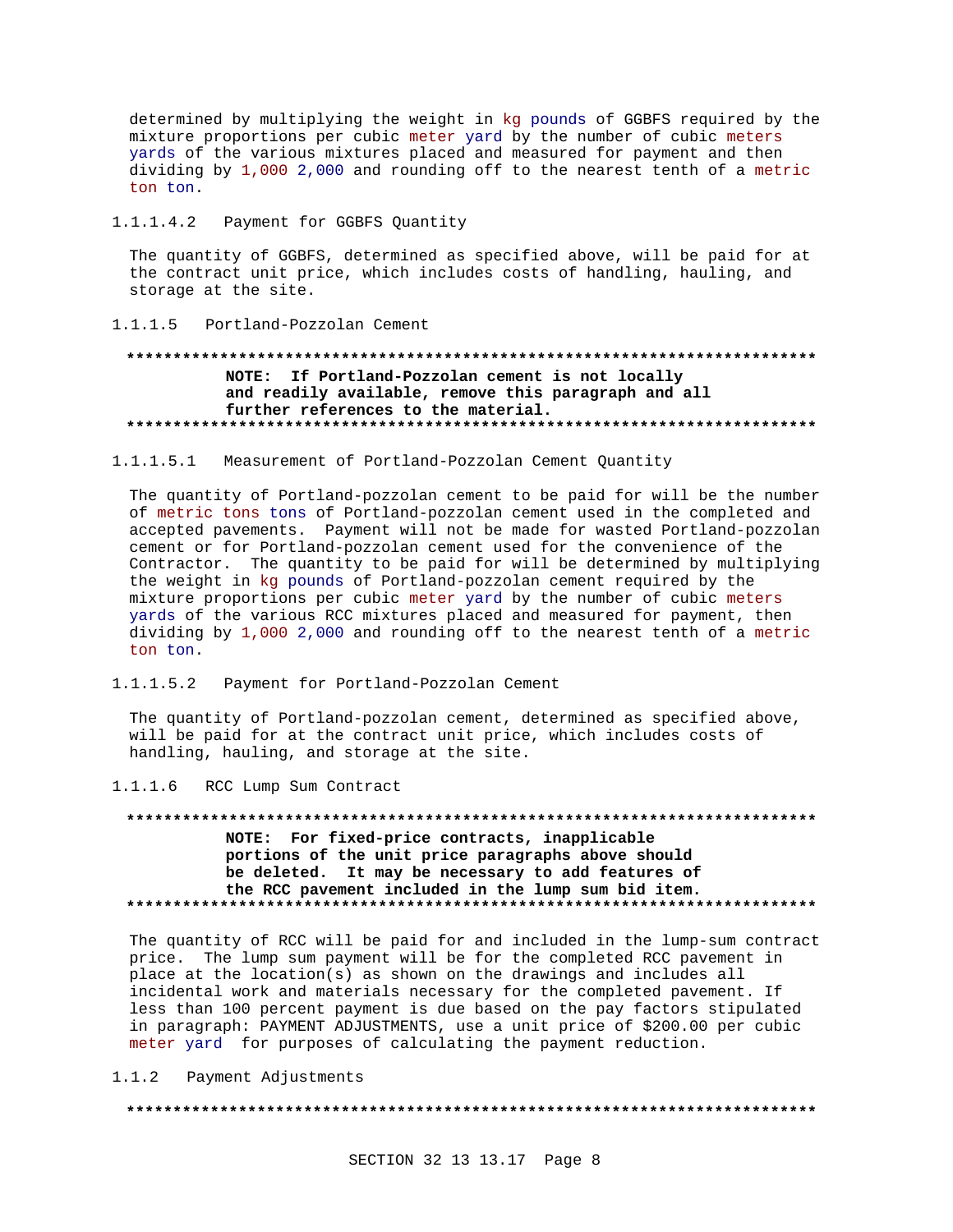**NOTE: If payment adjustment are not used, the specification will have to be edited to delete references to payment adjustments. In addition to other items, there will have to be inserted, at some appropriate location, the acceptance criteria to be used for surface smoothness and thickness, which are presently covered only in this paragraph.**

**Do not, under any conditions, reduce the requirements for density, surface smoothness, surface texture, or thickness or the testing required for those items. Do not, under any conditions, reduce the requirements for daily calibration of the nuclear density meter \*\*\*\*\*\*\*\*\*\*\*\*\*\*\*\*\*\*\*\*\*\*\*\*\*\*\*\*\*\*\*\*\*\*\*\*\*\*\*\*\*\*\*\*\*\*\*\*\*\*\*\*\*\*\*\*\*\*\*\*\*\*\*\*\*\*\*\*\*\*\*\*\*\***

1.1.2.1 General Considerations

Adjustment in payment for individual lots of RCC pavement will be made in accordance with the following paragraphs for all RCC pavement. The parameters to be measured are aggregate gradation, pavement thickness, density, surface smoothness, and surface texture. No adjustment in payment will be made for cementitious materials. Unless otherwise specified, comply with testing specified in paragraph: Contractor Quality Control. Complete and report all tests within 24 hours after completion of construction of each lot.

1.1.2.2 Percent Payment/Acceptance of Lots

- a. When a lot of material fails to meet the specification requirements for 100 percent payment as outlined in the following paragraphs, remove and replace that lot, or accept at a reduced price, as specified herein. The lowest computed payment factor for any pavement characteristic (i.e., gradation, density, surface smoothness, thickness, and surface texture) discussed below will be the actual percent payment for that lot. Payment factors based on different criteria of the same lot will not be multiplied together to get a lower payment factor. The actual percent payment is applied to the bid price and to the quantity of RCC pavement placed in the lot to determine actual payment.
- b. At the end of the project, an average of all lot pay factors will be calculated. If this average lot pay factor exceeds 95.0 percent and no individual lot has a pay factor less than 75.1 percent, then the percent payment for the entire project will be 100 percent of the unit bid price. If the average lot pay factor is less than 95.0 percent, then each lot will be paid for at the unit price multiplied by the lot's pay factor.
- 1.1.2.3 Density

### 1.1.2.3.1 Field Density

a. To evaluate field density for acceptance, 4 nuclear density gauge tests to determine wet density will be performed at random locations on the interior of the paving lane immediately behind final rolling operations, and 4 similar tests will be performed at random locations on fresh joints and 4 at random locations on cold joints, if such exist, for each sublot, and each set will be averaged for the sublot.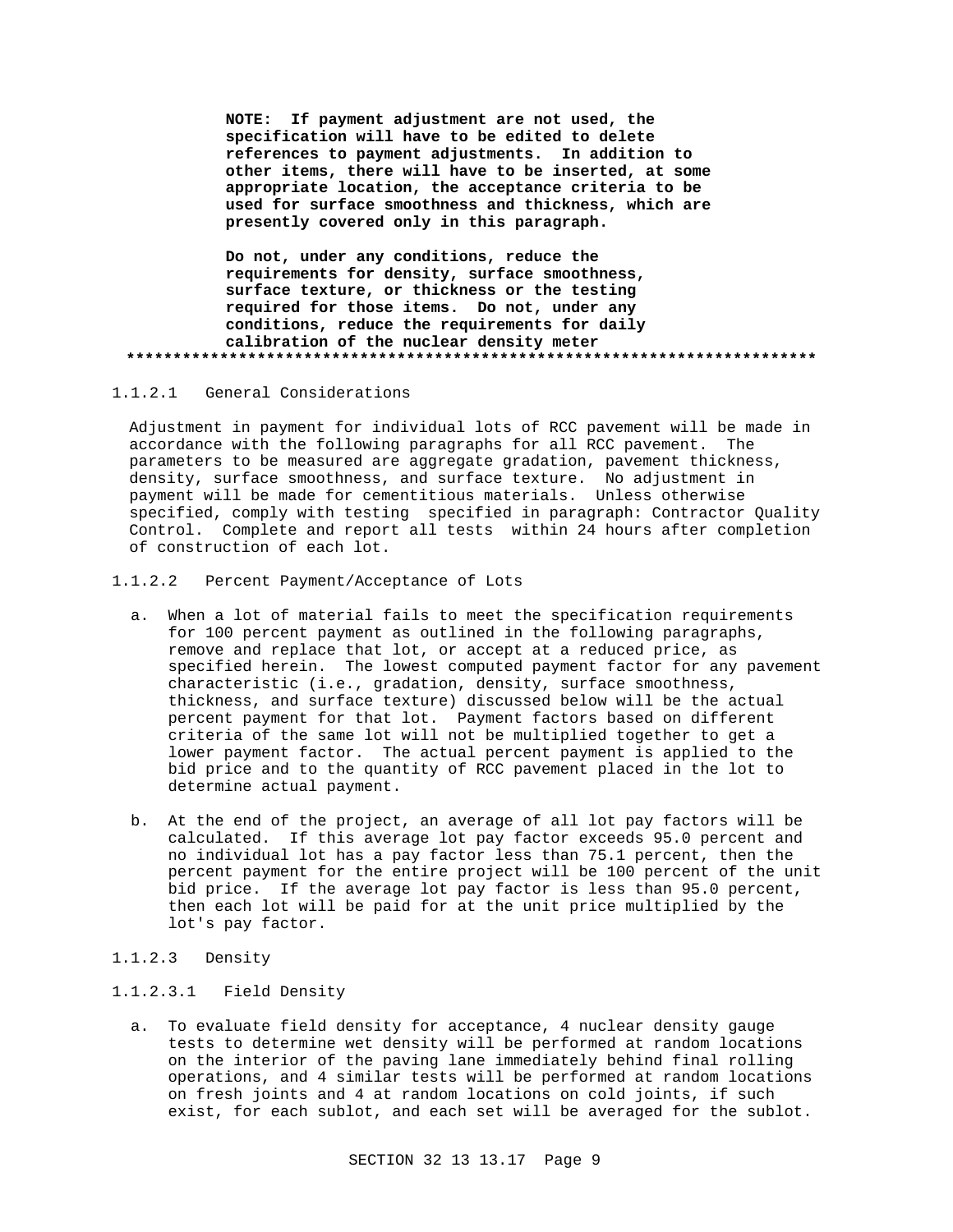Field density for each sublot will be compared with the target density for that lot. The locations of the tests on fresh joints will be alternated from side to side of the joint and will be between 75 and 130 mm 3 and 5 inches from the joint.

b. For cold joints, it is expected that the primary (originally placed) lane will be placed with one sublot and the secondary lane with another sublot. The cold joint evaluation for each of these sublots will be based on 4 density tests made for each sublot being evaluated on that sublot's side of the cold joint. These tests will be between 75 and 130 mm 3 and 5 inches from the proposed (sawed) joint line on the originally placed side of the cold joint and between 75 and 130 mm 3 and 5 inches from the actual joint on the secondary placement side.

## 1.1.2.3.2 Target Density

Determine, for each lot, the laboratory maximum wet density of an RCC sample tested in accordance with ASTM D1557 based on a one-point wet density test and as described for moisture-density testing in paragraph CONTRACTOR QUALITY CONTROL. This procedure for determining the target density will be repeated for each lot and as necessary whenever the mixture proportions or materials change. Since the "target density" for a lot will not be known until after the beginning of construction of the lot, use the "target density" of the previous lot for quality control until the new "target density" is obtained.

1.1.2.3.3 Computed Percent Payment for Density

- a. The average field densities for the sublots for lane interior and for each type of joint will in turn be averaged to determine the lot density for the lane interior, for fresh joints, and, if such exist, for cold joints. These lot average field densities will be compared with Table 1 and used to calculate the computed percent payment based on field density as described below.
- b. First, the percent payment deduction for lane interior density, for fresh joint density, and for cold joint density will each be computed by subtracting the percent payment values found in Table 1 from 100.
- c. Second, the weighted percent payment deduction for fresh joint density will be computed by multiplying the percent payment deduction for fresh joint density, as computed above, by the ratio of the total amount of RCC pavement in the fresh joint strip to the total amount of RCC pavement in the entire area of the lot. The area of fresh joint strip will be considered to be 3 m 10 feet wide times the length of completed fresh longitudinal construction joint in the lot, but not to exceed the total lot size.
- d. Third, the weighted percent payment deduction for cold joint density will be computed by multiplying the percent payment deduction for cold joint density, as computed above, by the ratio of the total amount of RCC pavement in the cold joint strip to the total amount of RCC pavement in the entire area of the lot. The area of cold joint strip will be considered to be 1.5 m 5 feet wide times the length of each half of the cold joint (each side of the joint) completed with the lot being evaluated, but not to exceed the lot size. (Although not probable, it could be possible that, for a full lot, both sides of a cold joint can be constructed in the same lot).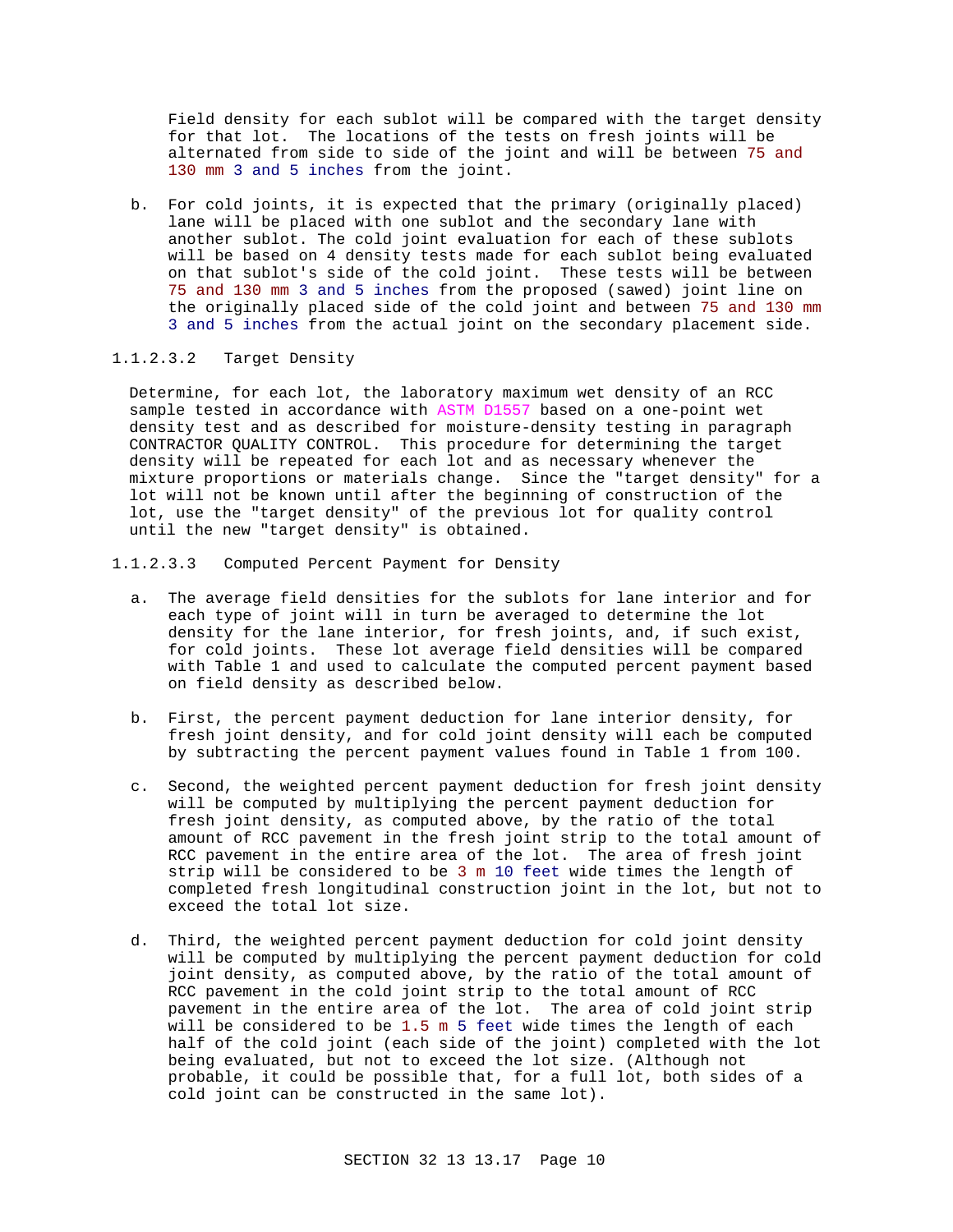e. Finally, the percent payment deduction for the lane interior, the weighted percent payment deduction for fresh joint density, and the weighted percent payment deduction for cold joint density will be compared and the greatest value selected. This selected percent payment deduction will be subtracted from 100 to obtain the computed percent payment based on field density.

| Fercent rayment for bensity                                                                     |                 |                                                                |  |  |
|-------------------------------------------------------------------------------------------------|-----------------|----------------------------------------------------------------|--|--|
| Average Lane Interior and<br>Fresh Joint Density (16<br>Nuclear Density Gauge<br>Readings Each) | Percent Payment | Average Cold Joint Density<br>(16 Nuclear Density<br>Readings) |  |  |
| 98.0 and above                                                                                  | 100.0           | 96.0 and above                                                 |  |  |
| 97.9                                                                                            | 99.5            | 95.9                                                           |  |  |
| 97.8                                                                                            | 99.0            | 95.8                                                           |  |  |
| 97.7                                                                                            | 98.2            | 95.7                                                           |  |  |
| 97.6                                                                                            | 97.0            | 95.6                                                           |  |  |
| 97.5                                                                                            | 95.0            | 95.5                                                           |  |  |
| 97.4                                                                                            | 86.5            | 95.4                                                           |  |  |
| 97.3                                                                                            | 81.0            | 95.3                                                           |  |  |
| 97.2                                                                                            | 72.0            | 95.2                                                           |  |  |
| 97.1                                                                                            | 65.0            | 95.1                                                           |  |  |
| 97.0                                                                                            | 58.0            | 95.0                                                           |  |  |
| 96.9                                                                                            | 52.0            | 94.9                                                           |  |  |
| 96.8                                                                                            | 47.0            | 94.8                                                           |  |  |
| below 96.8                                                                                      | reject          | below 94.8                                                     |  |  |

#### Table 1 Percent Payment for Density

## 1.1.2.4 Surface Smoothness

Use the straightedge method for longitudinal and transverse testing. Where drawings show required deviations from a plane surface (for example crowns, drainage inlets), finish the surface to meet the approval of the Contracting Officer. Record detailed notes of the results of the testing and furnish a copy to the Contracting Officer after each day's testing.

1.1.2.4.1 Smoothness Requirements

## NOTE: Smoothness requirements can be relaxed for RCC applications on roads design for tanks.

Straightedge Testing: Provide a finished surface of the pavement that has no abrupt change of 9.5 mm 3/8 inch or more, and a pavement that is within the limits specified hereinafter when checked with an approved 4 m 12 foot straightedge. Provide a pavement surface with variation from the specified straight edge not greater than 9.5 mm 3/8 inch in either the longitudinal or transverse direction.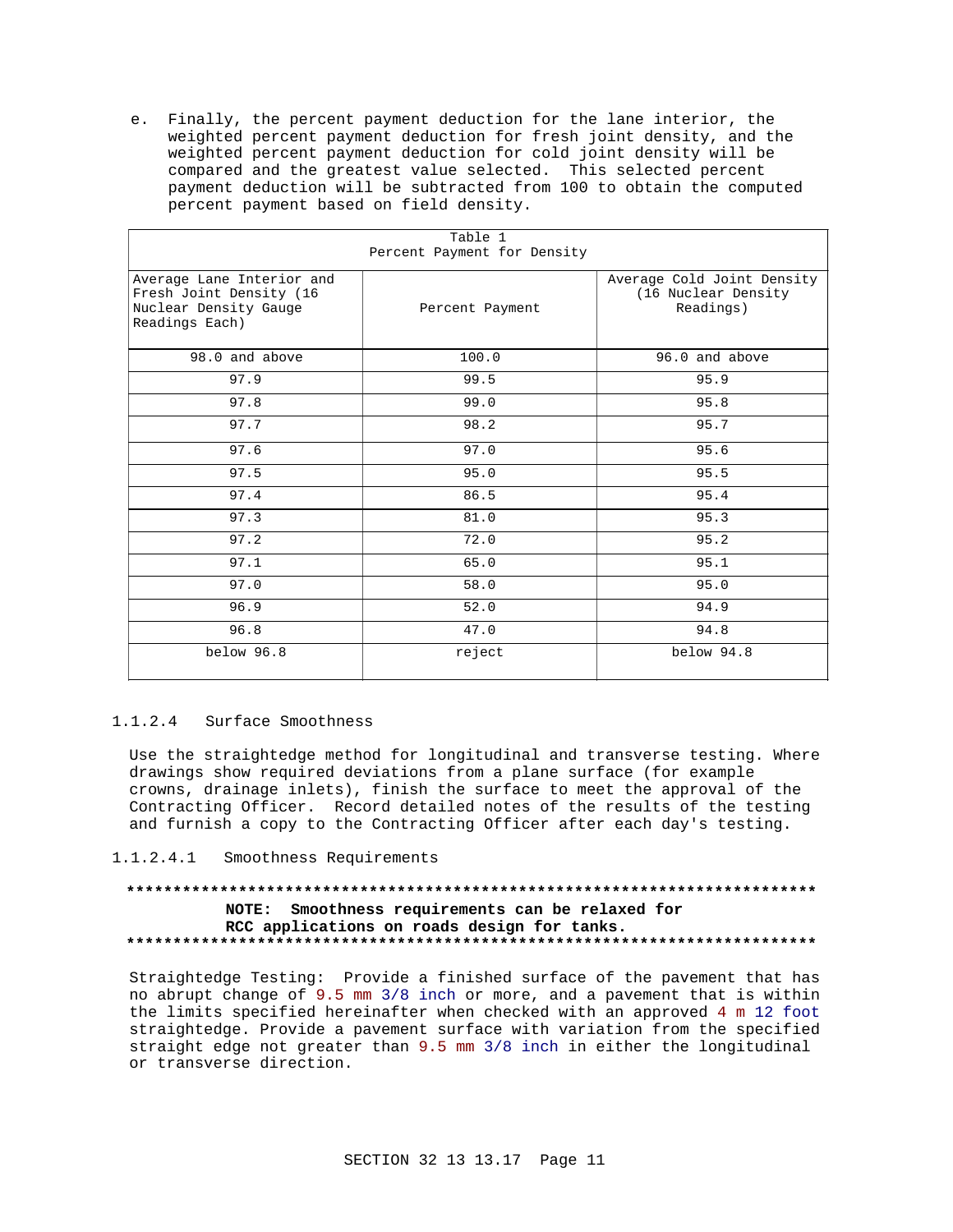### 1.1.2.4.2 Testing Method

After completion of the final rolling of a lot, test the entire surface of the pavement in each lot in such a manner as to reveal all surface irregularities exceeding the tolerances specified above. If any pavement areas are ground, retest these areas immediately after diamond grinding. Test the entire area of the pavement in both a longitudinal and a transverse direction on parallel lines. Test the transverse lines 25 feet or less apart, as directed. Test the longitudinal lines at the centerline of each paving lane shown on the drawings, regardless of whether the contractor is allowed to pave two lanes at a time, and test at the 1/8th point in from each side of the lane. Test all other areas having obvious deviations. Test continuously across all joints in the longitudinal direction. For pilot lanes, carry testing in the transverse direction to the construction joint lines and for adjacent lanes carry the straightedge 610 mm24 inches across construction joints, and apply the readings in this area to the adjacent lane. Record the location and deviation from straightedge for all measurements.

#### 1.1.2.4.3 Payment Adjustment for Smoothness

When between 5.0 and 10.0 percent of all measurements made within a lot exceed the tolerance specified in paragraph "Smoothness Requirements" above, after any reduction of high spots or removal and replacement, the computed percent payment based on surface smoothness will be 95 percent. When more than 10.0 percent and less than 15.0 percent of all measurements exceed the tolerance, the computed percent payment will be 90 percent. When between 15.0 and 20.0 percent of all measurements exceed the tolerance, the computed percent payment will be 75 percent. Remove and replace all pavement within the lot, at no additional cost to the Government, when 20.0 percent or more of the measurements exceed the tolerance.

## 1.1.2.5 Thickness

- a. The computed percent payment for thickness for the lot will be 100 percent if no core taken for that lot is deficient in thickness by 6 mm 1/4 inch or more. Acquire all cores in accordance with ASTM C42/C42M and test in accordance with ASTM C174/C174M.
	- (1) When the measurement of any core indicates that the pavement is deficient in thickness by 6 mm 1/4 inch or more, drill and test additional cores parallel to the center line of the lane at 8 m 25 foot intervals on each side of the deficient core until the cores indicate that the deficiency in thickness is less than 6 mm 1/4 inch.
	- (2) When the deficiencies in thickness for a series of cores are between 6 and 13 mm 1/4 and 1/2 inch, the average thickness will be established from an average of all core thicknesses, considering any core less than 6 mm 1/4 inch deficient as being full depth.
	- (3) Remove and replace any areas 13 mm 1/2 inch or more deficient in thickness, re-core and include in the measurements before the final calculation of computed percent payment for the lot is made.
- b. The computed percent payment for thickness for the lot will then be determined as follows: the proportional part of the total lot area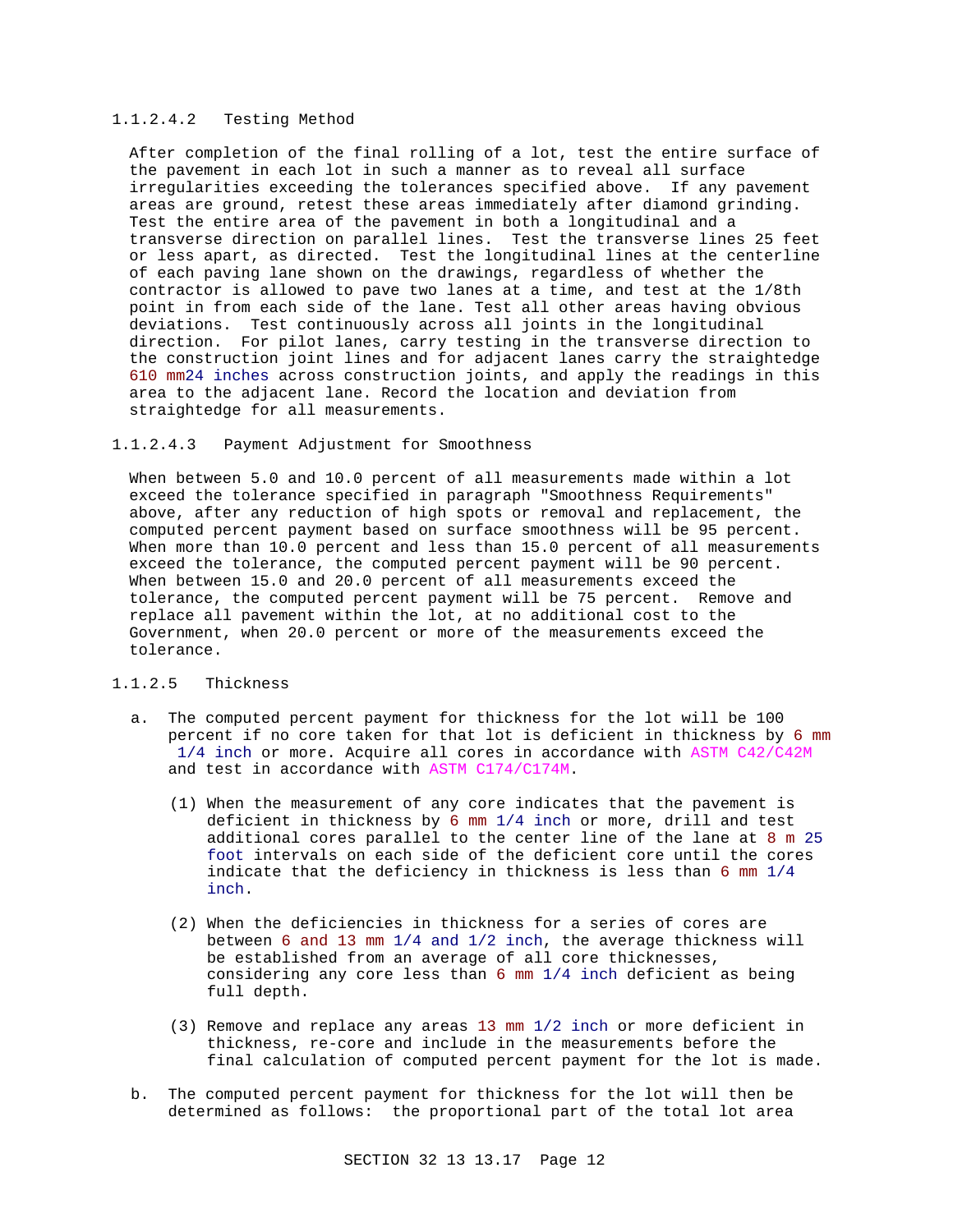(expressed in percent) for Categories I and II in Table 2 will be multiplied by their respective percent payment from the table and the 2 products then added to obtain the computed percent payment for the lot.

- c. Use the full paving lane width and midway between cores having thicknesses, representing different categories, for calculating area of pavement and the percent payment calculations. Remove and replace any pavement area represented by cores with a deficiency in thickness of 13 mm 1/2 inch or more before any payment calculations are made. The area represented by the core is to be bound by the full paving lane width and a transverse line midway between the cores adjacent to the core in question, or the regularly scheduled transverse joint should such a joint fall between the cores.
- d. If the Contractor believes that the cores and measurement taken are not sufficient to indicate fairly the actual thickness of the pavement, additional cores can be taken and measured provided the Contractor will bear the extra cost of drilling the cores. When surface grinding is required that results in thickness deficiencies, the final surface will be considered in evaluation for thickness.

| Table 2<br>Percent Payment for Thickness |                                                |                                       |  |  |
|------------------------------------------|------------------------------------------------|---------------------------------------|--|--|
| Percent Payment Category                 | Deficiency in Thickness<br>Determined by Cores | Percent Payment or Action<br>Required |  |  |
|                                          | $0.0 - 6.30.00$ to $0.24$                      | 100                                   |  |  |
| ΙI                                       | $6.4 - 12.00.25$ to $0.49$                     | 65                                    |  |  |
| <b>TTT</b>                               | 12.7 or greater0.50 or<br>qreater              | Remove and Replace                    |  |  |

### 1.1.2.6 Surface Texture

- a. The surface texture of each lot will be visually examined by a representative of the Contractor's Quality Control immediately after construction to determine compliance with the surface texture requirements in paragraph RCC PAVEMENT PERFORMANCE REQUIREMENTS. The classification of the surface texture of any area of the pavement as acceptable or deficient will be made on the basis of comparison with a selected portion of the test section which has been chosen and marked as having an acceptable surface texture as determined by the Contracting Officer. The computed percent payment for surface texture requirements for the lot will be determined as shown in Table 3.
- b. Regardless of payment, removed and replaced full depth with suitable pavement at no cost to the Government any area of any size of extremely poor surface texture as determined by the Contracting Officer. No payment calculations will be made until all such defective material is removed and replaced.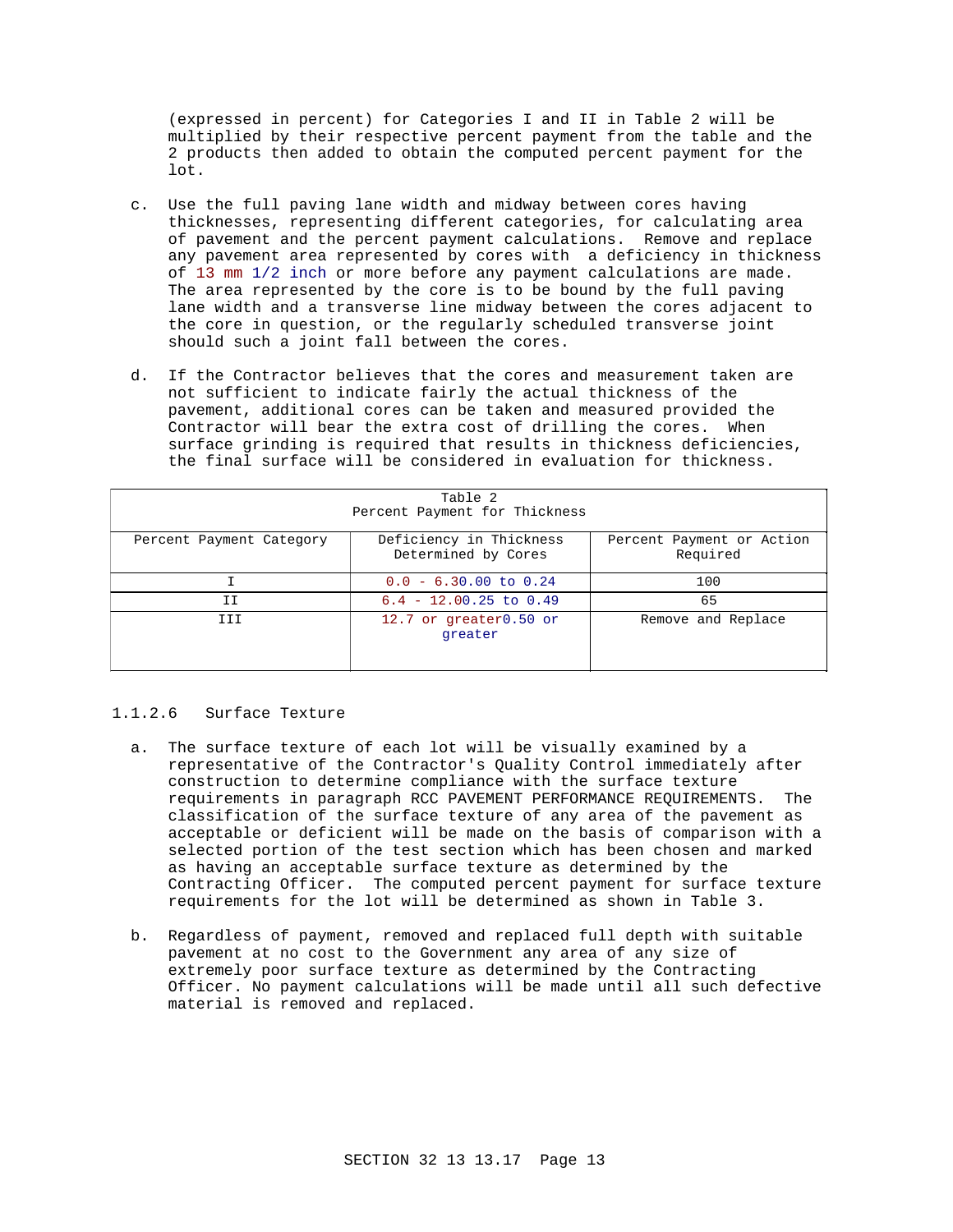| Table 3<br>Percent Payment for Surface Texture                                              |                    |  |  |
|---------------------------------------------------------------------------------------------|--------------------|--|--|
| Percent of Lot Area with Deficient Surface<br>Percent Payment or Action Required<br>Texture |                    |  |  |
| $0.0$ to $5.0$<br>100                                                                       |                    |  |  |
| $5.1$ to $10.0$                                                                             | 90                 |  |  |
| $10.1$ to $20.0$                                                                            | 75                 |  |  |
| 20.1 and above                                                                              | Remove and Replace |  |  |

### 1.2 REFERENCES

#### 

NOTE: This paragraph is used to list the publications cited in the text of the guide specification. The publications are referred to in the text by basic designation only and listed in this paragraph by organization, designation, date, and title.

Use the Reference Wizard's Check Reference feature when you add a RID outside of the Section's Reference Article to automatically place the reference in the Reference Article. Also use the Reference Wizard's Check Reference feature to update the issue dates.

### References not used in the text will automatically be deleted from this section of the project specification when you choose to reconcile references in the publish print process.

The publications listed below form a part of this specification to the extent referenced. The publications are referred to within the text by the basic designation only.

AMERICAN CONCRETE INSTITUTE (ACI)

| ACI 211.1  | (1991; R 2009) Standard Practice for<br>Selecting Proportions for Normal,<br>Heavyweight and Mass Concrete |
|------------|------------------------------------------------------------------------------------------------------------|
| ACI 211.3R | (2016) Guide for Selecting Proportions for<br>No-Slump Concrete                                            |
| ACI 327R   | (2014) Guide to Roller-Compacted Concrete<br>Pavements                                                     |

## ASTM INTERNATIONAL (ASTM)

| ASTM C31/C31M | (2021a) Standard Practice for Making and<br>Curing Concrete Test Specimens in the Field |
|---------------|-----------------------------------------------------------------------------------------|
| ASTM C33/C33M | (2018) Standard Specification for Concrete<br>Aggregates                                |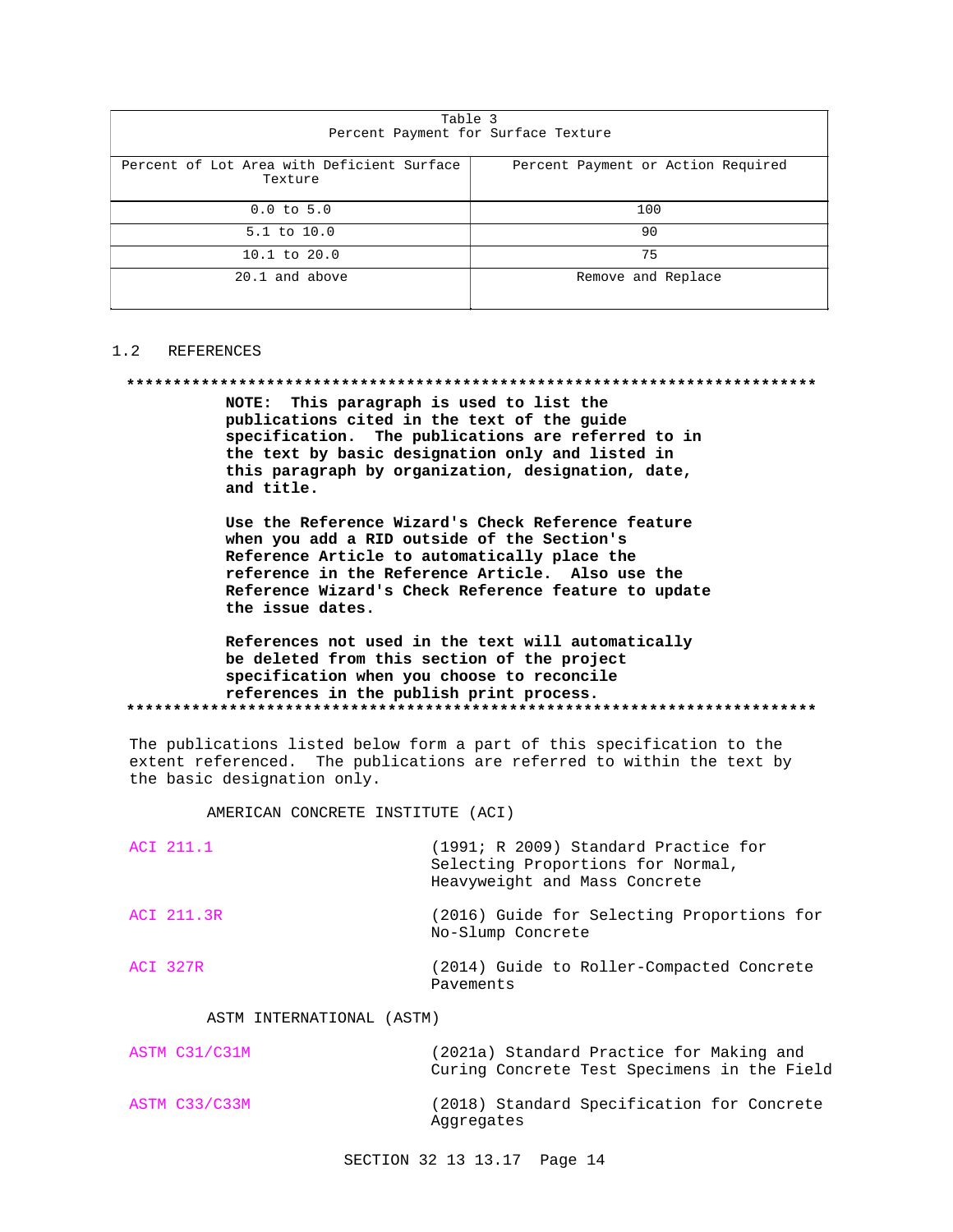|                  | ASTM C39/C39M          | (2021) Standard Test Method for<br>Compressive Strength of Cylindrical<br>Concrete Specimens                      |
|------------------|------------------------|-------------------------------------------------------------------------------------------------------------------|
|                  | ASTM C42/C42M          | (2020) Standard Test Method for Obtaining<br>and Testing Drilled Cores and Sawed Beams<br>of Concrete             |
|                  | ASTM C78/C78M          | (2021) Standard Test Method for Flexural<br>Strength of Concrete (Using Simple Beam<br>with Third-Point Loading)  |
| ASTM C117        |                        | (2017) Standard Test Method for Materials<br>Finer than 75-um (No. 200) Sieve in<br>Mineral Aggregates by Washing |
|                  | <b>ASTM C136/C136M</b> | (2019) Standard Test Method for Sieve<br>Analysis of Fine and Coarse Aggregates                                   |
|                  | <b>ASTM C150/C150M</b> | (2021) Standard Specification for Portland<br>Cement                                                              |
| ASTM C171        |                        | (2020) Standard Specification for Sheet<br>Materials for Curing Concrete                                          |
|                  | ASTM C174/C174M        | (2017) Standard Test Method for Measuring<br>Thickness of Concrete Elements Using<br>Drilled Concrete Cores       |
|                  | <b>ASTM C192/C192M</b> | (2019) Standard Practice for Making and<br>Curing Concrete Test Specimens in the<br>Laboratory                    |
| <b>ASTM C294</b> |                        | (2012; R 2017) Standard Descriptive<br>Nomenclature for Constituents of Concrete<br>Aggregates                    |
|                  | <b>ASTM C295/C295M</b> | (2019) Standard Guide for Petrographic<br>Examination of Aggregates for Concrete                                  |
|                  | ASTM C309              | (2019) Standard Specification for Liquid<br>Membrane-Forming Compounds for Curing<br>Concrete                     |
|                  | <b>ASTM C494/C494M</b> | (2019) Standard Specification for Chemical<br>Admixtures for Concrete                                             |
| ASTM C566        |                        | (2013) Standard Test Method for Total<br>Evaporable Moisture Content of Aggregate<br>by Drying                    |
|                  | <b>ASTM C595/C595M</b> | (2021) Standard Specification for Blended<br>Hydraulic Cements                                                    |
| ASTM C618        |                        | (2019) Standard Specification for Coal Fly<br>Ash and Raw or Calcined Natural Pozzolan<br>for Use in Concrete     |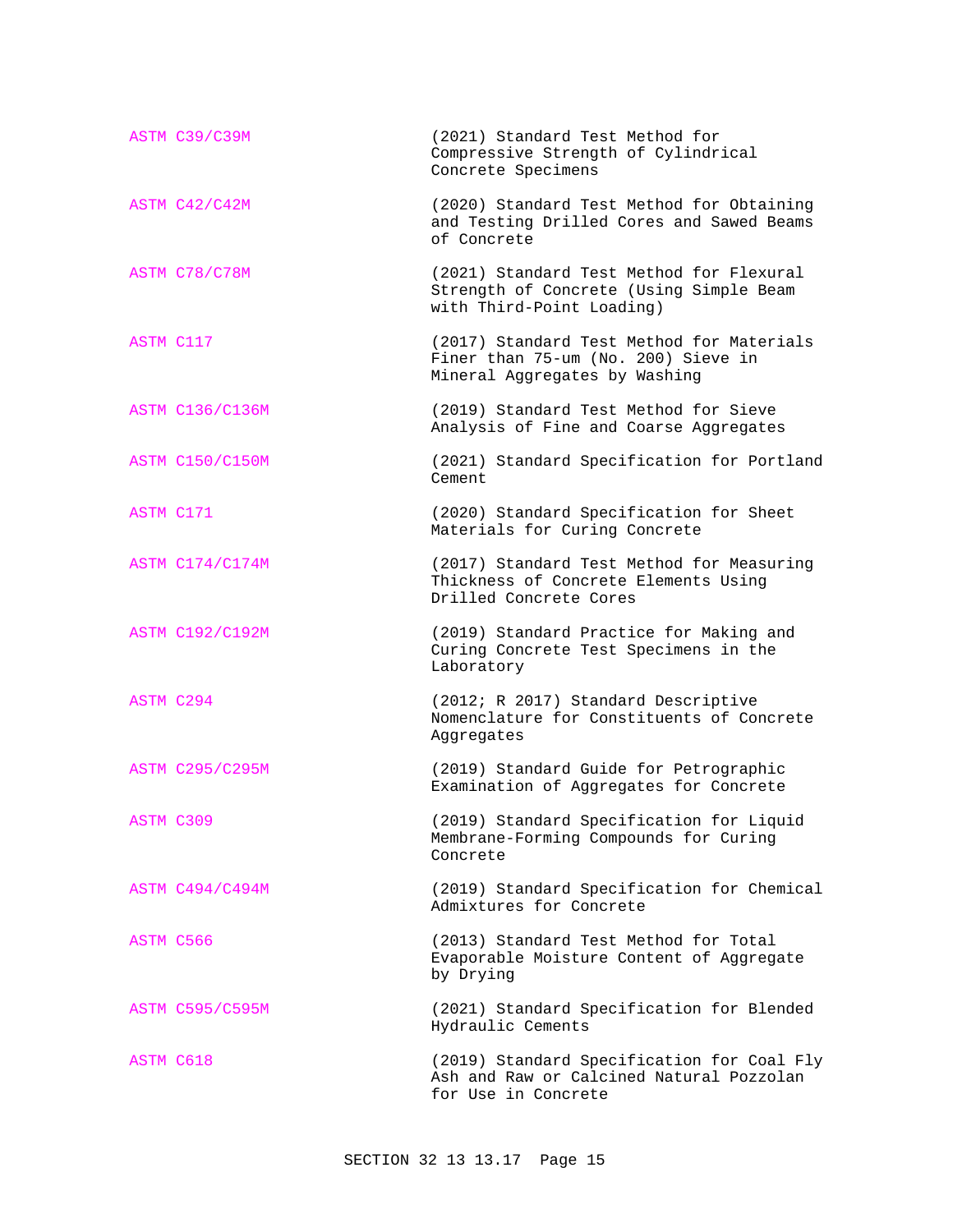| <b>ASTM C989/C989M</b>   | (2018a) Standard Specification for Slag<br>Cement for Use in Concrete and Mortars                                                                                   |
|--------------------------|---------------------------------------------------------------------------------------------------------------------------------------------------------------------|
| <b>ASTM C1040/C1040M</b> | (2016) Standard Test Methods for In-Place<br>Density of Unhardened and Hardened<br>Concrete, Including Roller Compacted<br>Concrete, by Nuclear Methods             |
| ASTM C1064/C1064M        | (2017) Standard Test Method for<br>Temperature of Freshly Mixed<br>Hydraulic-Cement Concrete                                                                        |
| ASTM C1077               | (2017) Standard Practice for Agencies<br>Testing Concrete and Concrete Aggregates<br>for Use in Construction and Criteria for<br>Testing Agency Evaluation          |
| ASTM C1107/C1107M        | (2020) Standard Specification for Packaged<br>Dry, Hydraulic-Cement Grout (Nonshrink)                                                                               |
| <b>ASTM C1170/C1170M</b> | (2020) Standard Test Method for<br>Determining Consistency and Density of<br>Roller-Compacted Concrete Using a<br>Vibrating Table                                   |
| ASTM C1260               | (2021) Standard Test Method for Potential<br>Alkali Reactivity of Aggregates<br>(Mortar-Bar Method)                                                                 |
| ASTM C1435/C1435M        | (2020) Standard Practice for Molding<br>Roller-Compacted Concrete in Cylinder<br>Molds Using a Vibrating Hammer                                                     |
| ASTM C1567               | (2021) Standard Test Method for Potential<br>Alkali-Silica Reactivity of Combinations<br>of Cementitious Materials and Aggregate<br>(Accelerated Mortar-Bar Method) |
| ASTM D1557               | (2012; E 2015) Standard Test Methods for<br>Laboratory Compaction Characteristics of<br>Soil Using Modified Effort (56,000<br>$ft-lbf/ft3)$ (2700 kN-m/m3)          |
| ASTM D2995               | (1999; R 2009) Determining Application<br>Rate of Bituminous Distributors                                                                                           |
| ASTM D3665               | (2012; R 2017) Standard Practice for<br>Random Sampling of Construction Materials                                                                                   |
| ASTM D6938               | (2017a) Standard Test Method for In-Place<br>Density and Water Content of Soil and<br>Soil-Aggregate by Nuclear Methods (Shallow<br>Depth)                          |

## NATIONAL READY MIXED CONCRETE ASSOCIATION (NRMCA)

| NRMCA CPMB 100 | (2000; R 2006) Concrete Plant Standards |
|----------------|-----------------------------------------|
|----------------|-----------------------------------------|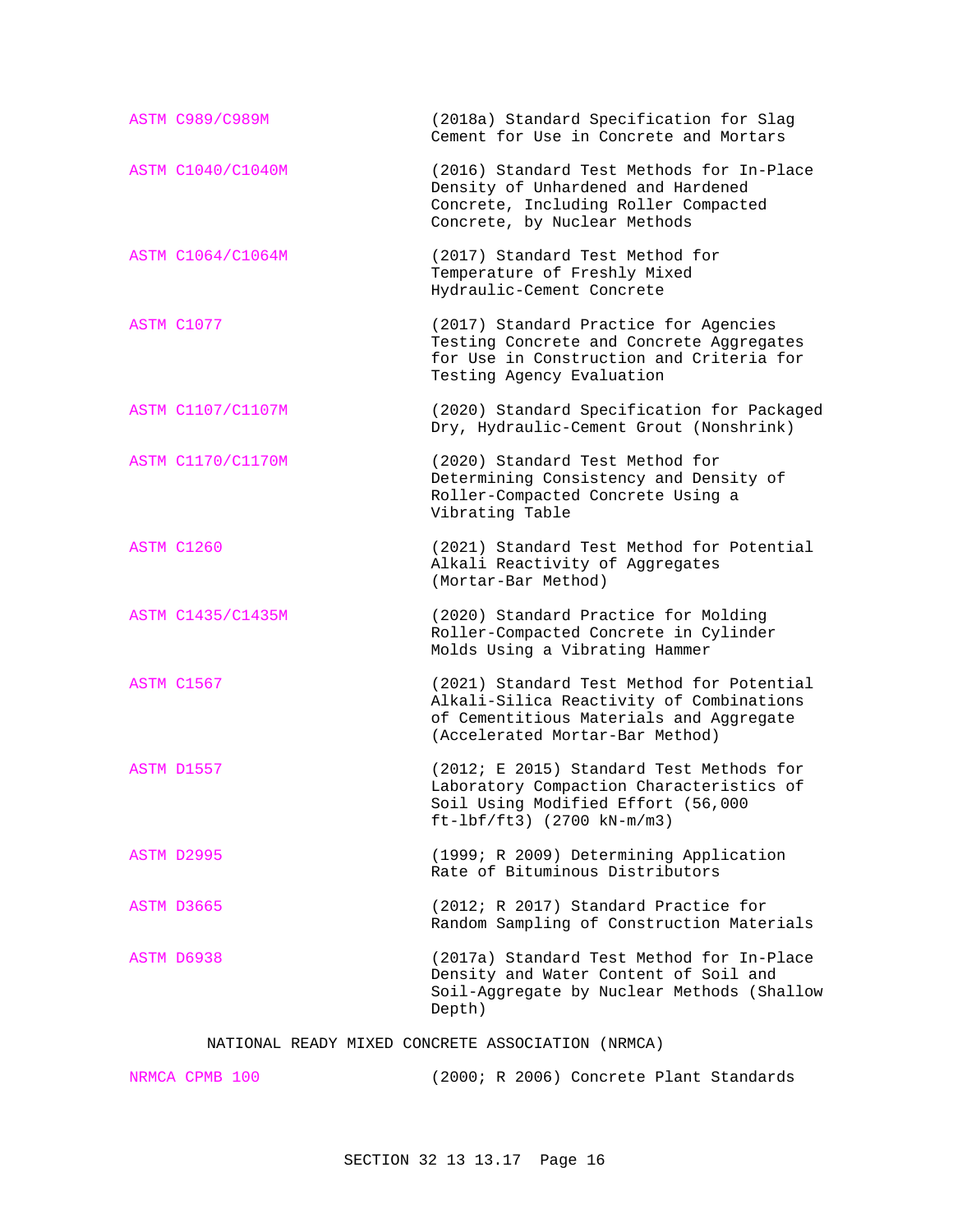U.S. ARMY CORPS OF ENGINEERS (USACE)

COE CRD-C 55 (1992) Test Method for Within-Batch Uniformity of Freshly Mixed Concrete COE CRD-C 400 (1963) Requirements for Water for Use in

Mixing or Curing Concrete

- $1.3$ EQUIPMENT, TOOLS, AND MACHINES
- 1.3.1 General Requirements

## NOTE: Fill in the bracket with the name and location of the project.

- a. The work covered by this section consists of furnishing all plant, material, and equipment, and performing all labor for the manufacturing, transporting, placing, compacting, finishing, joint sawing, sealing, and curing of roller-compacted concrete (RCC) pavement.
- b. Provide access to the Contracting Officer at all times to all parts of the mixing and paving plant, placement site, and materials sources for inspection, sampling, and testing to assure compliance with the specifications.
- 1.4 QUALITY CONTROL

## NOTE: Where they are available, specify only ACI certified personnel. Check the American Concrete Institute (ACI) website for local availability (www.concrete.org/Certification).

1.4.1 Contractor Quality Control Staff

NOTE: This submittal requires verification that the laboratory has passed COE laboratory validation. USACE validation does not apply to navy projects. Such validation does not preclude specific facility and staff qualifications specified. 

A detailed plan of the proposed facility, equipment, procedures and qualifications at least 14 days prior to placement of the test section. Include:

- a. Qualifications of Contractor CQC Staff
- b. USACE Laboratory accreditation documents and staff certifications
- c. Equipment list and calibration certificates
- d. Nuclear gage license and calibration curves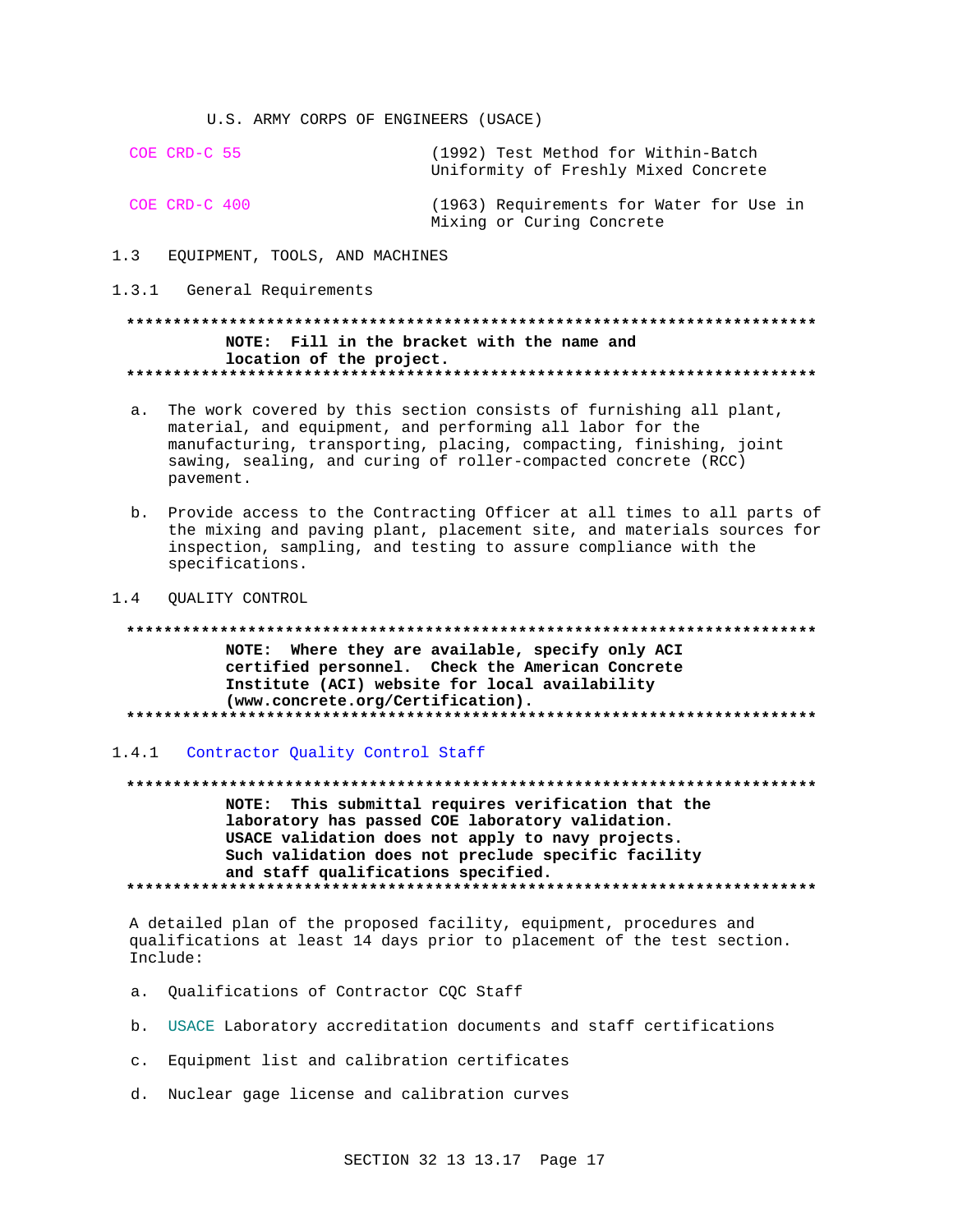Provide Contractor Quality Control personnel, that are assigned to concrete construction, American Concrete Institute (ACI) certified in the following grade (or have written evidence acceptable to the Contracting Officer of having completed similar qualification programs):

- a. CQC personnel responsible for inspection of concrete paving operations: ACI Concrete Transportation Inspector.
- b. Lead Foreman or Journeyman of the Concrete Placing, Finishing, and Curing Crews: ACI Concrete Flatwork Technician/Finisher.
- c. Field Testing Technicians: ACI Concrete Field Testing Technician, Grade I.
- d. Laboratory Testing Technicians: ACI Concrete Strength Testing Technician and Laboratory Testing Technician, Grade I or II.

### 1.4.2 Other Staff

Submit for approval, the qualifications and resumes for the following staff:

- a. Petrographer: Bachelor of Science degree in geology or petrography, trained in petrographic examination of concrete aggregate according to ASTM C294 and ASTM C295/C295M and trained in identification of the specific deleterious materials and tests identified in this specification. Resume with detail of education, training and experience related to the project-specific test methods and deleterious materials. Submit resumes at least 20 days before petrographic and deleterious materials examination is to commence.
- b. Concrete Batch Plant Operator: National Ready Mix Concrete Association (NRMCA) Plant Manager certification at the Plant Manager level.

#### 1.4.3 Laboratory Accreditation

Provide laboratory and testing facilities to support quality control which is accredited in accordance with ASTM C1077, including ASTM C78/C78M and ASTM C1260 and includes onsite temperature-controlled concrete curing facilities. Submit for approval a current accreditation which includes the required and optional test methods, as specified throughout this Section.

- a. Provide aggregate testing and mixture proportioning studies performed by a commercial laboratory. Accreditation of the commercial laboratory by an independent evaluation authority, indicating conformance to ASTM C1077, including all applicable test procedures.
- b. Acceptance Testing: Furnish all materials, labor, and facilities required for molding, curing, testing, and protecting test specimens at the site and in the laboratory. Utilize steel molds for molding the beam specimens. Furnish and maintain boxes or other facilities suitable for storing and curing the specimens at the site while in the mold within the temperature range stipulated by ASTM C31/C31M. Provide flexural loading equipment in accordance with ASTM C78/C78M.
- c. Contractor Quality Control: Utilize only an approved, independent, commercial laboratory for sampling and testing, except for testing cementitious materials and admixtures, the manufacturer's laboratory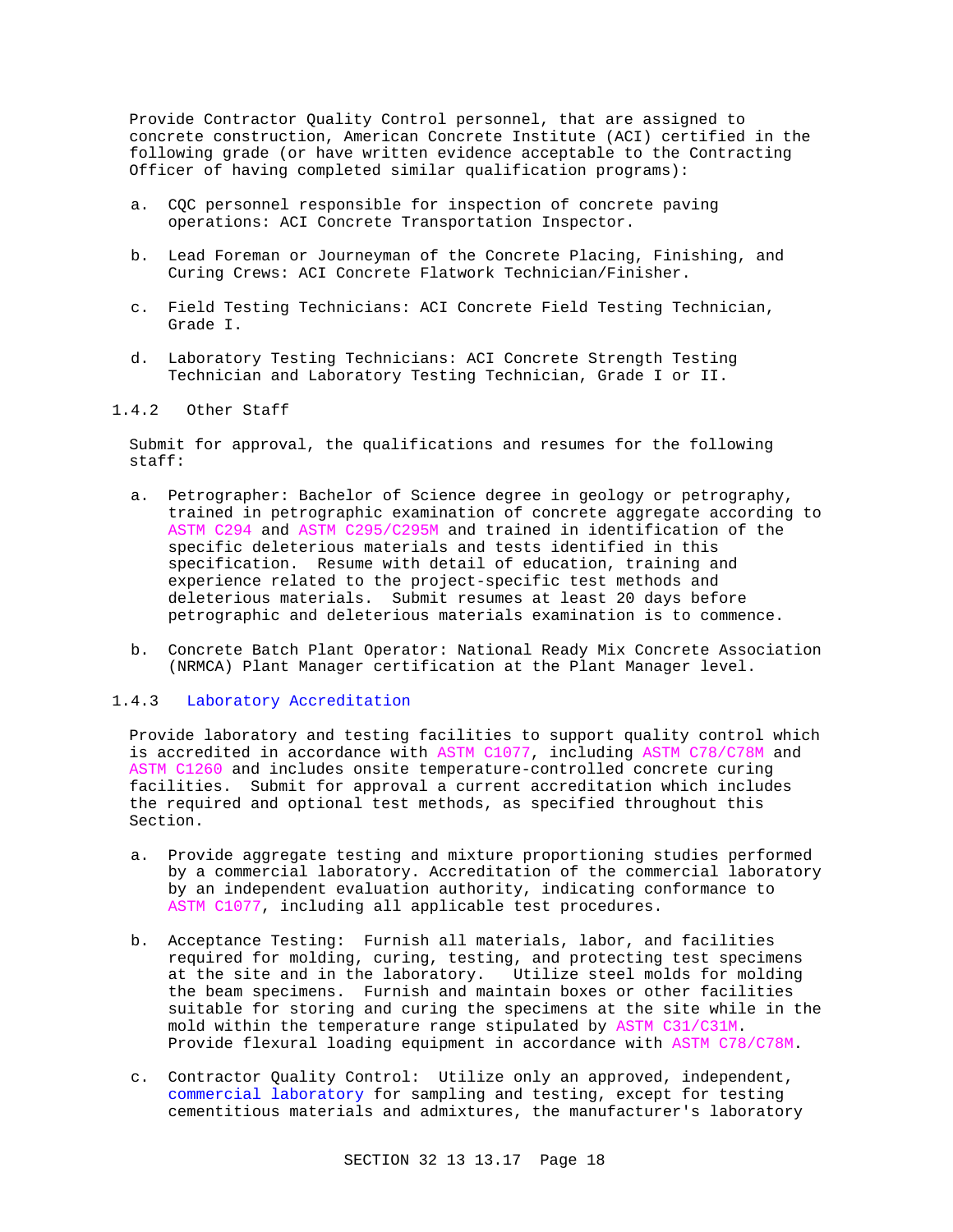can be use.

- d. Laboratory Inspection: The Contracting Officer or his/her representative will inspect the laboratory equipment and test procedures prior to the start of concreting operations for conformance to ASTM C1077. The laboratory certification is required for the duration of the project.
- 1.4.4 Allowable Tolerances

## NOTE: Table 5 is a comprehensive listing of geometric and testing limits and corresponding allowable variations. Edit those values as appropriate for the project. Edit line items as appropriate. Where payment adjustment is not to be done, edit the exceedance action column to remove pay adjustment and add requirement.

Comply with the limits for parameters shown in Table 5. The table identifies specified limits and allowable tolerances from these limits.

| Table 5<br>Limits and Allowable Variations        |                                       |                                                                       |                                                                               |  |
|---------------------------------------------------|---------------------------------------|-----------------------------------------------------------------------|-------------------------------------------------------------------------------|--|
| Parameter                                         | Specified Limit                       | Allowable Variation                                                   | Exceeding Action                                                              |  |
| Grade                                             | as shown on contract<br>drawings      | as shown on contract remove and replace<br>drawings                   |                                                                               |  |
| Alignment                                         | as shown on contract<br>drawings      | Up to 13 mm1/2 inch<br>variation                                      | remove and replace<br>(construction and<br>transverse joints<br>only)         |  |
| Thickness                                         | as shown on contract<br>drawings      | Plus or Minus 6 mm<br>$1/4$ inch                                      | pay adjustment up<br>to $13$ mm $1/2$ inch<br>otherwise remove<br>and replace |  |
| Density                                           | Per ASTM D1557                        | 98.0 percent interior remove and replace<br>96.0 percent at<br>joints |                                                                               |  |
| Smoothness                                        | checked with 4 m12 ft<br>straightedge | Up to 10 percent of<br>all measurements<br>within specified<br>limit  | pay adjustment or<br>remove and replace                                       |  |
| Hardstands, parking<br>areas, open store<br>areas | Longitudinal and<br>Transverse        | $9.5$ mm $3/8$ inch                                                   |                                                                               |  |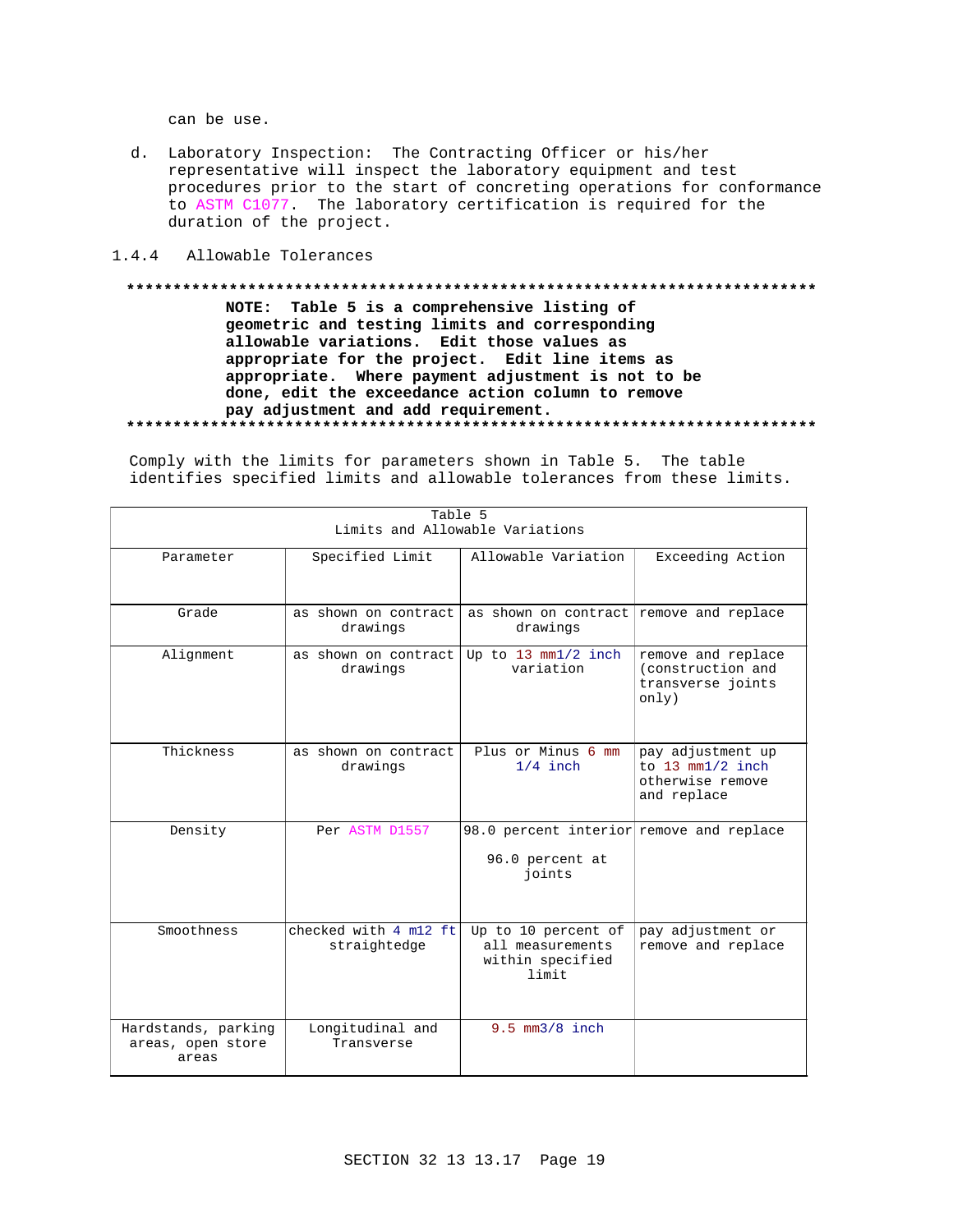| Table 5<br>Limits and Allowable Variations |                                                           |                                                                            |                                                                                                   |  |
|--------------------------------------------|-----------------------------------------------------------|----------------------------------------------------------------------------|---------------------------------------------------------------------------------------------------|--|
| Parameter                                  | Allowable Variation                                       | Exceeding Action                                                           |                                                                                                   |  |
| Roads and Streets                          | Longitudinal<br>Transverse                                | $5 \text{ mm}3/16$ inch<br>$6 \text{ mm}1/4$ inch                          |                                                                                                   |  |
| Abrupt Offsets                             | Any Direction                                             | $3 \text{ mm}1/8$ inch                                                     | grind specified<br>tolerance or remove<br>and replace                                             |  |
| Surface Texture                            | Conforming to<br>designated test<br>patch on test section | Up to 5 percent of<br>area less than test<br>patch surface<br>textures     | Pay adjustment or<br>remove and replace                                                           |  |
| Strength                                   | Specified Strength                                        | Not more than 10<br>percent of strength<br>results can be less<br>than f'c | Remove and replace<br>if more than 10<br>percent of test<br>results is less<br>than specified f'c |  |

#### 1.5 SUBMITTALS

#### **\*\*\*\*\*\*\*\*\*\*\*\*\*\*\*\*\*\*\*\*\*\*\*\*\*\*\*\*\*\*\*\*\*\*\*\*\*\*\*\*\*\*\*\*\*\*\*\*\*\*\*\*\*\*\*\*\*\*\*\*\*\*\*\*\*\*\*\*\*\*\*\*\*\***

**NOTE: Review submittal description (SD) definitions in Section 01 33 00 SUBMITTAL PROCEDURES and edit the following list, and corresponding submittal items in the text, to reflect only the submittals required for the project. The Guide Specification technical editors have classified those items that require Government approval, due to their complexity or criticality, with a "G." Generally, other submittal items can be reviewed by the Contractor's Quality Control System. Only add a "G" to an item, if the submittal is sufficiently important or complex in context of the project.**

**For Army projects, fill in the empty brackets following the "G" classification, with a code of up to three characters to indicate the approving authority. Codes for Army projects using the Resident Management System (RMS) are: "AE" for Architect-Engineer; "DO" for District Office (Engineering Division or other organization in the District Office); "AO" for Area Office; "RO" for Resident Office; and "PO" for Project Office. Codes following the "G" typically are not used for Navy, Air Force, and NASA projects.**

**The "S" classification indicates submittals required as proof of compliance for sustainability Guiding Principles Validation or Third Party Certification and as described in Section 01 33 00 SUBMITTAL PROCEDURES.**

**Choose the first bracketed item for Navy, Air Force**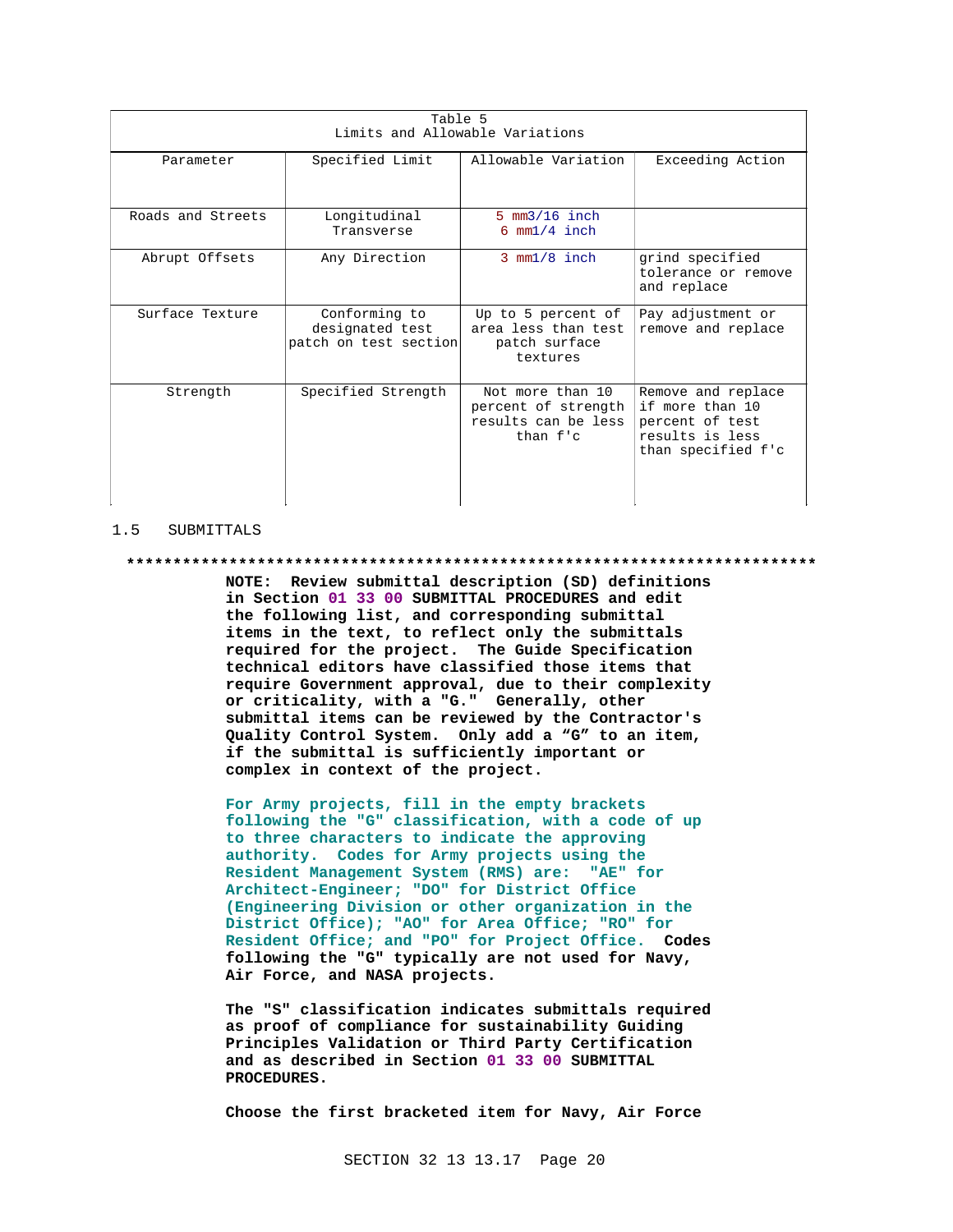#### **and NASA projects, or choose the second bracketed item for Army projects. \*\*\*\*\*\*\*\*\*\*\*\*\*\*\*\*\*\*\*\*\*\*\*\*\*\*\*\*\*\*\*\*\*\*\*\*\*\*\*\*\*\*\*\*\*\*\*\*\*\*\*\*\*\*\*\*\*\*\*\*\*\*\*\*\*\*\*\*\*\*\*\*\*\***

Government approval is required for submittals with a "G" or "S" classification. Submittals not having a "G" or "S" classification are [for Contractor Quality Control approval.][for information only. When used, a code following the "G" classification identifies the office that will review the submittal for the Government.] Submit the following in accordance with Section 01 33 00 SUBMITTAL PROCEDURES:

SD-01 Preconstruction Submittals

Batching and Mixing Plant

Transporting and Placing Methods

Test Section

Placement Schedule

Contractor Quality Control

SD-03 Product Data

Placing and Spreading; G, PO

Joints; G, AO

SD-05 Design Data

Mixture Proportioning Studies; G, DO

SD-06 Test Reports

Sampling and Testing; G, DO

SD-07 Certificates

Contractor Quality Control Staff; G, AO

Laboratory Accreditation; G, AO

Commercial Laboratory; G, DO

## 1.6 QUALITY ASSURANCE

## 1.6.1 Sampling and Testing

The Government may sample and test aggregates and concrete during construction and inspect production and placement facilities and equipment to determine compliance with the specifications as specified herein and as otherwise considered appropriate. Provide facilities and labor as may be necessary for procurement of representative test samples. Testing performed by the Government will not relieve the Contractor from the quality control testing requirements specified.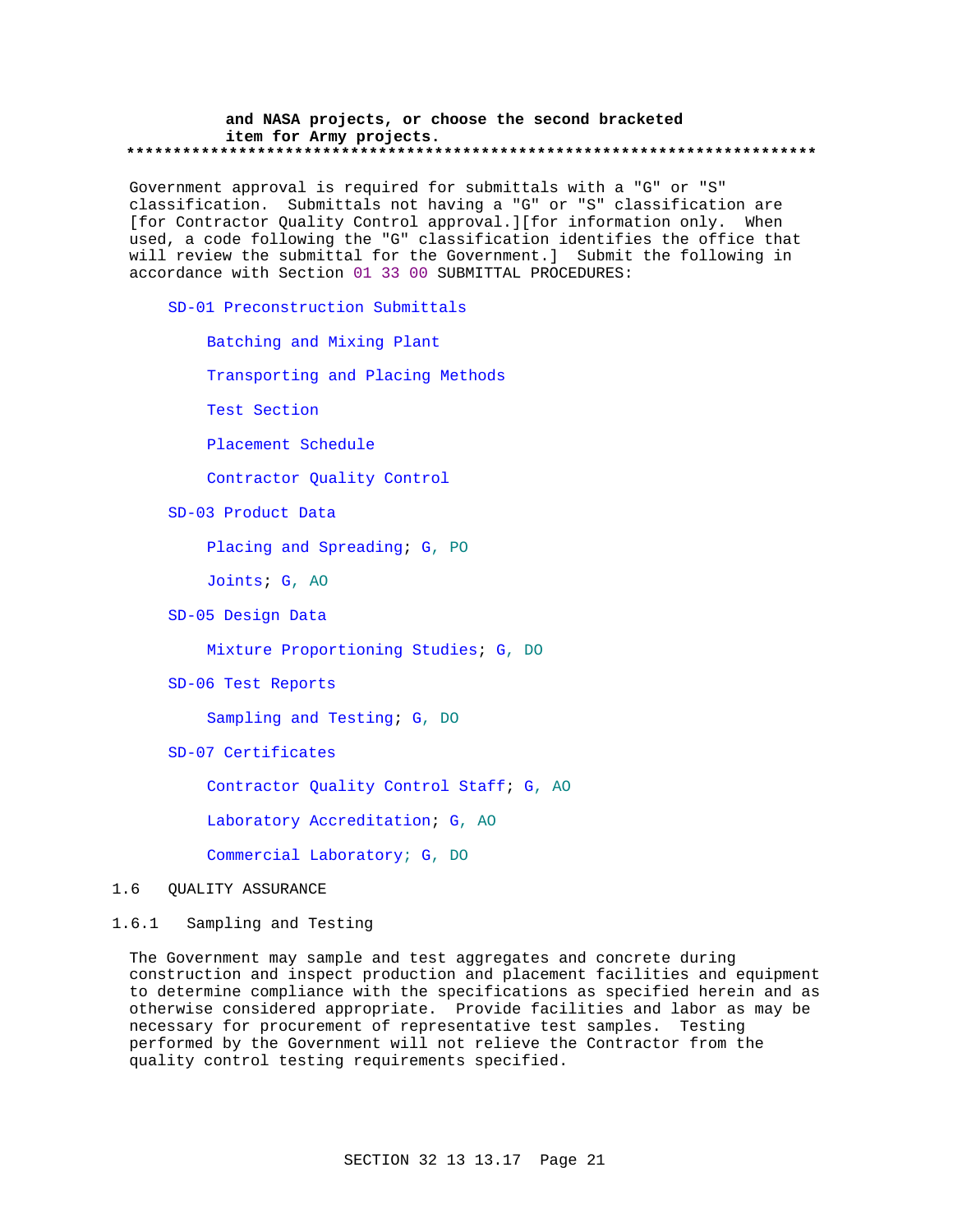#### 1.7 DELIVERY, STORAGE, AND HANDLING

#### 1.7.1 Bulk Cementitious Materials

#### **\*\*\*\*\*\*\*\*\*\*\*\*\*\*\*\*\*\*\*\*\*\*\*\*\*\*\*\*\*\*\*\*\*\*\*\*\*\*\*\*\*\*\*\*\*\*\*\*\*\*\*\*\*\*\*\*\*\*\*\*\*\*\*\*\*\*\*\*\*\*\*\*\*\***

**NOTE: Cement storage consists of dedicated plant silos for each cementitious material. In addition, higher capacity storage tankers (aka guppies, pigs) are often stored on site. Cementitious materials are usually truck hauled from the closest terminal or rail cars can be used as a temporary terminal. Provide Dual silos containing a clear air space between silo sidewalls to prevent cross contamination. \*\*\*\*\*\*\*\*\*\*\*\*\*\*\*\*\*\*\*\*\*\*\*\*\*\*\*\*\*\*\*\*\*\*\*\*\*\*\*\*\*\*\*\*\*\*\*\*\*\*\*\*\*\*\*\*\*\*\*\*\*\*\*\*\*\*\*\*\*\*\*\*\*\***

Furnish cementitious material in bulk. Provide all cementitious materials in bulk at a temperature, as delivered for storage at the site, not exceeding 65 degrees C 150 degrees F. Provide separate facilities for unloading, transporting, storing, and handling of each type of cementitious material.

#### 1.7.1.1 Transporting Cementitious Materials

When bulk cementitious material is not unloaded from primary carriers directly into weather-tight hoppers at the batching plant, transportation from the railhead, mill, or intermediate storage to the batching plant in adequately designed weather-tight trucks, conveyors, or other means that will completely protect the cementitious material from exposure to moisture.

#### 1.7.1.2 Storage of Cementitious Materials

Immediately upon receipt at the site of the work, store cementitious materials in a dry and properly ventilated structure. Provide storage facilities to permit easy access for inspection and identification. To prevent cement from becoming unduly aged after delivery, use any cement that has been stored at the site for 60 days or more before using cement of lesser age.

#### 1.7.2 Aggregate Materials

### 1.7.2.1 Storage

Store aggregate at the site of the mixing plant, avoiding breakage, segregation, or contamination by foreign materials. Store each size of aggregate from each source separately in free-draining stockpiles. Provide free-draining storage for aggregate at least 24 hours immediately prior to use.

## 1.7.2.2 Handling

Handle aggregate preventing segregation or degradation. Keep vehicles used for stockpiling or moving aggregate clean of foreign materials.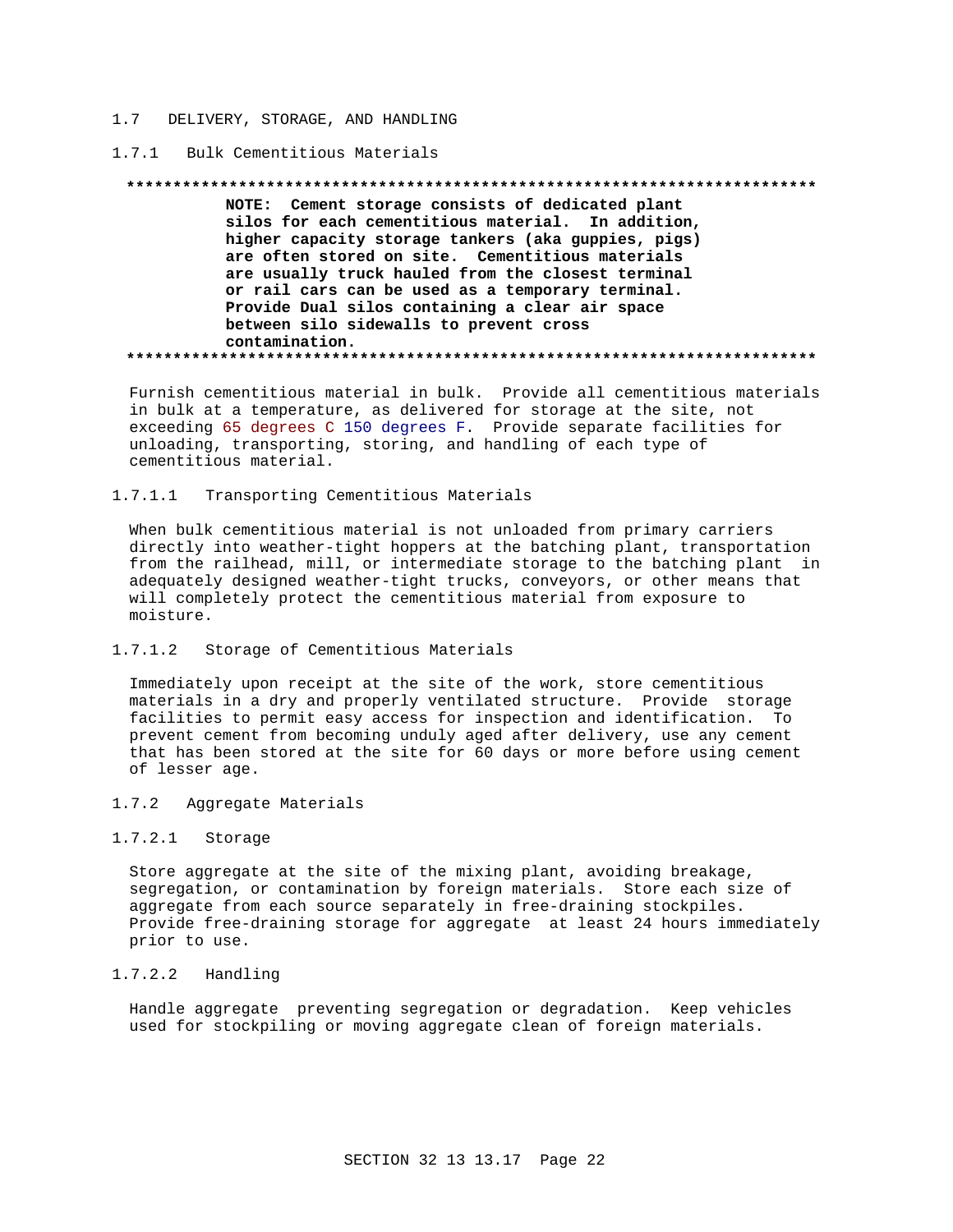#### PART 2 PRODUCTS

## 2.1 BATCHING AND MIXING PLANT

#### 2.1.1 Location of Plant

#### 

NOTE: The mixing plant should be on the construction site or as close as possible, but should be no further than 15 minutes haul time from the placing site. This is especially true if the project is on a military facility. The security delays at entrances are prohibitive.

### Time for this Submittal is intended to provide advance information to the field staff so that timely plant inspection can be done.

Submit details and data on the RCC Batching and Mixing Plant a minimum of 30 days in advance of RCC test section construction and prior to plant assembly. Locate the mixing plant onsite as indicated on the drawings. Include as a minimum the following:

- a. Detailed layout of aggregate stockpiles and RCC batching equipment.
- b. Equipment manufacturer's literature on the Batching and Mixing Plant prior to plan assembly including manufacturer's literature showing that the equipment meets all requirements specified herein and to include but not limited to:
	- (1) Cementitious material storage, handling, and controls
	- (2) Aggregate handling controls
	- (3) Water system controls
	- (4) Mixers and controls
	- (5) Re-screening systems
	- (6) Cooling systems
	- (7) Plant conveyors, bins, and feeders
	- (8) If truck mixers are used, a certified copy of the NRMCA QC Manual Section 3 Concrete Plant Certification Checklist and Calibration documentation on all measuring and weighing devices, submitted prior to uniformity testing.

#### $2.1.2$ Type of Plant

#### \*\*\*\*\*\*\*\*\*\*\*\* . . . . . . . . . . . . . . . . \*\*\*\*\*\*\*\*\*\*\*\*\*\*\*\*\* . . . . . . . . . . . . NOTE: Plant capacity should be governed by the laydown pattern or the size of the job to help eliminate or minimize cold joints.

Design and operate the mixing plant to produce an RCC mixture within the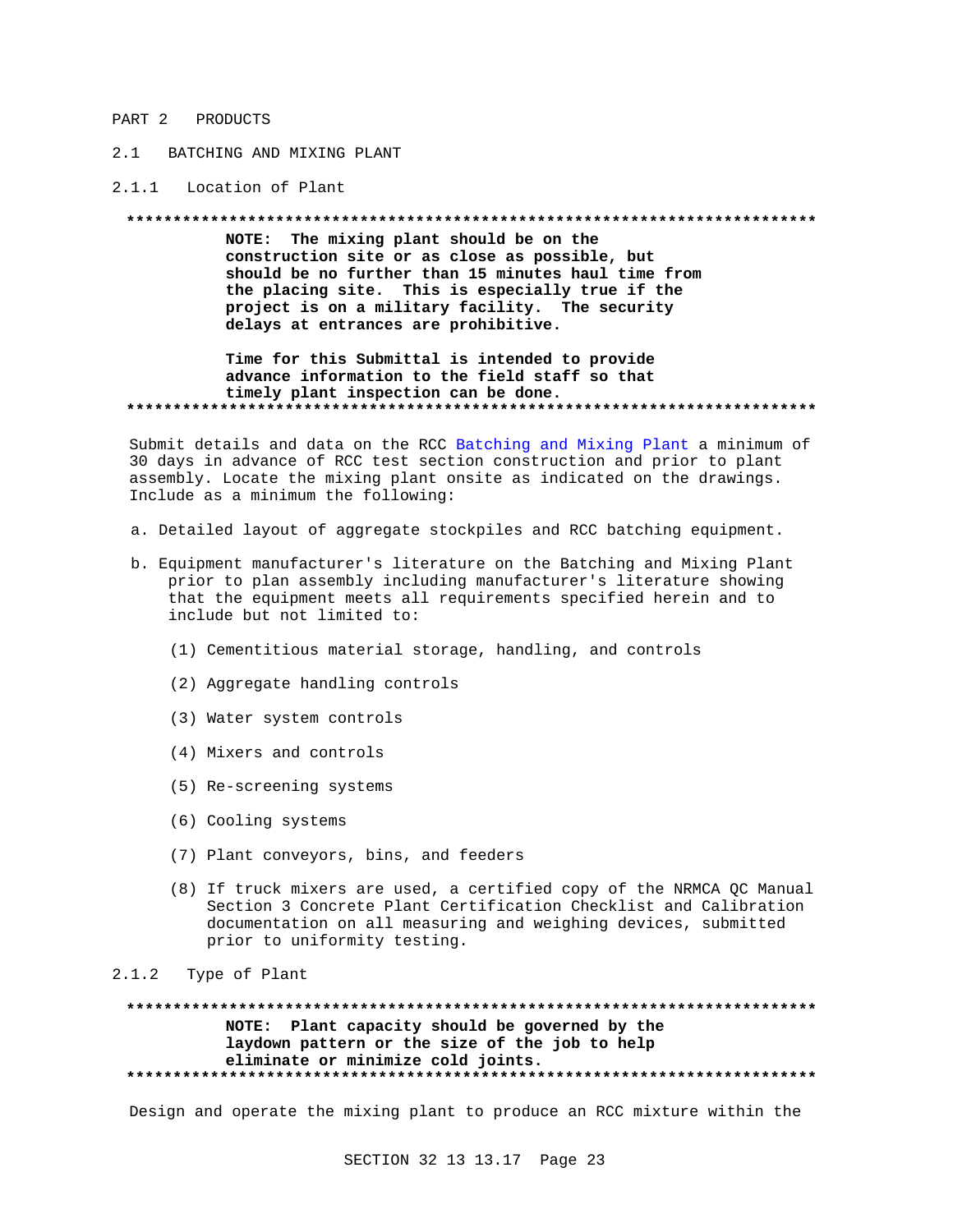specified tolerances. Use a stationary-type plant having a twin-shift pug mill mixer and either weigh-batch type or continuous type with a minimum rated capacity of [230][\_\_\_\_\_] metric tons 250 tons per hour. Use a plant equipped with positive means for controlling and adjusting the mixing time (amount of mixing), maintaining the time of mixing constant, and maintaining the speed of rotation of the pug mill shafts constant.

### 2.1.3 Cementitious Material Feed Unit

Use suitable equipment, incorporating either weighing or volumetric measurements, to separately batch or feed the required percentage of each cementitious material in the mixture within tolerances specified. Use silos and feeders equipped and operated so that no caking of material or variation in feed will occur, including use of any necessary air pressure or vacuum vents on the silos. Provide provisions for readily sampling each cementitious material.

### 2.1.4 Aggregate Bins

Provide aggregate bins for aggregate storage, one for each size group with each bin having sufficient capacity to supply the mixer continuously operating at full capacity. Arrange the bins to ensure separate storage of appropriate fractions of aggregate, and each compartment provided with some means of preventing spilling of material into other bins. Unless the aggregate in the bin is readily visible to operating personnel, equip each aggregate bin with mechanical or electrical telltales to indicate when the aggregate in the bin is below level to permit accurate proportioning to mixing unit. Construct each bin so that a representative sample may be readily and safely obtained from each bin discharge during plant operations. Provide appropriate means for separately storing, metering, and feeding into the mixer when the use of blended material is necessary.

## 2.1.5 Water Control Units

Provide satisfactory means, incorporating either weighing, metering, or volumetric measurements, to batch or feed the required quantity of water in the mixture within tolerances specified. Provide adjusting controls that are convenient to and capable of easy and accurate operation by the mixer operator. When metering controls the quantity of water, provide capability for a fixed quantity of water delivered through the meter to be readily checked by weight or volume. A water storage tank is required to prevent surge drawdown effect.

## 2.1.6 Batching or Feeding Tolerances

Provide batching or feeding to conform to the mixture proportions directed within the tolerances in Table 4. For batch-type plants, the variation is in percent by weight from batch weight of each material based on the mixture proportions directed. For continuous feeding and mixing plants, the variation is in percent by weight from the mixture proportions of each material designed to be in a total timed sample obtained from a designated location in the plant.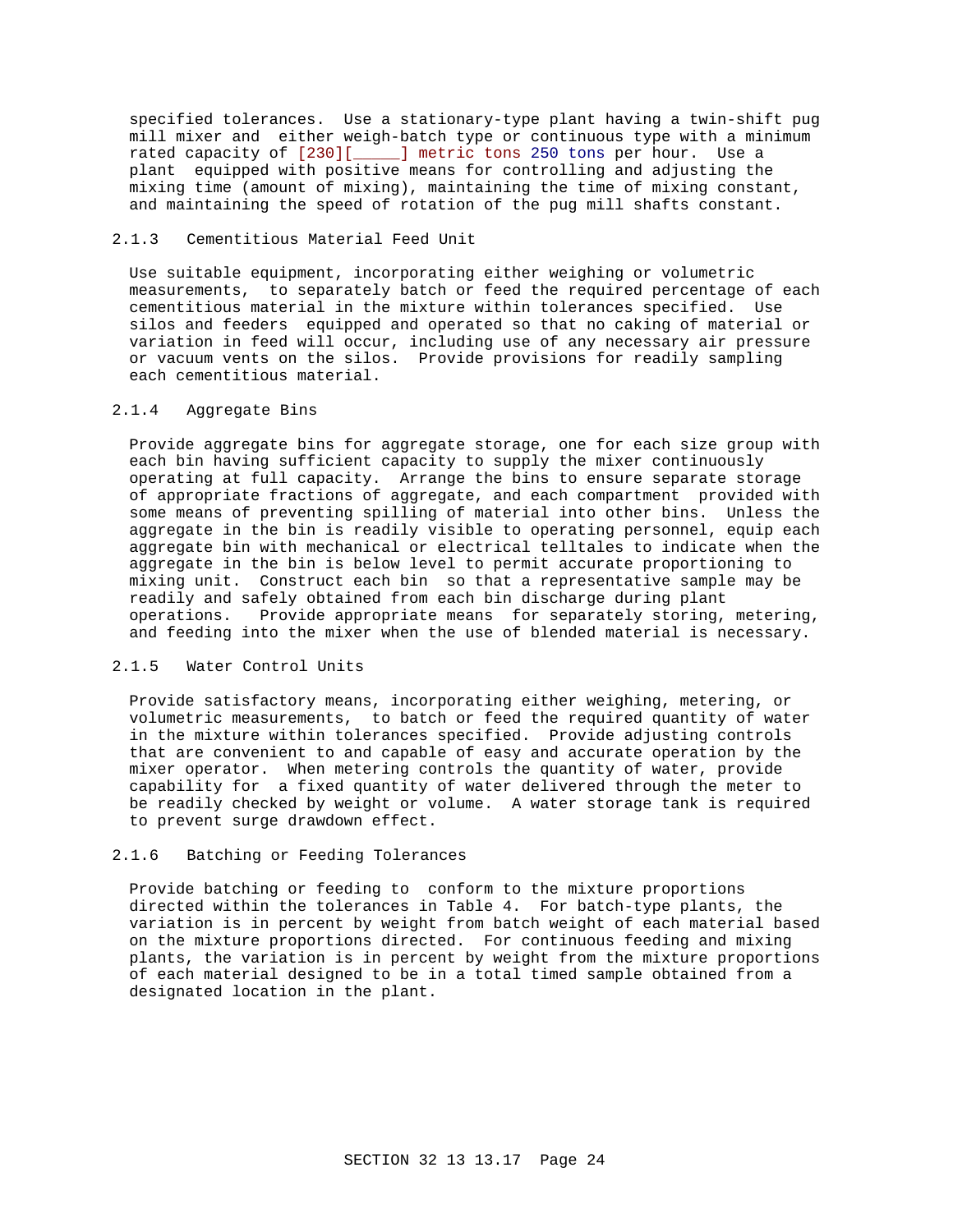| Table 4<br>Batching or Feeding Tolerances |                    |  |  |
|-------------------------------------------|--------------------|--|--|
| Material                                  | Tolerance, percent |  |  |
| Each Cementitious Material                | plus or minus 2.0  |  |  |
| Water                                     | plus or minus 3.0  |  |  |
| Admixtures                                | zero to plus 4.0   |  |  |
| Each Individual Aggregate Size Group      | plus or minus 3.0  |  |  |
| Total Aggregate                           | plus or minus 4.0  |  |  |

### 2.1.7 Additional Requirements for Batch-Type Mixing Plants

- a. Plant Scales: Utilize plant scales conforming to requirements of NRMCA CPMB 100, with modifications as follows: Use plant scales for any weigh box or hopper that are of either beam or springless-dial type and sensitive to 0.5 percent of maximum load required. Beam-type scales having a separate beam for each size aggregate, with a single pointer actuated for each beam and a tare beam for balancing hopper.
- b. Weigh Box or Hopper for Aggregates: Provide weigh box or hopper for aggregates that conform to requirements of NRMCA CPMB 100, with modifications as follows: Means for weighing each bin size of aggregate in a weigh box or hopper suspended on scales, ample in size to hold a full batch without running over. The gate design on both the bins and the hoppers are required to prevent leakage of aggregate when closed. On manually or semi-automatically operated plants, provide an interlocking device to prevent opening more than one gate at a time. The interlocking device is not required on automatic plants designed for simultaneous weighing of all sizes of aggregate while the plant is operating under automatic control.

### NOTE: Modify or delete GGBFS (bracketed) sentence.

- c. Weigh Hoppers for Cementitious Materials: Weigh hoppers for cementitious materials are to conform to requirements of NRMCA CPMB 100, with modifications as follows: Provide weigh hoppers with sufficient capacity to hold not less than 10 percent in excess of the weight of the cementitious material required for one batch. Portland cement and pozzolan may both be weighed cumulatively in the same hopper on the same scale, provided the Portland cement is weighed first, or the Portland cement and pozzolan may be weighed in separate hoppers on separate scales. Suspend the hopper on dial or beam scales equipped with a pointer so the tare weight of the hopper is shown for each weighing; net weight of cementitious material is to be measured within 1 percent of the weight required.
- d. Mixer Unit: Utilize a stationary mixer of the twin pug mill-type capable of producing a uniform mixture within tolerances specified for batch method mixer. Use a mixer with the following properties:
	- (1) A time lock, accurate within 5 seconds, to control operation of the complete mixing cycle by locking the weigh hopper gate after mixer is charged until closing of mixer gate throughout dry- and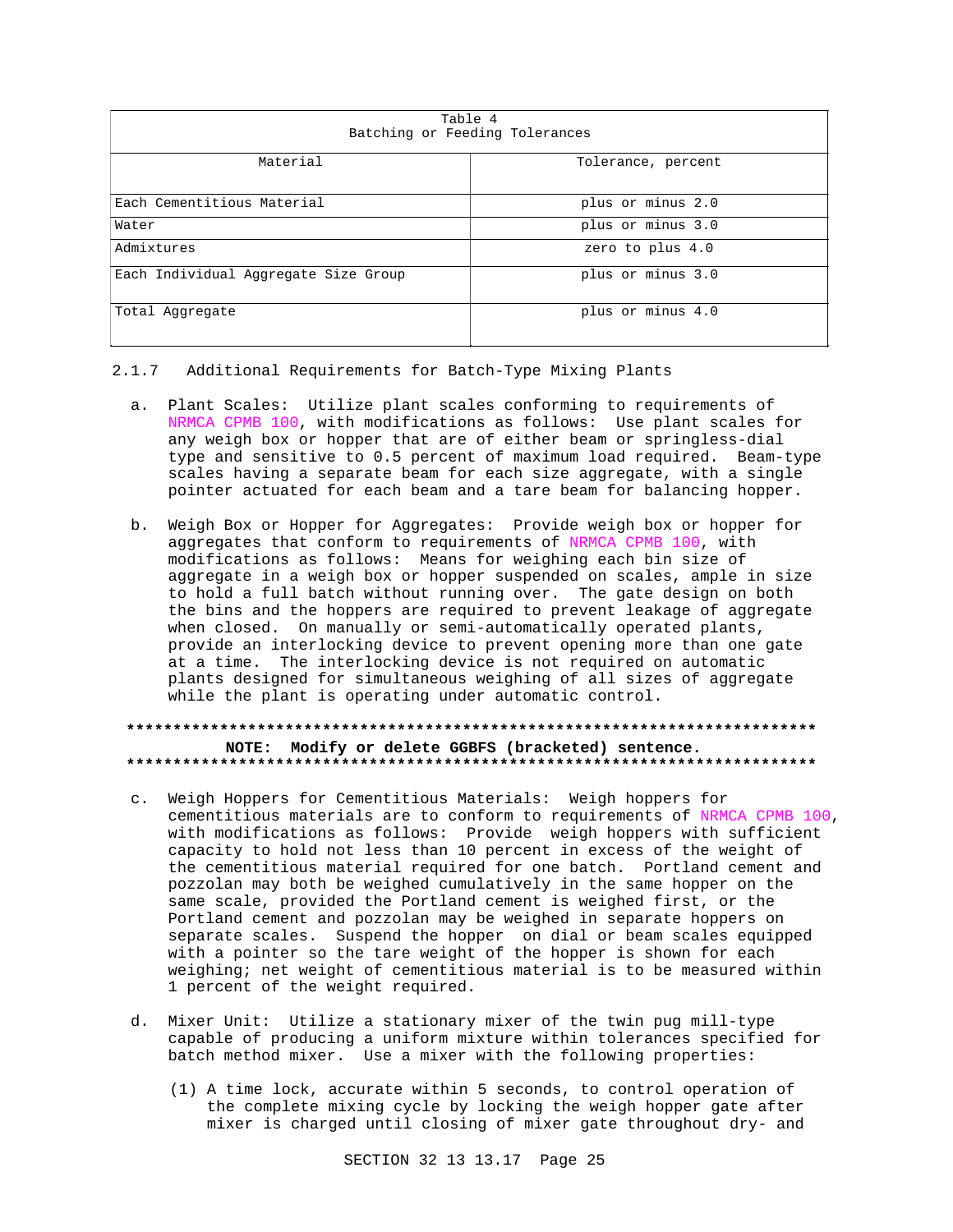wet-mixing periods. The dry-mixing period is defined as the interval of time between the opening of the weigh hopper and the application of water. The wet-mixing period is the interval between application of water and the opening of the mixer gate.

- (2) Control of mixing time capable of being set at intervals of not more than 5 seconds throughout cycles up to 3 minutes.
- (3) A mechanical batch counter installed as part of the timing device and be designed to preclude register of dry batches or of any material run through during operation of pulling bins.
- $2.1.8$ Additional Requirements for Continuous-Mixing Plants

## NOTE: Delete the bracketed statement except for small or low-production jobs.

- a. Provide aggregate feed with the following properties for each bin:
	- (1) Feed rate controlled by a variable speed belt, gate remotely operated from the central control panel, calibrated to accurately deliver any specified quantity of material within the required tolerance.
	- (2) Feed rate readily adjustable from the control panel to change aggregate proportions or to compensate for changes in moisture content.
	- (3) Feed rate controls automatically maintain the established proportions of aggregate when the combined aggregate delivery is increased or decreased.
	- (4) Combined aggregate belt feeding equipped with an approved belt scale that operate automatic controls, either electronic or mechanical, which will maintain the established proportion of each cementitious material and water as ratios of the total aggregate, with provisions for readily changing the proportions at the control panel.
	- (5) Capability for storing, metering, and feeding blend material as a separate material when use of blending material is necessary.
- b. Provide cementitious material control with the following properties:
	- (1) Approved system to separately meter the required amount of each cementitious material in the mix within the tolerance specified.
	- (2) Metering by readily adjustable vane feeders or other approved positive metering devices.
	- (3) Metering and feed designed and controlled so that the cementitious material is uniformly fed into the mixer or into the stream of aggregate on the feeder belt, all with necessary controls to prevent loss of cementitious material as dust or in any other form.
	- (4) Control of the quantity of each cementitious material automatically linked to the aggregate belt scales.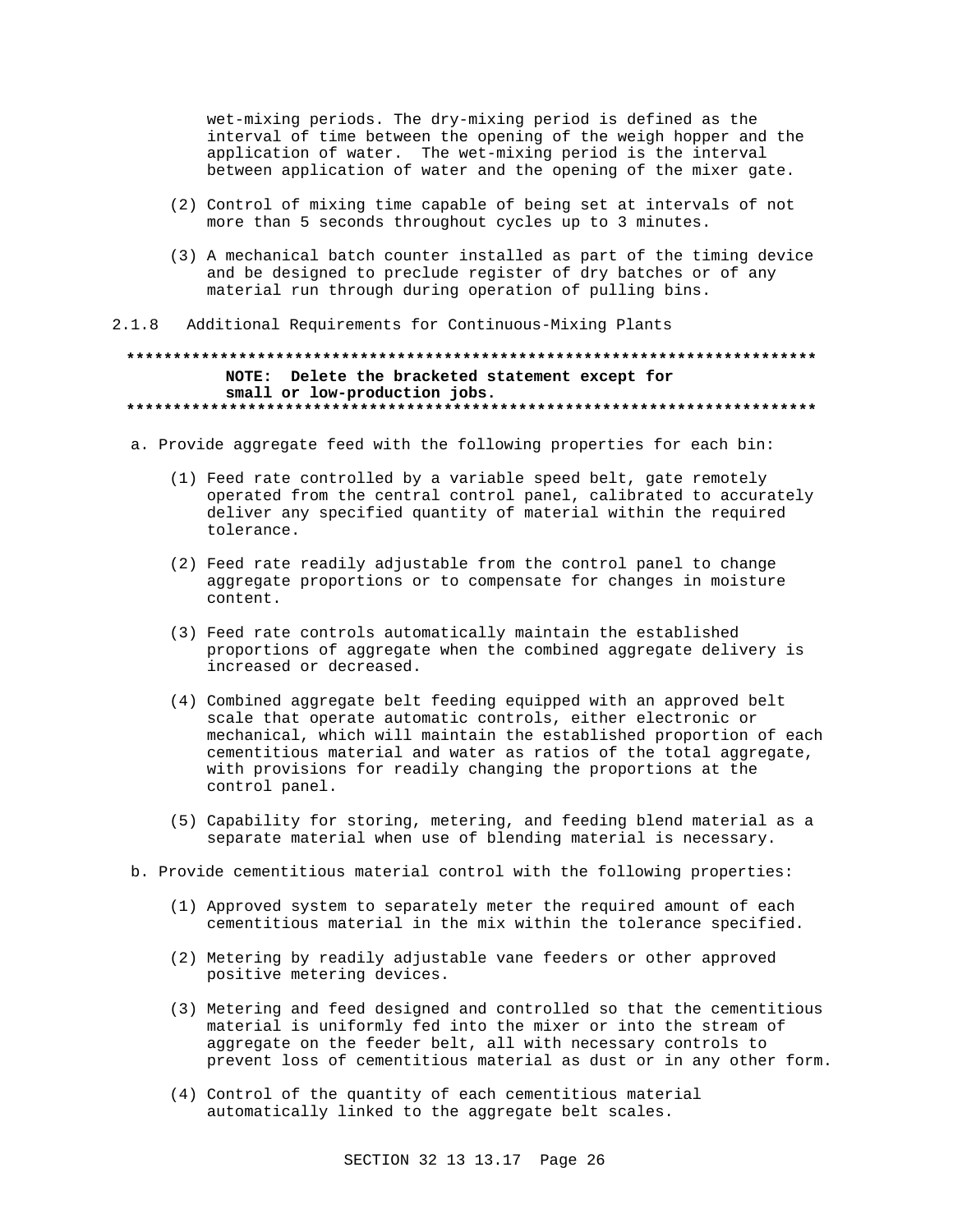- (5) A provision so the amount of each cementitious material delivered can be readily sampled and checked by weight.
- c. Provide a mixer unit with the following properties:
	- (1) Blades adjustable for angular position on shafts and reversible to retard flow of the mixture.
	- (2) A manufacturer's plate indicating net volumetric contents of mixer at several heights permanently inscribed on the wall and the rate of feed of aggregate per minute at plant-operating speed.
- d. Provide a discharge hopper having a capacity of at least one metric ton ton equipped with dump gates to assure rapid and complete discharge without segregation.

#### 2.2 MATERIAL SOURCES

Certified copies of laboratory test reports and sources for cement, supplementary cementitious materials (SCM), aggregates, admixtures, curing compound, epoxy, and proprietary patching materials proposed for use on this project. Perform all aggregate tests no earlier than 9 months prior to contract award.

## 2.2.1 Aggregate Sources

#### **\*\*\*\*\*\*\*\*\*\*\*\*\*\*\*\*\*\*\*\*\*\*\*\*\*\*\*\*\*\*\*\*\*\*\*\*\*\*\*\*\*\*\*\*\*\*\*\*\*\*\*\*\*\*\*\*\*\*\*\*\*\*\*\*\*\*\*\*\*\*\*\*\*\***

**NOTE: The specification provides in Table 6, a complete list of material properties that the aggregate must have to be used on the project. It is the Contractor's responsibility to find sources that meet those requirements prior to the start of work and throughout the work.**

**Where complete testing has been done to determine acceptable sources, it may be expedient to list the sources that have been tested and are acceptable.**

**Where it is intended that a specific source or sources be used exclusively, they should be listed and so stated.**

**Performance testing of aggregate will require at least 90 days to perform the required freezing and thawing tests. Requirements for Contractor testing or design phase government testing of aggregate quality should be evaluated based on project schedule requirements.**

**Where service records are acceptable in lieu of performance testing, satisfactory service record for an aggregate will be determined based on the aggregate's ability to resist degradation under traffic and/or climatic conditions similar to that expected during its use. If performance data indicate that an aggregate is susceptible to one or more of the above mentioned problems, that source of aggregate will be rejected.**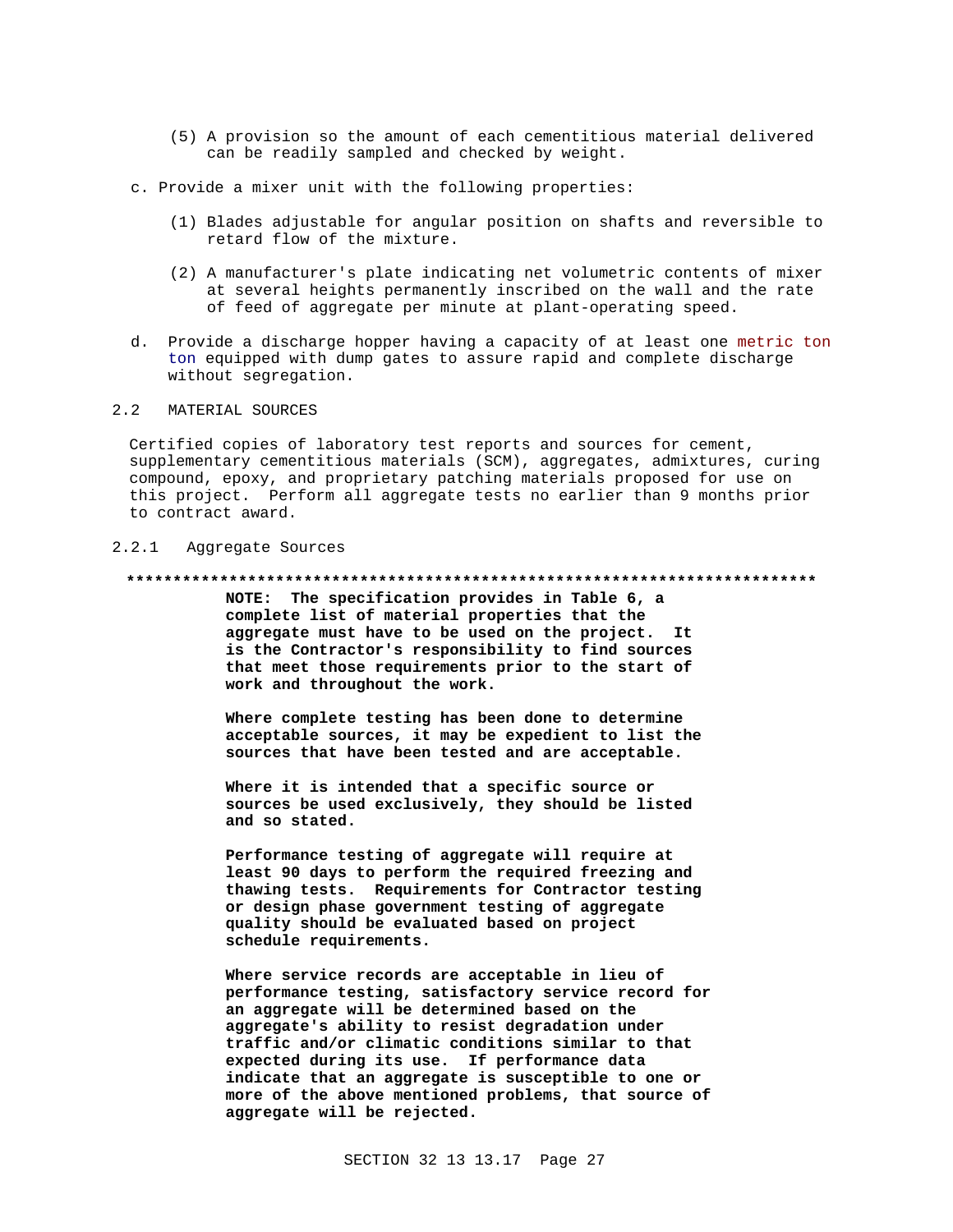Locate and test the sources from which the aggregates are to be obtained. Provide all aggregate for each nominal size group of aggregates from a single aggregate source and that meet specified quality requirements. Complete aggregate quality testing prior to performing mixture proportion studies.

## 2.2.2 Portland Cement Source

### NOTE: Confirm that required portland cement is available in the required quantity from a single source.

Provide portland cement from sources actively producing portland cement that have a documented record of consistent physical and chemical properties meeting the specified provisions of ASTM C150/C150M. Provide all portland cement for the project from a single source. A second source of portland cement may be used if documentation is provided that the primary source cannot provide for the entire project needs. Test additional trial mixtures to confirm mixture performance.

#### $2.2.3$ Aggregate Samples

Provide facilities for obtaining representative test samples for Government testing. Obtain samples of aggregates during paving at the point of batching. Additional tests and analyses of aggregates at various stages in the processing and handling operations may be made by the Government at the discretion of the Contracting Officer.

## 2.2.4 Pozzolan Source

## Note: Confirm that required pozzolan is available in the required quantity from a single source.

Provide pozzolan from sources actively producing pozzolan that have a documented record of consistent physical and chemical properties meeting the specified provisions of ASTM C618. Submit production tests for the past 2 years to verify acceptable performance. Provide all pozzolan for the project from a single source.

#### 2.2.5 Ground Granulated Blast Furnace Slag Source

## NOTE: Confirm that required GGBFS is available in the required quantity from a single source.

Provide GGBFS from sources actively producing GGBFS that have a documented record of consistent physical and chemical properties meeting the specified provisions of ASTM C989/C989M. Submit production tests for the past 2 years to verify acceptable performance. Provide all GGBFS for the project from a single source.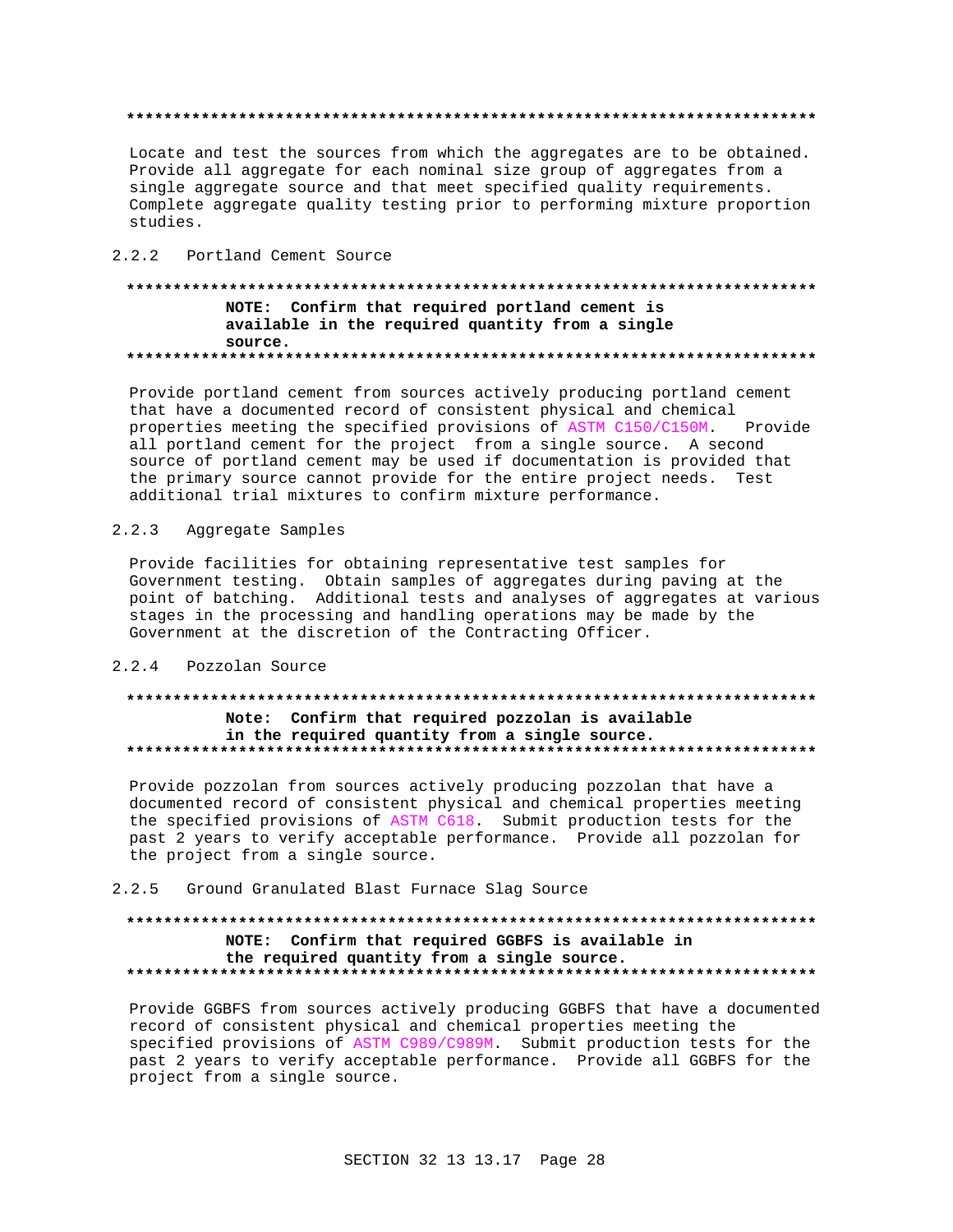#### $2.3$ CEMENTITIOUS MATERIALS

#### 2.3.1 Portland Cement

NOTE: The option of Type I or Type II portland cement should normally be specified, but only type II portland cement should be required when moderate resistance to sulfate attack is needed. Low alkali cements should be required when alkali reactive aggregates are used in the concrete. The false set requirement should be added if a history of false set exists for the area. Portland cement may also be specified using performance specification ASTM C1157. 

Provide portland cement conforming to ASTM C150/C150M, Type I or II. Use low alkali cement if the proposed aggregates are found to have greater than 0.04 percent expansion when tested in accordance with paragraph: Alkali-Silica Reactivity.

#### 2.3.2 Pozzolan

## NOTE: The supplemental requirements for limit on alkalies and limit on reactivity in brackets should be specified any time low alkali cement is specified or if class C pozzolan is permitted. Class C pozzolan should not be used if there is potential for sulfate attack. The supplemental requirements a-c should be used if there is potential for sulfate attack.

Utilize fly ash conforming to the requirements of ASTM C618, Class F with a loss on ignition not exceeding 4 percent, including the optional requirements for drying shrinkage, uniformity, and effectiveness in controlling Alkali-Silica reaction. Use class F fly ash for use in mitigating Alkali-Silica Reactivity with a Calcium Oxide (CaO) content of less than 8 percent.

 $2, 3, 3$ Portland-Pozzolan Cement

NOTE: The optional requirement for mortar expansion should be specified when the Portland-pozzolan cement will be used with alkali-reactive aggregate.

If portland-pozzolan cement is not locally and readily available, remove this paragraph and all other references to the material in this specification. 

Utilize portland-pozzolan cement conforming to the requirements of ASTM C595/C595M, Type IP.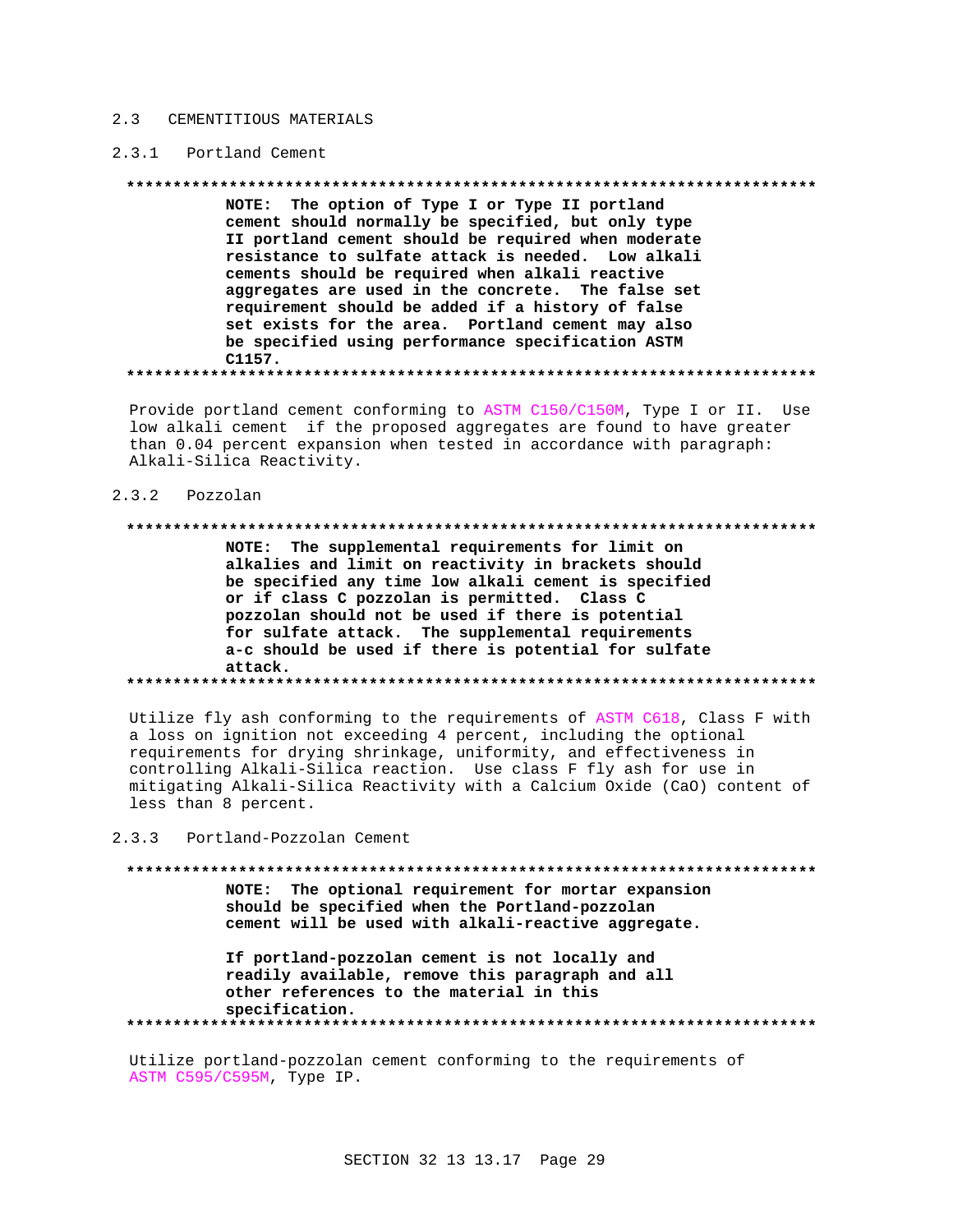#### 2.3.4 Ground Granulated Blast Furnace Slag

## NOTE: If ground granulated blast furnace slag is not locally and readily available, remove this paragraph and all other references to the material in this specification. Select the appropriate grade of GGBFS.

Utilize ground granulated blast furnace slag conforming to the requirements of ASTM C989/C989M, grade 100 or 120.

#### $2.4$ **WATER**

Provide water conforming to the requirements of COE CRD-C 400 that is clean, fresh, and free from injurious amounts of oil, acid, salt, alkali, organic matter, and other substances deleterious to the hardening of concrete, subject to approval. Water that meets local drinking water standards and has no pronounced taste or odor may be used without testing.

#### $2.5$ CURING MATERIALS

- a. Utilize impervious-Sheet materials conforming to ASTM C171. The type is optional.
- b. Utilize membrane-forming curing compound conforming to ASTM C309, Type  $\mathcal{D}$

#### $2.6$ AGGREGATES

#### 

NOTE: Modify the 90 percent limits if local information indicates that available aggregates cannot comply with this requirement and it is in the government's best interest to allow such a variation.

If the desire is to use State approved aggregates sources, revise the table values to match the state requirements and add supplemental line items as necessary.

Furnish, separately, both fine and coarse aggregates that meet requirements of these specifications. The coarse aggregate may consist of one or more nominal size groups each consisting of at least 90 percent by weight of aggregate retained on the 4.75 mm No. 4 sieve, and if used, provide fine aggregate and blending material having at least 90 percent by weight of aggregate passing the 4.75 mm No. 4 sieve.

#### 2.6.1 Coarse Aggregate

#### \*\*\*\*\*\*\*\*\*\*\*\* \*\*\*\*\*\*\*\*\*\*\*\*\*\*\*\*\*\*\*\*\*\*\*\*\*\*\*\*\*\*\*\*\*\*\*\*\* \*\*\*\*\*\*\*\*\*\*\*\*\*\*

NOTE: Crushing the gravel tends to improve quality and bond characteristics and generally results in higher flexural strength of concrete and a more stable mixture under compaction. When mixture proportioning studies or local experience indicates that low flexural strength will be attained by using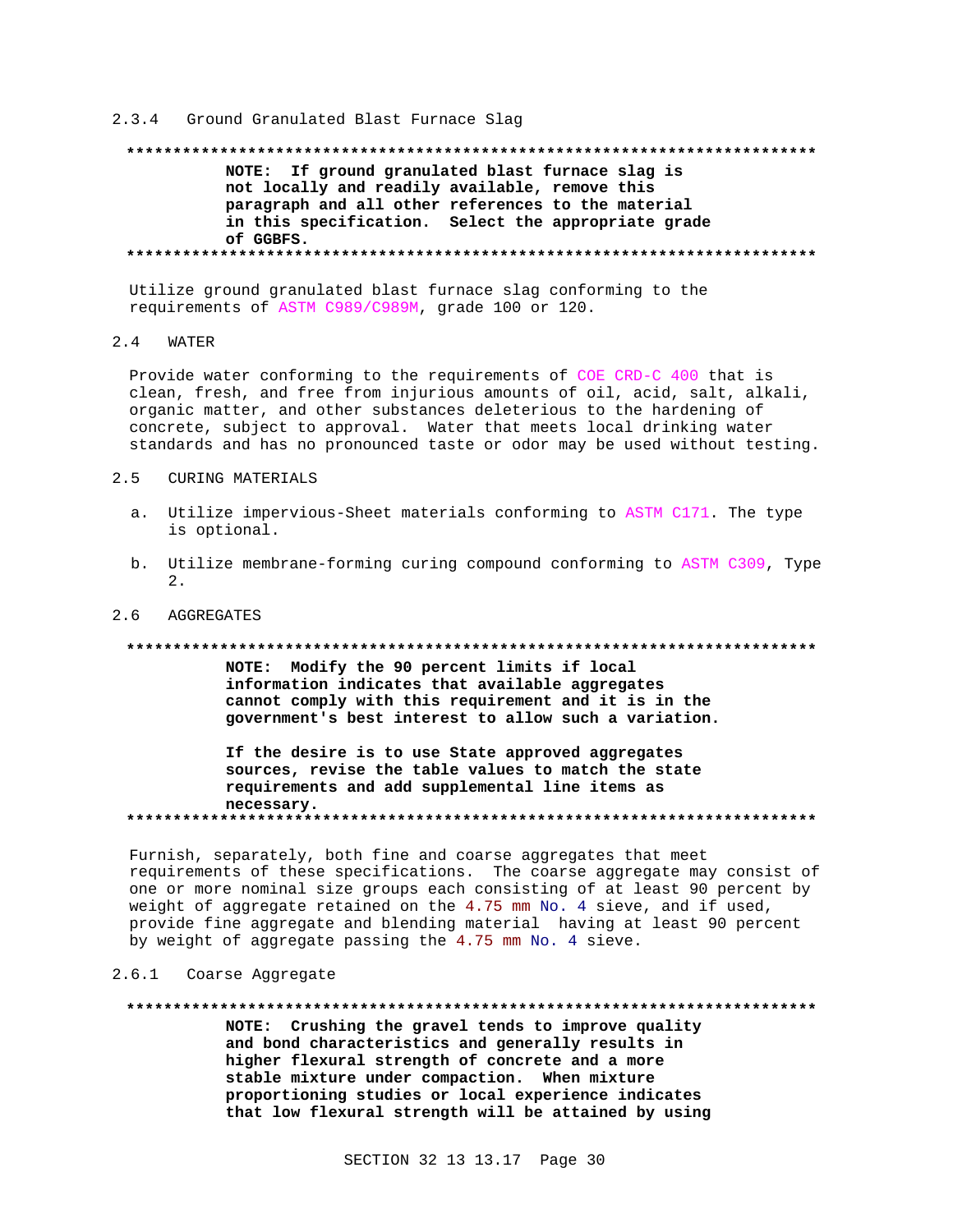**an uncrushed gravel, the possibility of attaining higher strength by crushing the gravel should be investigated. When desirable to require all the coarse aggregate to be crushed, modify the paragraph by deleting uncrushed gravel and adding the sentence in brackets.**

**If history of aggregate sources in the project area indicates lower concrete strengths are caused if dust and other coatings are not washed from the aggregate, then the option in brackets for washing aggregate should be considered if economically justified. \*\*\*\*\*\*\*\*\*\*\*\*\*\*\*\*\*\*\*\*\*\*\*\*\*\*\*\*\*\*\*\*\*\*\*\*\*\*\*\*\*\*\*\*\*\*\*\*\*\*\*\*\*\*\*\*\*\*\*\*\*\*\*\*\*\*\*\*\*\*\*\*\*\***

Provide crushed or uncrushed gravel, crushed stone, or a combination thereoffor coarse aggregate. Provide crushed gravel which contain not less than 60 percent by weight of crushed particles size having at least one freshly fractured face, in each sieve. Provide coarse aggregates that consist of clean, hard, uncoated particles meeting the specified requirements of ASTM C33/C33M and deleterious substances for Class 5S. Provide aggregate particles generally spherical or cubical in shape.

## 2.6.2 Fine Aggregate

### 2.6.2.1 General Requirements

Provide natural sand, manufactured sand, or a combination of the two meeting the requirements of TABLE 6 - QUALITY LIMITS FOR AGGREGATE for the fine aggregate. Where necessary to meet grading requirements, a fine blending material may be used. Provide aggregate particles generally spherical or cubical in shape and composed of clean, hard, durable particles meeting the requirements of ASTM C33/C33M.

### 2.6.2.2 Blending Material

To meet the specified gradation, additional fines (minus 0.150 and 0.075 mm No. 100 and No. 200sieve size material), if necessary, can be provided at the Contractor's expense by adding to the aggregates a fine blending sand or pozzolan (fly ash). If pozzolan is used, provide the same material as furnished for cementitious material in accordance with paragraph CEMENTITIOUS MATERIALS. If pozzolan is used for blending additional fines,batch or feed the material together with pozzolan used as cementitious material. . If used, provide clean, hard, siliceous material for blending sand meeting all quality requirements specified herein for fine aggregate. Furnish the blending sand as a separate material to the mixer.

**\*\*\*\*\*\*\*\*\*\*\*\*\*\*\*\*\*\*\*\*\*\*\*\*\*\*\*\*\*\*\*\*\*\*\*\*\*\*\*\*\*\*\*\*\*\*\*\*\*\*\*\*\*\*\*\*\*\*\*\*\*\*\*\*\*\*\*\*\*\*\*\*\*\* NOTE: Edit Deleterious Table according to use of RCC pavement. Use ASTM C33/C33M limits for roads, streets, and open storage areas. Include test within brackets for airfield paving. \*\*\*\*\*\*\*\*\*\*\*\*\*\*\*\*\*\*\*\*\*\*\*\*\*\*\*\*\*\*\*\*\*\*\*\*\*\*\*\*\*\*\*\*\*\*\*\*\*\*\*\*\*\*\*\*\*\*\*\*\*\*\*\*\*\*\*\*\*\*\*\*\*\***

#### 2.6.3 Alkali-Silica Reactivity

**\*\*\*\*\*\*\*\*\*\*\*\*\*\*\*\*\*\*\*\*\*\*\*\*\*\*\*\*\*\*\*\*\*\*\*\*\*\*\*\*\*\*\*\*\*\*\*\*\*\*\*\*\*\*\*\*\*\*\*\*\*\*\*\*\*\*\*\*\*\*\*\*\*\* NOTE: Use these paragraphs for regions where**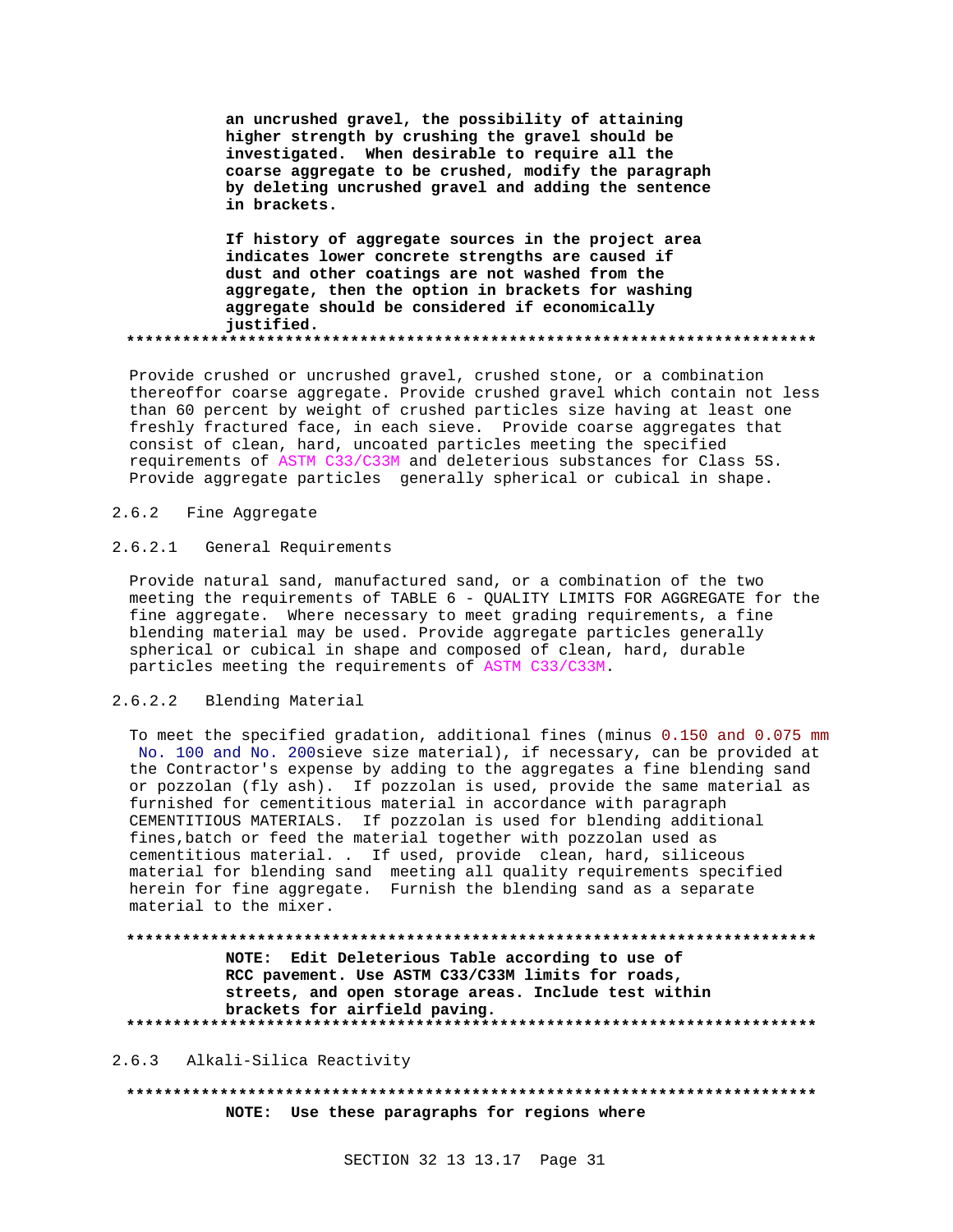### **aggregates have a history of high alkali-silica reactivity. This requirement is more restrictive than the procedure required in Table 3. \*\*\*\*\*\*\*\*\*\*\*\*\*\*\*\*\*\*\*\*\*\*\*\*\*\*\*\*\*\*\*\*\*\*\*\*\*\*\*\*\*\*\*\*\*\*\*\*\*\*\*\*\*\*\*\*\*\*\*\*\*\*\*\*\*\*\*\*\*\*\*\*\*\***

Evaluate and test fine and coarse aggregates to be used in all concrete for alkali-aggregate reactivity in accordance with ASTM C1260. Test both coarse aggregate size groups if from different sources. Evaluate the fine and coarse aggregates separately and in combination matching the proposed mix design proportioning. Provide test results of each individual group and combination having a measured expansion less than 0.08 percent at 28 days after casting. Should the test data indicate an expansion equal to or greater than 0.08 percent, reject the aggregate(s) or perform additional testing in accordance with ASTM C1567 using one of the following options listed below. If any of the above options does not lower the expansion to less than 0.08 percent at 28 days after casting, reject the aggregate(s) and submit new aggregate sources for retesting. Submit the results of testing to the Contracting Officer for evaluation and acceptance. Any changes in aggregate sources or mix proportioning will require retesting of the aggregate(s)as stated above.

### 2.6.3.1 Class F Fly Ash Option

Utilize the Contractor's proposed low alkali portland cement and Class F fly ash pozzolan in combination with the proposed aggregate percentage for the test proportioning. Use Class F fly ash pozzolan in the range of 20 percent to 40 percent of the total cementitious material by mass. Determine the quantity that will meet all the requirements of these specifications and that will lower the expansion to less than 0.08 percent at 28 days after casting.

## 2.6.3.2 GGBF Option

Utilize the Contractor's proposed low alkali portland cement and ground granulated blast furnace (GGBF) slag in combination with the proposed aggregate percentage for the test proportioning. Use GGBF slag in the range of 40 percent to 50 percent of the total cementitious material by mass. Determine the quantity that will meet all the requirements of these specifications and that will lower the expansion to less than 0.08 percent at 28 days.

#### 2.6.4 Aggregate Gradation

#### **\*\*\*\*\*\*\*\*\*\*\*\*\*\*\*\*\*\*\*\*\*\*\*\*\*\*\*\*\*\*\*\*\*\*\*\*\*\*\*\*\*\*\*\*\*\*\*\*\*\*\*\*\*\*\*\*\*\*\*\*\*\*\*\*\*\*\*\*\*\*\*\*\*\***

**NOTE: The combined aggregate grading is the property that must be evaluated and controlled. However, aggregates are stockpiled and handled in size groups that are typically fine aggregate 5 to 0 mmNo. 4 to 0, 19 to 5 mm3/4-inch to No. 4, and 38 to 19 mm1.5 to 3/4 inch. This section requires that the Contractor designate the size groups, the gradings of each size group, and the proportion of each size group such that the combined grading is met. Typically the grading of each size group is monitored and controlled with little regard for the combined grading. This specification requires that the combined grading also be monitored and controlled.**

**\*\*\*\*\*\*\*\*\*\*\*\*\*\*\*\*\*\*\*\*\*\*\*\*\*\*\*\*\*\*\*\*\*\*\*\*\*\*\*\*\*\*\*\*\*\*\*\*\*\*\*\*\*\*\*\*\*\*\*\*\*\*\*\*\*\*\*\*\*\*\*\*\*\***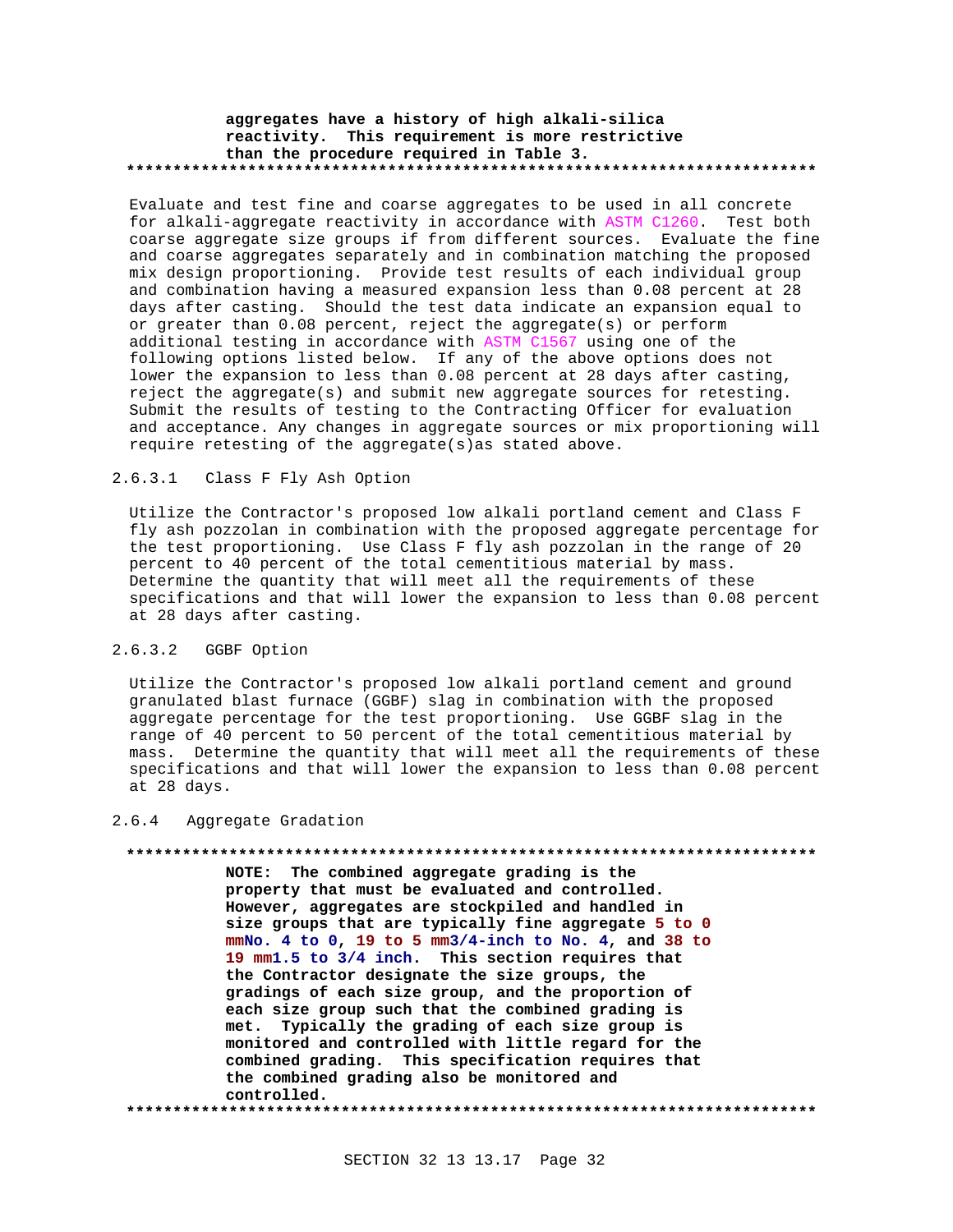Provide a combined aggregate consisting of a minimum of at least two nominal size groups of coarse and fine aggregate with blending material, if necessary, as previously described. Provide each nominal aggregate size group with a gradation such that the two or more materials can be combined in proportions that will produce a combined gradation within the specified limits. Batch separately each size group of aggregate and blending material and feed separately to the mixer. The specified grading limits are determined in a 2 part process:

- a. Determining the initial combined aggregate grading
- b. Determining the base grading limit
- 2.6.4.1 Initial Combined Aggregate Grading Limits

Combine nominal aggregate size groups to produce a uniform distribution of aggregate particles forming a smooth, well-graded curve. Provide a selected aggregate blend that falls within the limits specified in the Table 7 - Initial Combined Aggregate Grading Limits. Utilize sSieve analysis of fine and coarse aggregates in accordance with (ASTM C136/C136M, ASTM C117) to develop the Contractor's selected aggregate blend and initial grading.

| Table 7                                   |                                        |  |  |
|-------------------------------------------|----------------------------------------|--|--|
| Initial Combined Aggregate Grading Limits |                                        |  |  |
| Sieve Size                                | Cumulative Percent Passing (by weight) |  |  |
|                                           |                                        |  |  |
| 25 mm1 inch                               | 100                                    |  |  |
| 19 $mm3/4$ inch                           | $85 - 100$                             |  |  |
| 12.5 $mm1/2$ inch                         | $70 - 95$                              |  |  |
| $9.5$ mm $3/8$ inch                       | $55 - 85$                              |  |  |
| 4.75 mmNo. 4                              | $40 - 65$                              |  |  |
| 2.36 mmNo. 8                              | $30 - 55$                              |  |  |
| 1.18 mmNo. 16                             | $20 - 45$                              |  |  |
| $0.600$ mmNo. 30                          | $15 - 35$                              |  |  |
| $0.300$ mmNo. $50$                        | $10 - 25$                              |  |  |
| $0.150$ mmNo. $100$                       | $5 - 15$                               |  |  |
| 0.075 mmNo. 200                           | $2 - 10$                               |  |  |
|                                           |                                        |  |  |
|                                           |                                        |  |  |

#### 2.6.4.2 Base Aggregate Grading Limits

After testing is completed and the aggregate blend meeting the initial combined aggregate grading shown in Table 7 is selected, and after mix proportions and properties are determined using the selected blend, the base grading limits of each nominal size group of aggregate to be used during production is established. Utilize the base grading limit for each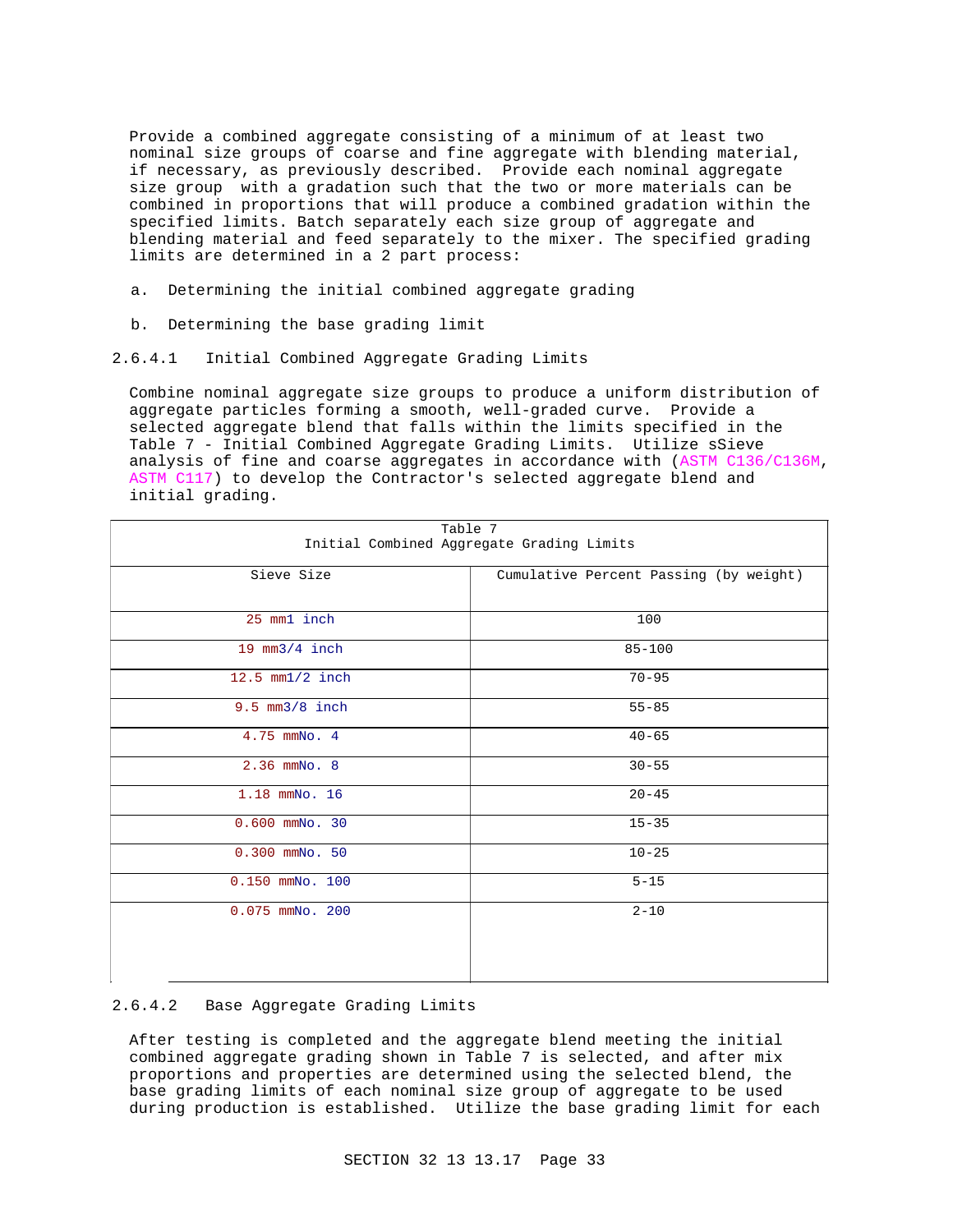nominal aggregate size group, including any necessary blending material, in the mix proportioning study with tolerances shown in Table 8 applied to each individual sieve size. The base grading limit for each aggregate size group is used for acceptance of aggregates entering the mixer.

| Table 8<br>Grading Limits for Each Aggregate Sieve Size           |                                               |  |  |
|-------------------------------------------------------------------|-----------------------------------------------|--|--|
| Sieves                                                            | Tolerance, plus or minus<br>Percentage Points |  |  |
| 12.5 mm, 9.5 mm1/2 inch, 3/8 inch                                 | 5                                             |  |  |
| 2.36 mm, 1.18 mm, 0.600 mmNo. 8, No. 16,<br>No. 30                | 4                                             |  |  |
| 25 mm, 19 mm, 4.75 mm, 0.300 mm1 inch, 3/4<br>inch, No. 50, No. 4 | ζ                                             |  |  |
| 0.150 mm, 0.075 mmNo. 100, No. 200                                | 2                                             |  |  |

#### $2.7$ ADMIXTURES

If used, provide water-reducing and retarding admixtures in accordance with ASTM C494/C494M, Type B or D.

#### $2.8$ EQUIPMENT

2.8.1 Paver Requirements

\*\*\*\*\*\*\*\*\*\*\*\*\*\*\*\*\*\* NOTE: This specification prohibits the use of traditional asphalt concrete pavers. Those are pavers that consolidate the material using a vibrating screed plate. The specified paver, also used for asphalt concrete, utilizes one or more tamping bars that compacts the material before exiting the machine. Much higher degree of compaction is attained by this type of machine. 

Provide heavy-duty, track-equipped paver machines of the self-propelled type, similar to laydown machines (pavers) used for asphalt concrete or soil-cement construction. Provide pavers that are:

- Equipped with hoppers, distributing screws, vibrating screed and have a. 2 tamping bars, adjustable screeds capable of being operated both manually and automatically, and equalizing devices.
- b. Equipped with dual tamping bars and high density vibrating screeds capable of placing the RCC mix to at least 90 percent of the required density and of suitable weight and stability to spread and finish the concrete to the indicated thickness, smoothness, and surface texture requirements.
- c. Confine edges of lanes to true lines without use of stationary side forms and place the concrete to the required thickness, free from segregation.
- d. Equipped with interchangeable side forms (shoes) which form the edge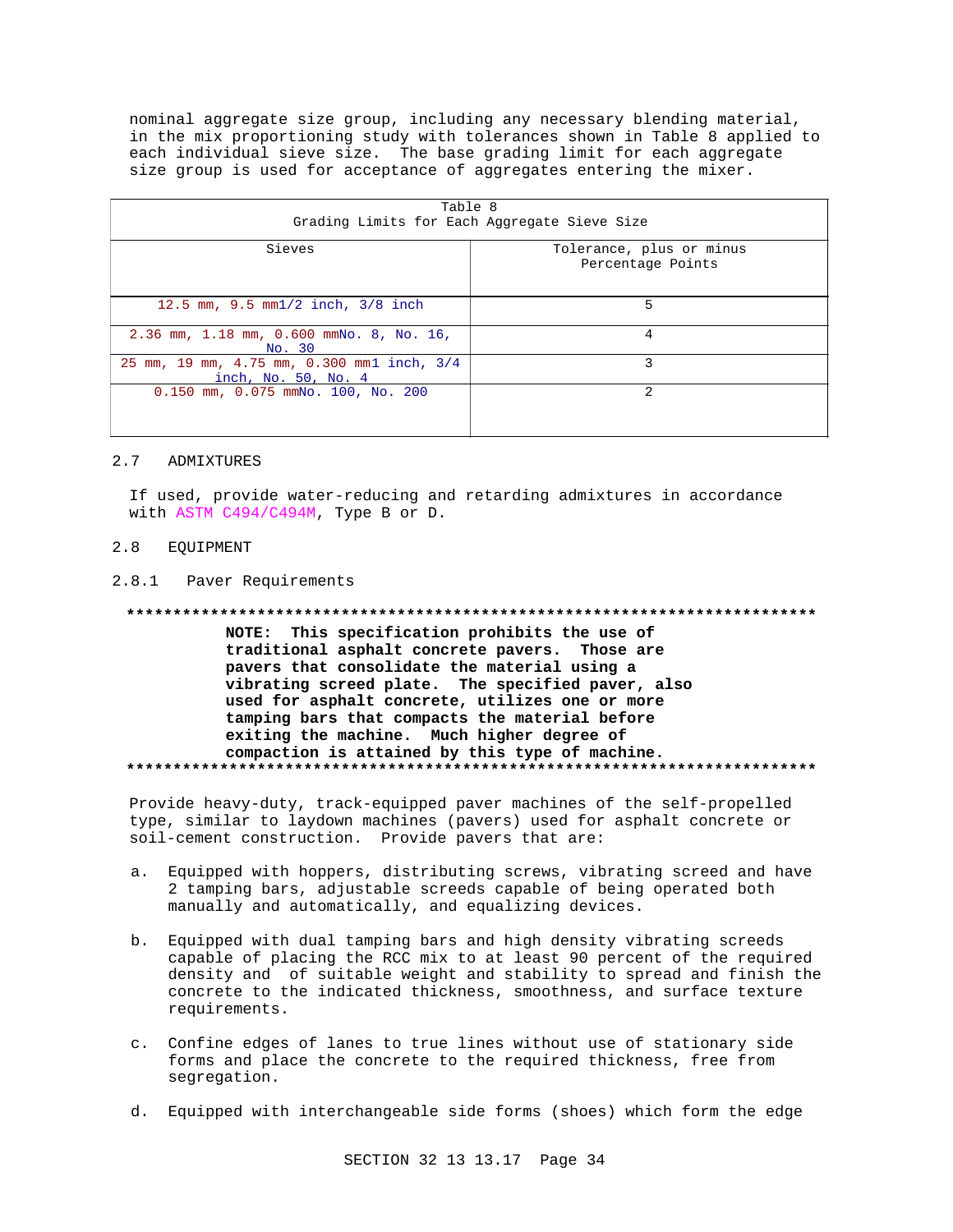of the pavement lane from vertically to 15 degrees from vertical.

e. Designed to operate forward at variable speeds and in reverse.

#### 2.8.2 Paver Control

Provide a paver with automatic control of both line and grade by means of electronic controls operating from stationary stringlines on both sides of the paver. However, as appropriate, a short ski riding on an adjacent paved lane may be used in lieu of one of the stringlines. Laser control devices may be used in lieu of a stringline provided the entire process is approved by Contracting Officer. Electronic radar sensing devices may be used as screed control provided the base layer immediately below the RCC layer has been mechanically trimmed using stringlines or laser control devices. Upon final compaction and approval of the base layer, no vehicles or construction equipment are to be placed upon the area to receive RCC.

#### 2.8.3 Compaction Equipment

#### 2.8.3.1 Vibratory Rollers

Provide vibratory rollers that are self-propelled, double-drum, steel-wheeled. Light, walk behind, plate type or similar sized vibratory rollers will be allowed to compact the RCC. Within the range of the operational capability of the equipment, the Contracting Officer may direct or allow variations within the specified range to the frequency, amplitude, and speed of operation which result in the required density and satisfactory surface texture at the fastest production rate. Use at least one self-propelled vibratory roller, in good operating condition and meeting these requirements, full time for each paver used full time. Adjust, modify, or replace any rollers that pick up material from the surface of the pavement. Provide vibratory roller having the following features:

- a. An average operating weight per drum of at least 2.7 kg/mm 150 pounds/lineal inch of drum.
- b. A dynamic impact to the surface through the drums by means of revolving weights, eccentric shafts, or other equivalent methods.
- c. A vibrating frequency of at least 1,500 cycles per minute.
- d. An amplitude between 0.38 and 1.02 mm 0.015 and 0.040 inch at the operating frequency used.
- e. Controls that permit ready variation of the amplitude at a minimum of two settings over at least 50 percent of the above range.
- f. Drum diameter between 1219 and 1676 mm 48 and 66 inches and between 1676 to 2438 mm 66 to 96 inches in width.
- g. Each drum equipped with an operating scraper and pad.
- h. Equipped with a means of keeping the drums damp during operation.
- 2.8.3.2 Rubber-Tired Roller

Provide rubber-tired roller having the following features: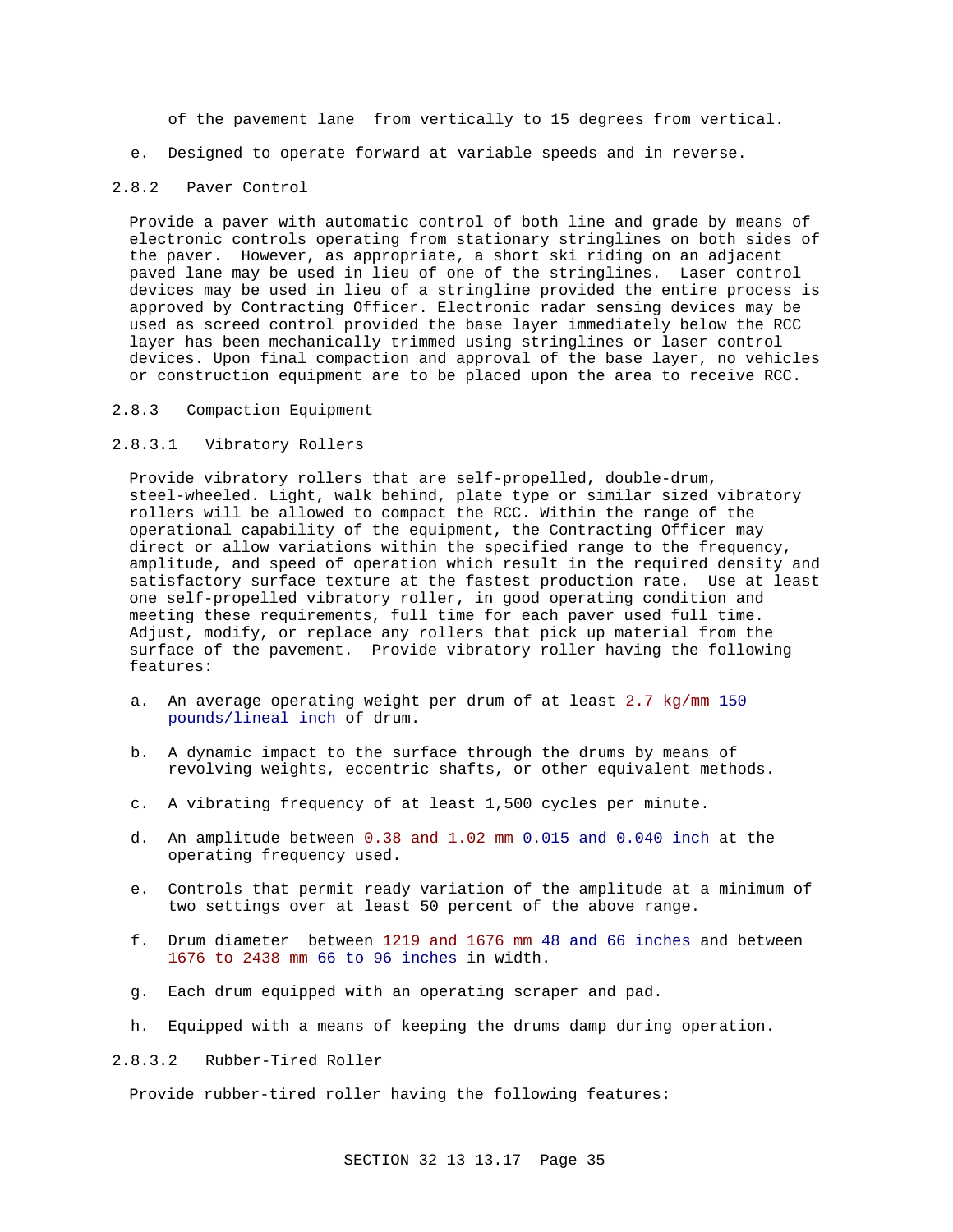- a. Smooth tires, nonoscillating wheels and a tire pressure adjustable between a minimum of 345 and a maximum of 620 kPa 50 and a maximum of 90 psi and with a total load between 1400 and 2000 kg 3,000 and 4,500 pounds per wheel.
- b. 2 axles with at least 3 wheels per axle, offset so the front and back tires do not track in the same path.

## 2.8.3.3 Finish Roller

Utilize a smooth-wheeled tandem roller with a weight of 5 to 9 metric tons tons. The vibratory roller may be used without vibration as a finish roller to remove surface blemishes. Utilize a finish roller with the steel wheel coated with neoprene rubber.

## 2.8.4 Straightedge

Provide one 3.6 meter 12 foot straightedge for each paving spreader for testing the finished surface. Make straightedges available for Government use upon request. Utilize straightedges constructed of aluminum or other lightweight metal and having blades of box or box-girder cross section with flat bottom reinforced to ensure rigidity and accuracy; and handles to facilitate movement on the pavement.

## 2.8.5 Nuclear Density Gauge

Furnish one operable and properly calibrated nuclear density gauge for each paver conforming to ASTM C1040/C1040M, Method A, and be of a single-probe type. Make the nuclear density gauge available for Government use upon request.

### 2.8.6 Curing Equipment

Provide equipment for applying membrane-forming curing compound with the following features and configuration:

- a. Be mobile, self-propelled, and pneumatically wheeled.
- b. The curing compound reservoir equipped with constantly mechanically (not air) agitation during operation and a means for completely draining the reservoir.
- c. A spraying system consisting of a mechanically powered pump which will maintain constant pressure during operation and an operable pressure gauge.
- d. Either a series of spray nozzles evenly spaced to give uniformly overlapping coverage or a single spray nozzle which is mounted on a carriage which automatically traverses the lane width at a speed correlated with the forward movement of the overall frame
- e. All spray nozzles protected with wind screens.

#### 2.9 SAWING EQUIPMENT

**\*\*\*\*\*\*\*\*\*\*\*\*\*\*\*\*\*\*\*\*\*\*\*\*\*\*\*\*\*\*\*\*\*\*\*\*\*\*\*\*\*\*\*\*\*\*\*\*\*\*\*\*\*\*\*\*\*\*\*\*\*\*\*\*\*\*\*\*\*\*\*\*\*\* NOTE: Retain bracketed sentence as necessary to correlate with paragraph Removal of Existing Pavement Slab. Otherwise delete. Also delete wheel**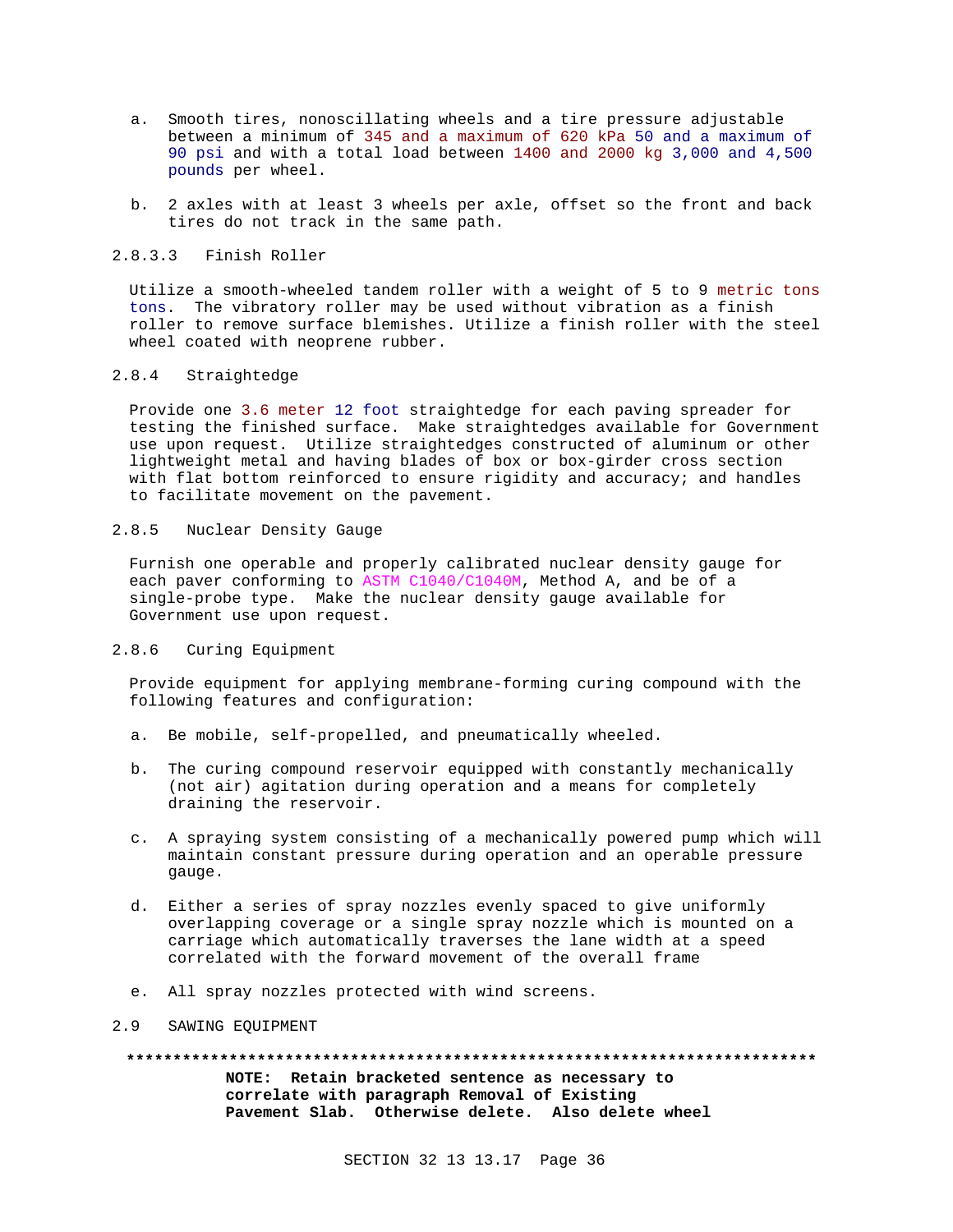#### saw option on Navy projects. \*\*\*\*\*\*\*\*\*\*\*\*\*\*\*\*\*\*\*\*\*\*\*\*\*\*\*\*\*\*\*\*\*\*\*

Provide equipment for sawing joints and for other similar sawing with the following features and configuration:

- Standard diamond-type concrete saws mounted on a wheeled chassis which  $\overline{a}$ can be easily guided to follow the required alignment.
- b. Diamond tipped blades. If demonstrated to operate properly, abrasive blades may be used.
- c. Provide spares as required to maintain the required sawing rate.
- d. Wheel saws with large diameter tungsten carbide tipped blades mounted on a heavy-duty chassis which produce a saw kerf at least 38 mm  $1-1/2$ inch wide to be used in the removal of concrete.
- e. Saws capable of sawing to the full depth required.
- f. Early-entry saws may be used, subject to demonstration and approval of the Contracting Officer. The initial sawcut depth can not be changed.

#### SPECIFIED CONCRETE STRENGTH AND OTHER PROPERTIES  $2.10$

#### 

NOTE: Designer to fill in blanks as appropriate. Specified strength is based on flexural strength used in the structural design of the pavement or a correlation of cylinders to beams should be used. The flexural strength range for RCC is typically in the range of 450 psi to 600 psi2.7 to 4.2 MPa at 90 days of age. Designer to ensure that this strength is attainable with the available aggregates. Specify strength at 90 days. Alternate strength ages may be modified to 28 or 56 days. Consult the Transportation Systems Center for more guidance. Edit this and succeeding paragraphs to ensure the strength age is the same. 

#### 2.10.1 Specified Flexural Strength

### 

NOTE: Use the Tailoring Option "Beams", or "Cylinders/Beams", to specify flexural strength for concrete. Use "Splitting Tensile" if specifying strength by cylinders only. Pavement design is mostly based on the flexural strength of the mixture. Field control of mixtures is most easily done by evaluating compressive strength. One purpose of the mix design program is to correlate flexural strength and compressive strength of the mixture. It is important to not overspecify strength because that will result in mixtures that generate higher heat and may result in more cracking than would otherwise occur. Consequently overdesign strength values should be added to the extent required but not be excessive. It should be added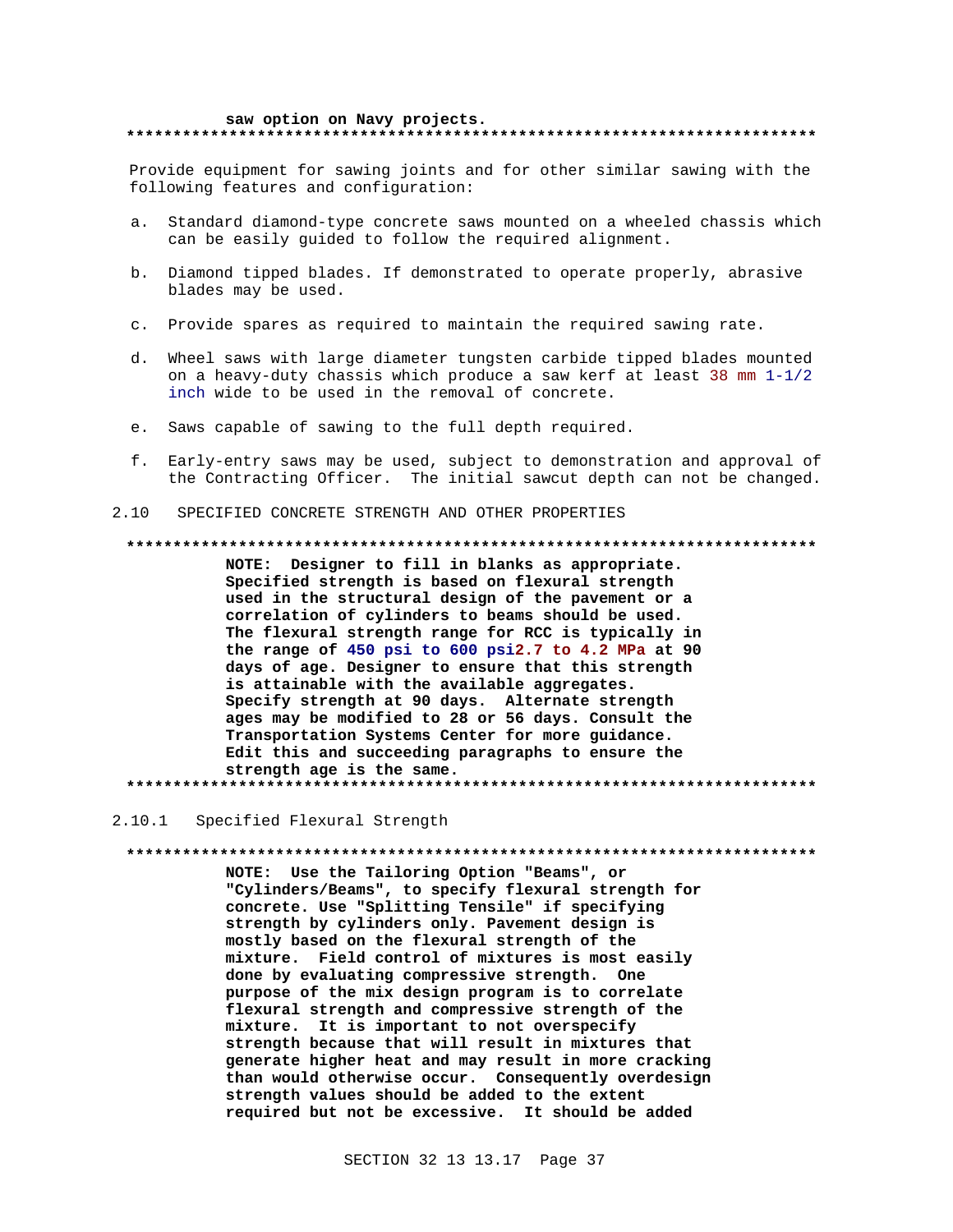to the specified strength and no separate provision made for computing overdesign strength. Suggest that 10 percent should be added to design compressive and flexural strengths. ........................

Specified flexural strength, R, for RCC is 3.8 MPa 550 psi at 28 days as determined by equivalent flexural strength, as specified in paragraph: Mixture Proportioning for Flexural Strength. Maximum allowable water-binder (cementitious material) ratio is 0.45. The water-binder (cementitious material) ratio will be the equivalent water-cement ratio as determined by conversion from the volume ratio of water to cement plus SCM by the absolute volume equivalency method described in ACI 211.1. ACI 211.1can be supplemented with ACI 211.3R or ACI 327R.

2.10.2 Concrete Strength for Final Acceptance

NOTE: Use the Tailoring Option "Beams", or "Cylinders/Beams", to specify flexural strength for concrete. Use "Splitting Tensile" if specifying strength by cylinders only. 

The strength of the concrete will be considered acceptable when the equivalent 28 day flexural strengths for each lot are above the 'Specified Flexural Strength' as determined by correlation with 14-day flexural strength tests specified in paragraph: Mixture Proportioning for Flexural Strength, The strength of the concrete will be considered acceptable when the average equivalent 28-day flexural strengths for each lot are above the 'Specified Flexural Strength' as determined by correlation with 14-day compressive strength tests specified in paragraph: Mixture Proportioning for Flexural Strength and no individual set (2 specimens per sublot) in the lot are 170 kPa 25 psi or more below the equivalent 'Specified Flexural Strength'. Remove and replace any lot or sublot, respectively, that fails to meet the above criteria at no additional cost to the Government.

## 2.11 MIXTURE PROPORTIONING

NOTE: Mixture proportioning studies include aggregate quality testing which may take considerable time. The mixture trial phase and follow up testing will require several months. Consider these time limits in selection when the submittal is required. Generally, mixture proportioning studies through 28-day test results require at least 60 days to perform. If later age strength results are necessary, more time is necessary. 

At least 45 days in advance of RCC test section construction and prior to plant assembly. Include:

a. Laboratory report on mixture design studies following proportioning method as outlined in Appendix C.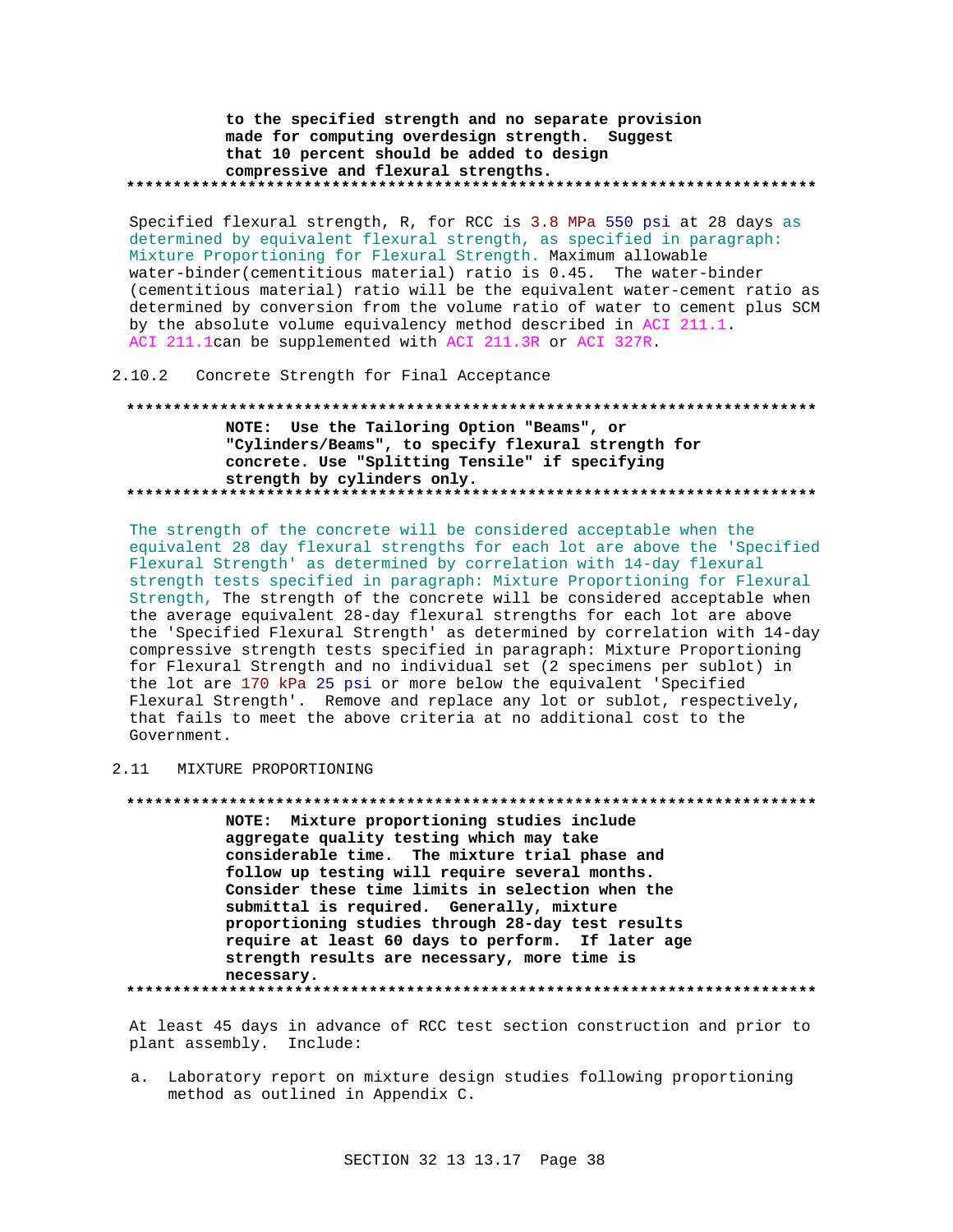- b. Source information on all proposed RCC mix materials.
- c. Laboratory report of coarse and fine aggregate quality tests including individual and combined gradations and ASR testing.
- d. Certified test results for chemical admixtures.
- e. Mill certificates for portland cement and supplemental cementitious materials.
- f. Individual beam and cylinder strength data results.
- g. Compressive strength summaries and plots
- h. Correlation ratios for acceptance testing and CQC testing, 28 day strength test results.

The Contractor is responsible for all activities leading to development of the RCC pavement mix design. The work includes sampling aggregates, collecting materials, and laboratory testing and evaluations. The Contractor will be responsible for initial mixture proportions by the laboratory mixture proportioning trials. With approval of the Contracting Officer, the Contractor may make minor adjustments to the mixture proportions during construction as necessary to achieve the desired properties.

### 2.12 Composition

#### 

NOTE: A typical range for most applications is 250 (min) to 350 (max) kg/cubic meter (400 (min) to 600 (max) lbs/cubic yard) of cementitious material and 15 to 25 percent pozzolan by absolute volume replacement of cementitious material. Add sentence in last set of brackets on ground slag only if it will be used. Actual proportions will be determined by the testing laboratory. 

Provide RCC composed of portland cement, water, and fine and coarse aggregates, including any necessary fine blending material. Pozzolans may be used in the RCC composition. The cementitious materials used may be portland cement in combination with a pozzolan or, at the Contractor's option, cementitious material may be portland-pozzolan cement or portland cement in combination with ground granulated blast furnace slag. A retarding admixture may be used, if ambient temperatures above [27][\_\_\_\_\_\_]degrees C 80 degrees F are anticipated during placement. Government approval in writing is required to use any othere admixtures demonstrated to be beneficialand used in the mixture proportioning studies. All materials used in the mixture proportioning studies are to be representative of those proposed for use on the project.

#### 2.13 Criteria for Mixture Proportions

Proportion the RCC mixture based on the following criteria:

a. Provide a RCC mixture with workability appropriate for the paving machine to achieve the required density, thickness, smoothness, grade, and finish texture.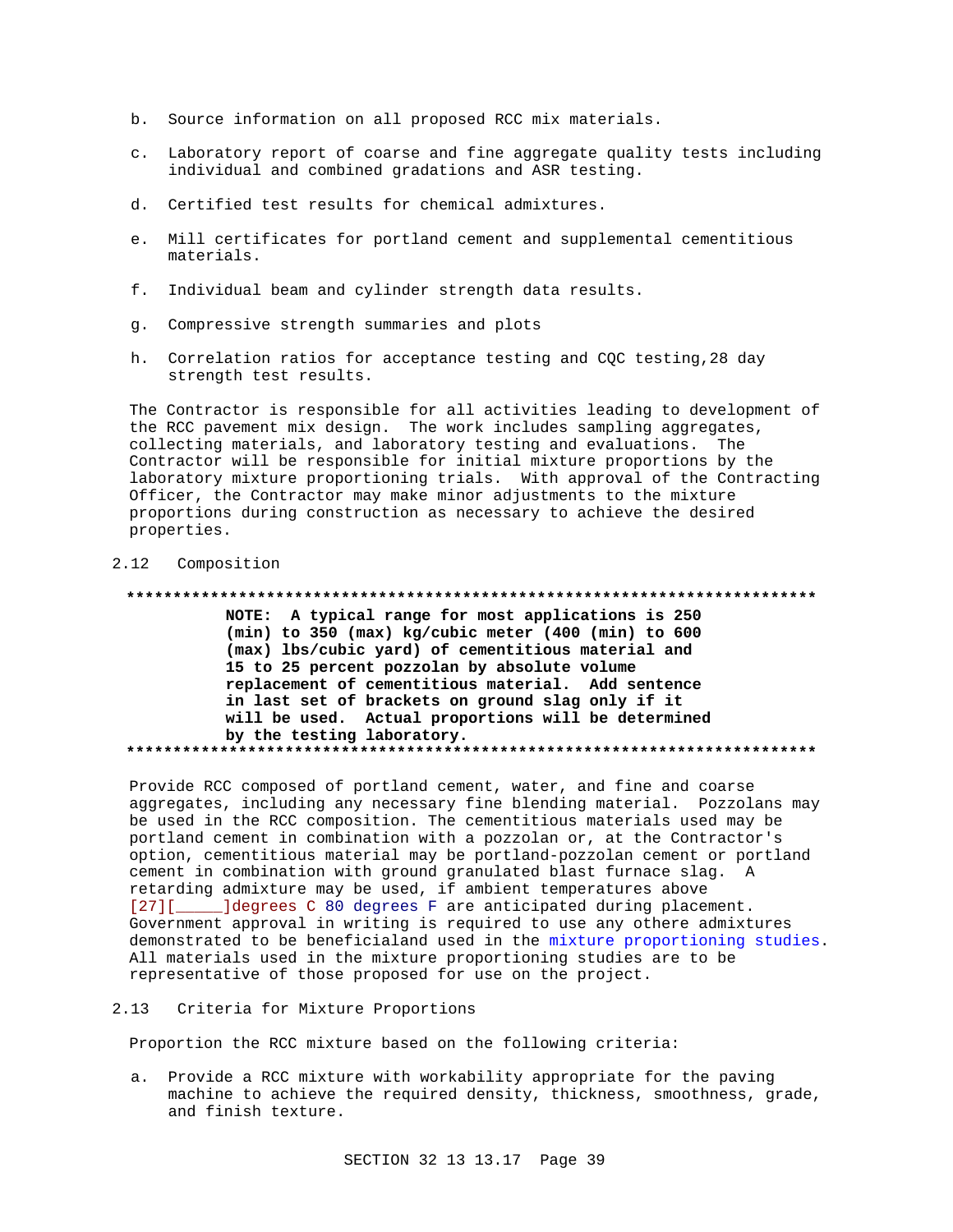- b. The strength of the concrete will be considered acceptable when the equivalent 28 day flexural strengths for each lot are above the 'Specified Flexural Strength' as determined by correlation with 14-day flexural strength tests specified in paragraph: Mixture Proportioning for Flexural Strength,
- c. Minimize the volume of Portland cement.
- d. The mixture may contain pozzolan at a minimum replacement of 20 percentof the volume of cementitious materials.
- e. The mixture may contain granulated ground blast furnace slag.
- 2.14 Mixture Proportioning for Flexural Strength

## NOTE: The first Tailoring Option, "Beams", includes items a through j; the second option "Cylinders/Beams" includes the second listing of items 1 through 10.

Select the total mixture proportions using the procedure detailed in Appendix C at the end of this Section. Determine Compressive and flexural strength performance for each trial mixture by testing 3 nominal 150 by 300 mm 6 by 12-inch cylinders and 3 nominal 150 by 500 mm 6 by 6 by 20-inch beams each at 7, 14, 28, days.

- Strength: Proportion a minimum of three trial mixes at approximately a. 2 percent above and below the cementitious material content initially selected to meet the target project design flexural strength.
- b. Workability: Adjust the paste volume for each of the trial mixes to produce workability approximately 10 seconds higher and 10 seconds lower than the target workability level. Base the subsequent moisture variations on observed performance during compaction of specimens.
- c. Pozzolan: If pozzolan is used, proportion two additional 2 trial mixes during the trial mix design study to establish the effects of the pozzolan addition. Using the cementitious material content selected to meet the target project flexural design, proportion two additional mixes varying the percentage of pozzolan by plus 5 percent and minus 5 percent from the selected proportioning. Replacement is calculated by volume of cementitious material. If ground granulated blast furnace slag is used the proportions will vary between 25 and 50 percent by absolute volume of the cementitious material, depending on the temperature during placing. No pozzolan or portland-pozzolan cement will be used if ground granulated blast furnace slag is used.
- d. Aggregate Fines: Using the cementitious material content selected to meet the target project design, proportion two additional mixes with fines content (materials passing 0.075 mm No. 200 sieve) at 2 percent above and below the target blend.
- e. Select the final mixture proportions from the performance data of the trial mixtures that best meets the mix performance criteria. The Contracting Officer may direct further adjustments to the mix proportions before and during placement.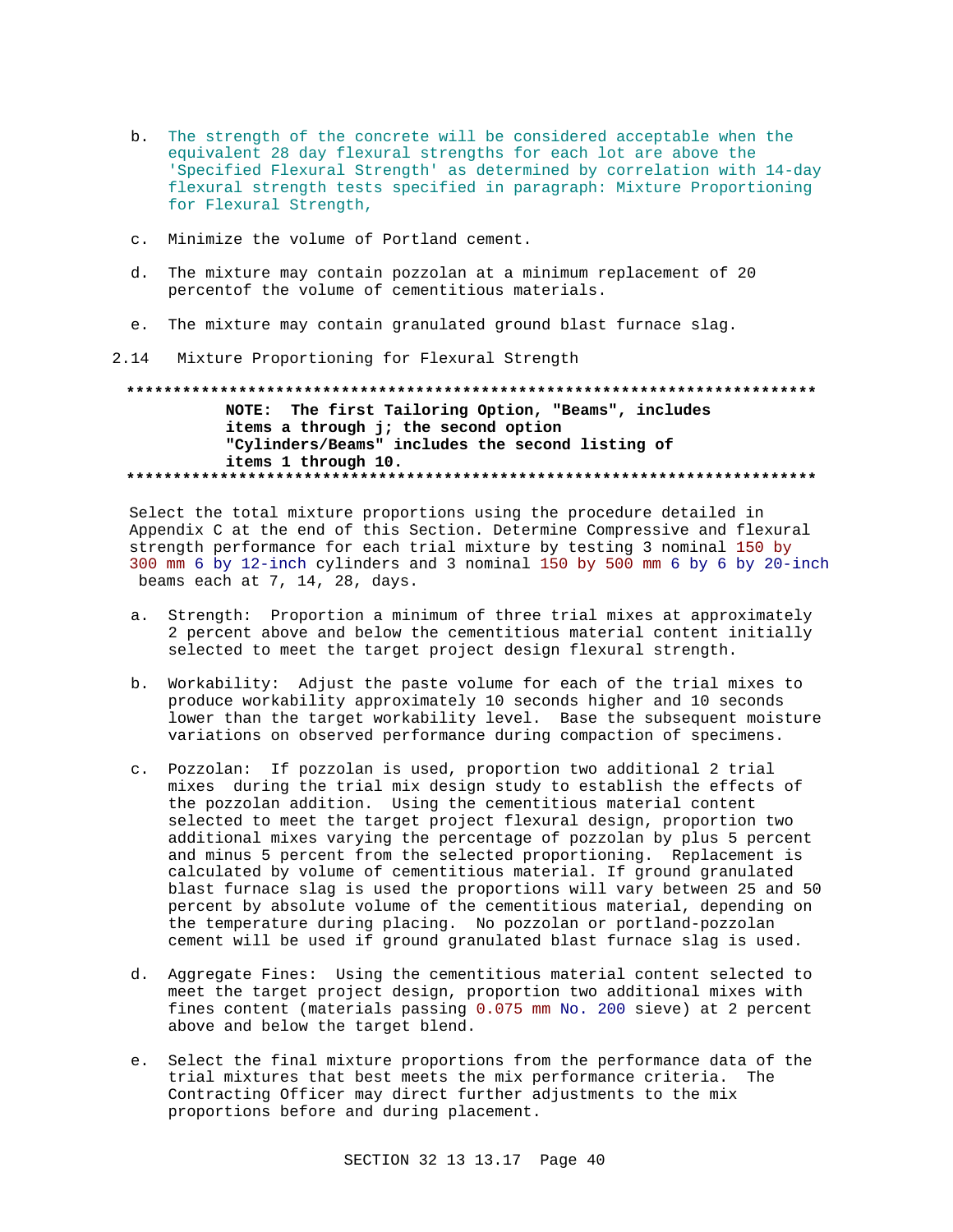#### 2.14.1 Concrete Strength

- a. Fabricate all beams and cylinders for each mixture from the same batch or blend of batches. Fabricate beams in accordance to Appendix B and cure all beams and cylinders in accordance with ASTM C192/C192M, using 152 x 152 mm 6 x 6 inch steel beam forms and 152 x 305 mm 6 x 12 inch single-use cylinder forms.
- b. Cure test beams from each mixture for 7, 14, and 28 day flexural tests; 3 beams to be tested per age.
- c. Cure test cylinders from each mixture for 7, 14, and 28 day compressive strength tests; 3 cylinders to be tested per age.
- d. Test beams in accordance with ASTM C78/C78M, cylinders in accordance with ASTM C39/C39M.
- e. Using the average strength for each w/c at each age, plot all results from each of the three mixtures on separate graphs for w/c versus:
	- (1) 7-day flexural strength
	- (2) 14-day flexural strength
	- (3) 28-day flexural strength
	- (4) 7-day compressive strength
	- (5) 14-day compressive strength
	- (6) 28-day compressive strength
- f. From these graphs select a w/c that will produce a mixture giving a 28 day flexural strength equal to the required strength determined in accordance with paragraph "Average CQC Flexural Strength Required for Mixtures".
- g. Using the above selected w/c, select from the graphs the expected 7, 14, and 28 day flexural strengths and the expected 7, 14, and 28 day compressive strengths for the mixture.
- h. From the above expected strengths for the selected mixture determine the following Correlation Ratios:
	- (1) Ratio of the 14-day compressive strength of the selected mixture to the 28 day flexural strength of the mixture (for acceptance).
	- (2) Ratio of the 7-day compressive strength of the selected mixture to the 28 day flexural strength of the mixture (for CQC control).
- i. If there is a change in materials, make additional mixture design studies using the new materials and determine a new correlation ratios.
- j. Obtain Contracting Officer approval of the mixture proportions prior to placement of any concrete pavement. Provide a water-binder (cementitious materials) ratio for approval that does not exceed the maximum value specified in paragraph: "Specified Flexural Strength" and do not increase ratio without the Contracting Officer's written approval.
- a. Fabricate all beams for each mixture from the same batch or blend of batches. Fabricate and cure all beams in accordance with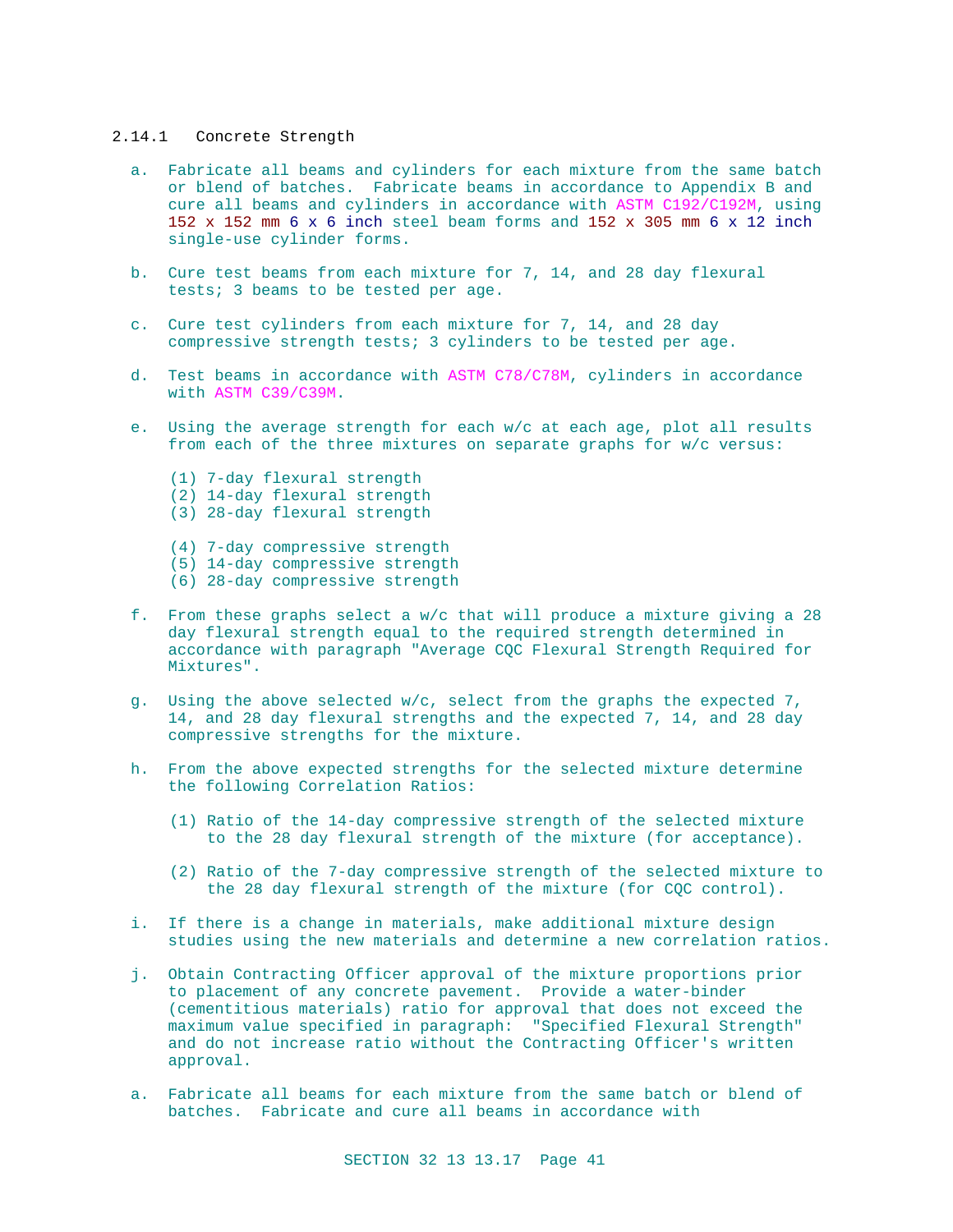ASTM C192/C192M, using 152 x 152 mm 6 x 6 inch steel beam forms.

- b. Cure test beams from each mixture for 7, 14, and 28 day flexural tests; 4 beams to be tested per age.
- c. Test beams in accordance with ASTM C78/C78M.
- d. Using the average strength for each w/c at each age, plot all results from each of the three mixtures on separate graphs for w/c versus:
	- (1) 7-day flexural strength (2) 14-day flexural strength (3) 28-day flexural strength
- e. From these graphs select a w/c that will produce a mixture giving a 28 day flexural strength equal to the required strength determined in accordance with paragraph "Average CQC Flexural Strength Required for Mixtures".
- f. Using the above selected w/c, select from the graphs the expected 7, 14, and 28 day flexural strengths.
- g. From the above expected strengths for the selected mixture, determine the Ratio of the 7-day flexural strength of the selected mixture to the 28 day flexural strength of the mixture (for CQC control).
- h. From the above expected strengths for the selected mixture, determine the Ratio of the 14-day flexural strength of the selected mixture to the 28 day flexural strength of the mixture (for acceptance).
- i. If there is a change in materials, provide additional mixture design studies made using the new materials and determine a new Correlation Ratios.
- j. Obtain Contracting Officer approval of the Contractor's mixture proportions prior to placement of any concrete pavement. Provide an approved water-cementitious materials ratio that does not exceed the maximum value specified in paragraph: "Specified Flexural Strength" and do not increase ratio without the Contracting Officer's written approval.

### PART 3 EXECUTION

### 3.1 PRE-PLACEMENT ACTIONS

Complete the following activities prior to the commencement of pavement placement.

#### 3.1.1 Test Strips

Place as many test strips as necessary to adjust contractor's RCC mixture to allow evaluation of the placing characteristics and texture of the mixture and to make necessary adjustments prior to placing the test section. The test strips may be in the vicinity of the onsite plant or off site. The Contracting Officer or his Representative is to be notified 7 days in advance of the start of the test strip placement and is required be present to observe equipment and the placement process. Construct the strips one paver width wide and 9-12 m a minimum of 60 feet in length. Perform Removal of the onsite strips in coordination with the Contracting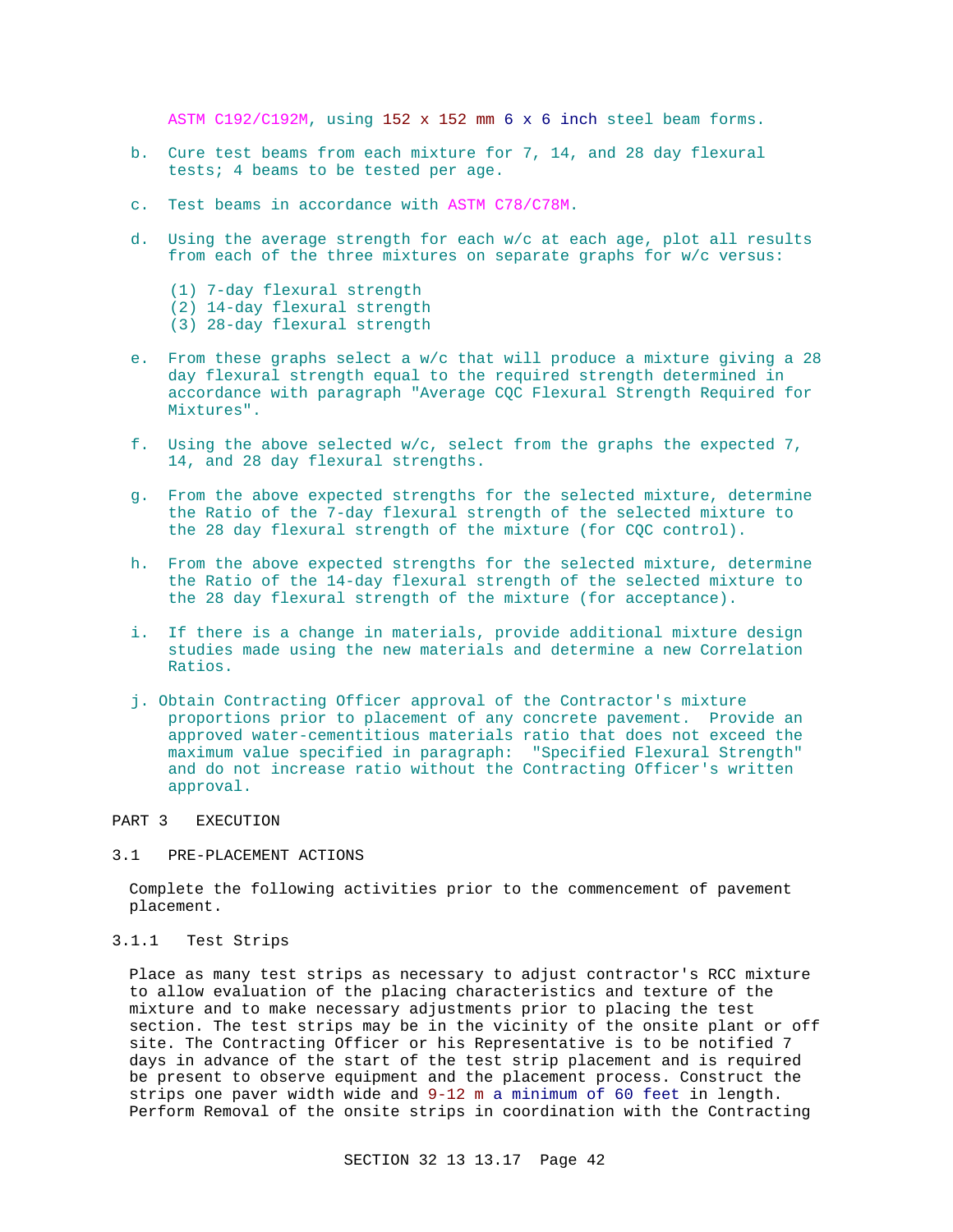Officer or his representative at no additional cost to the Government.

## 3.1.2 Test Section

#### 

NOTE: For non-critical pavement areas, the test section may be included into the actual pavement area. For critical areas, the test section should be constructed in a separate area near the jobsite, with similar conditions and pavement section to the actual construction site.

The test section should demonstrate ALL the required elements specified and should be done after calibration of the mixing plant.

The requirement of building the test section 10 days before the main construction begins may be lengthened or shortened in the project specifications, depending on the confidence of the designer in the ability to obtain the design flexural strength in the test section.

If the test section will be included into the actual pavement area, this paragraph should be modified to state that the test section will be removed if it is unacceptable. 

A detailed plan of the proposed test section layout, location and placement sequence at least 14 days prior to placement of the test section. At a minimum include:

- a. Cold and hot weather protection methods
- b. Paving sequence
- c. Joint pattern
- d. Curing equipment
- e. Smoothness testing methods
- f. Density measurement equipment and procedures
- g. Diamond grinding equipment and procedures

At least 10 days but not more than 30 days prior to construction of the pavement, construct a test section near the job site at the location designated on the contract plans. Notify the Contracting Officer at least 5 days in advance of the date of test section construction. Place the test section in portions as directed by the Government. Remove all test sections unacceptable to the Contracting Officer at the Contractor's expense.

a. Timing: Two separate days are to be used for construction of the test section. The test section will provide the Contractor the opportunity to develop and demonstrate that the proposed techniques of mixing, hauling, placing, compacting, finishing and curing, and the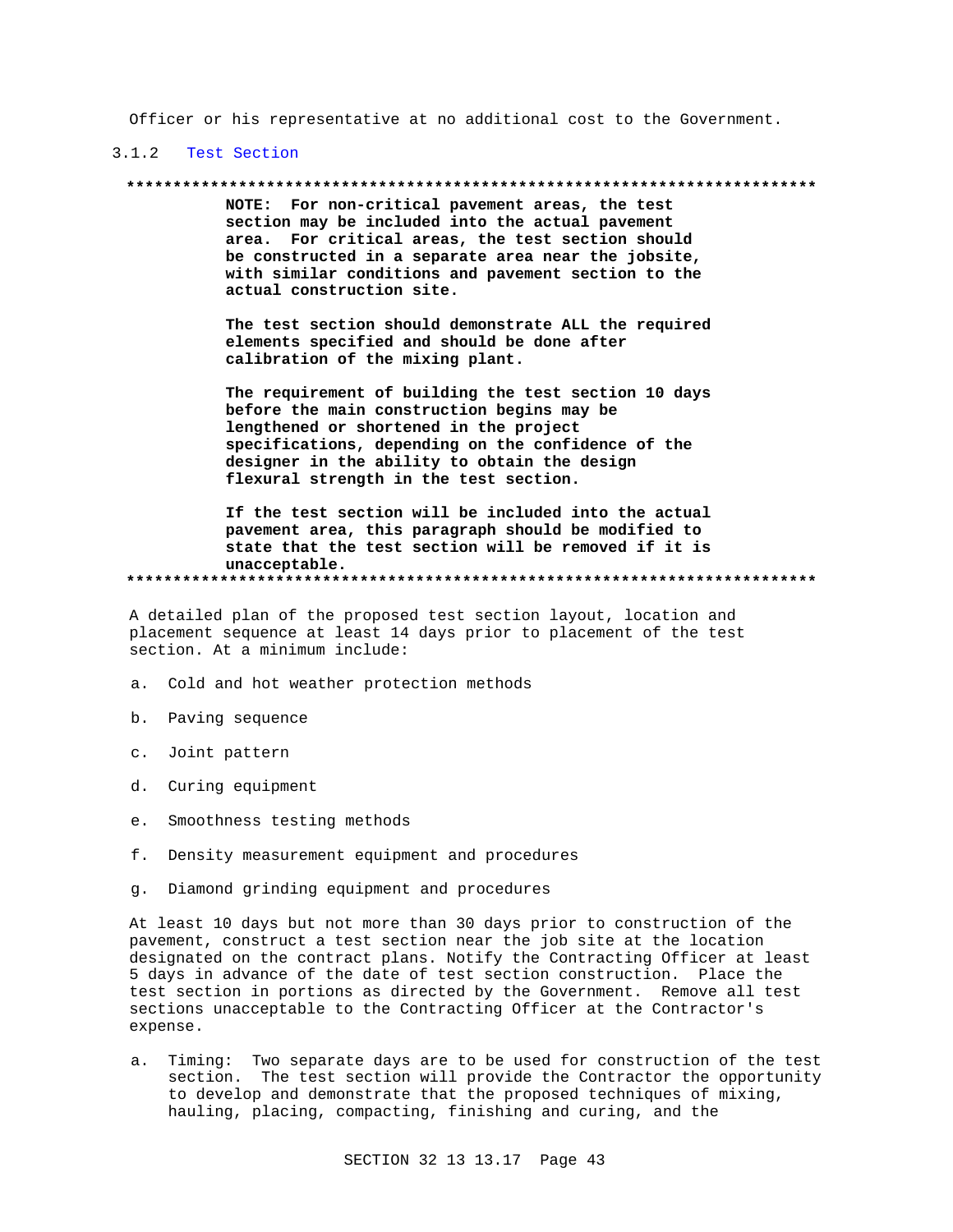preparation of the construction joints meet the contract requirements. Prior to placing the test section, complete the uniformity testing and calibrate the mixing plant.

- b. Features: Use the same equipment, materials, and construction techniques on the test section as will be used in all subsequent work. Provide base course preparation, concrete production, placing, compacting, curing, construction of joints, and all testing in accordance with applicable provisions of this specification. Construct the test section to:
	- (1) Be no less than two adjacent paving lanes each 30 m 100 feet long
	- (2) Be the designated thickness and number of lifts
	- (3) Use the same lane width proposed for use in the project
	- (4) Include at least one cold transverse joint.
	- (5) Include one longitudinal cold construction joint that is at least 12 hours old before placing the adjacent lane.
- c. Operational Demonstration: Demonstrate the ability to meet the specified requirements for:
	- (1) Plant operations and paving start-up procedures
	- (2) The RCC laydown method and production rate
	- (3) The rolling pattern and method for the mat, and fresh and cold construction joints
	- (4) Cold joint preparation
	- (5) Saw-cutting
	- (6) Initial saw cutting and saw cutting for joint reservoir widening and joint sealant installation
	- (7) RCC testing and evaluation methods.
- d. Adjustments During Test Placement: Be prepared to make adjustments to various aspects of the test section placement as directed by the Contracting Officer. Adjustments include:
	- (1) Varying the amplitude and frequency of the roller to identify the optimums
	- (2) Varying the rolling pattern of the all rollers to determine the best pattern
	- (3) Varying the mixture proportions other than water
	- (4) Varying the water content, as necessary, to arrive at the appropriate content
- e. Testing: Remove six 150 mm6-inch diameter coresfull depth, from points selected in the test section by the Contracting Officer 5 days after completion of the test section. Obtain cores in accordance with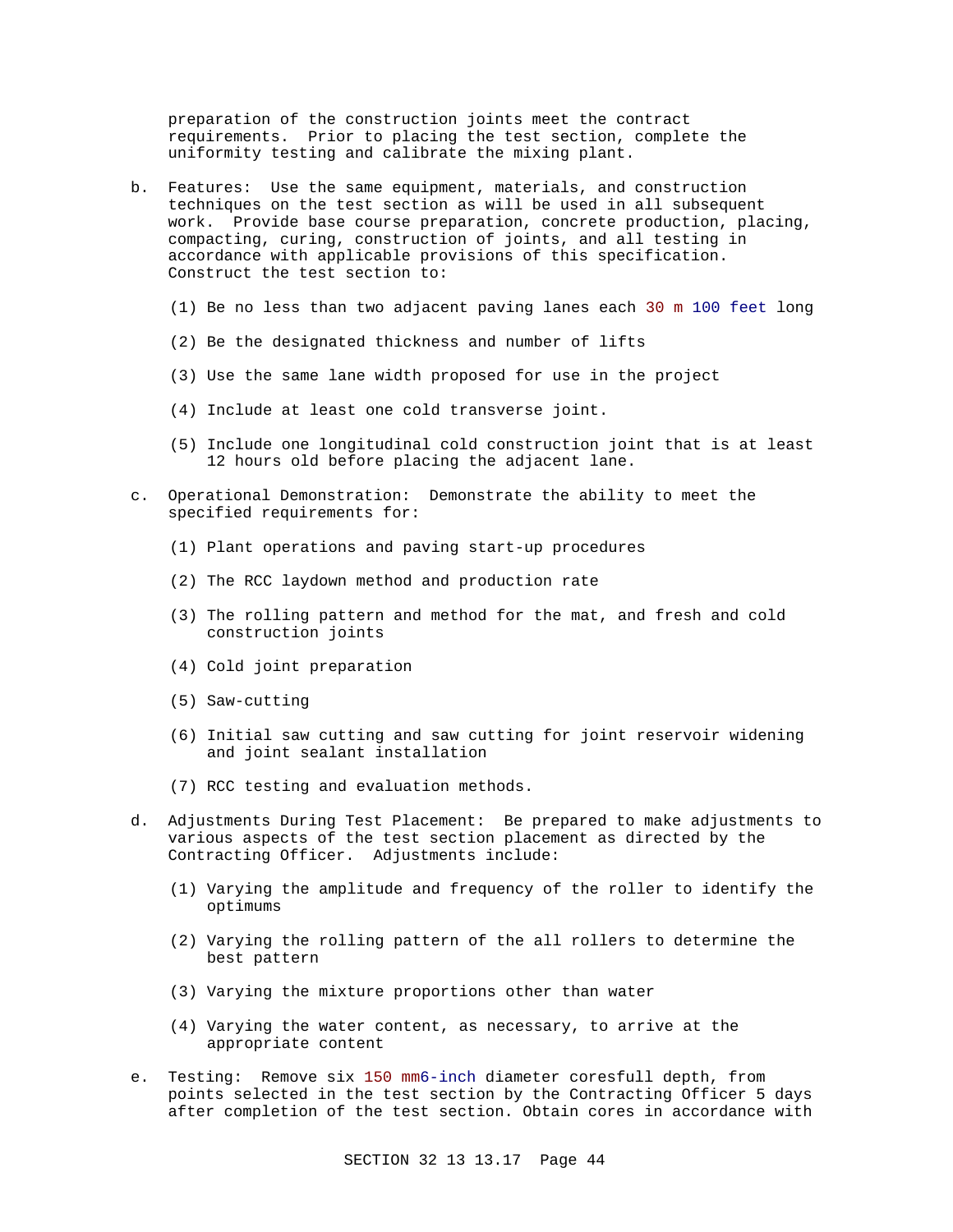ASTM C42/C42M. Perform a visual examination of the cores for consolidation. Use the RCC cores to define the effected pavement limits for cores showing signs of large air voids other then normal entrapped air voids, a layer of paste greater then 6 mm1/4 inch at the top of the core, rock pockets or aggregate segregation. Remove and replace pavements within these defined limits as stated above at no additional cost to the Government. Test compressive strength of the cores in accordance to ASTM C39/C39M at 7, 14, and 28 days of age.

f. Acceptance: The acceptability of the test section is determined by all specified performance factors, density, thickness, strength, surface smoothness, and surface texture. Failure to construct an acceptable test section will necessitate construction of additional test sections at no additional cost to the Government. Remove test sections if outside the paving limits after completion of the test section evaluations and with the approval of the Contracting Officer. Submit all test results in report form and obtain the Contracting Officer approval, prior to starting full production.

### 3.1.3 Subgrade Preparation

## NOTE: Designer will include the title of the applicable specification section used for base course or subgrade, and delete inappropriate sections.

Condition all previously constructed material underlying the RCC pavement as specified in Section 32 11 20 [BASE COURSE FOR RIGID][ AND ][SUBBASE] [SELECT-MATERIAL] [FOR FLEXIBLE PAVING]. Correct all deficiencies in the underlying material prior to placing RCC concrete on a cleaned and moistened surface, as directed. The Contracting Officer will inspect and approve the surface of the underlying material prior to placing RCC pavement.

#### $3.1.4$ Grade Control

Establish and maintain lines and grades shown on contract drawings for each pavement category of the contract by means of line and grade stakes. Establish and control the finished pavement gradelines and elevations shown at the site of work in accordance with bench mark elevations shown on the contract drawings. Finish the surface of the underlying material to the necessary grade such that when the required thickness of RCC is placed, the pavement surface will meet the indicated grade. Construct the finished and completed RCC pavement to the lines, grades, cross section, and dimensions indicated.

#### TRANSPORTING AND PLACING METHODS  $3<sub>2</sub>$

#### 

NOTE: The Submittal is to be reviewed in advance of the test section construction. The test section is where the Contractor demonstrates the proposed processes. The processes may change as a result of the test section and the resubmittal documents that change.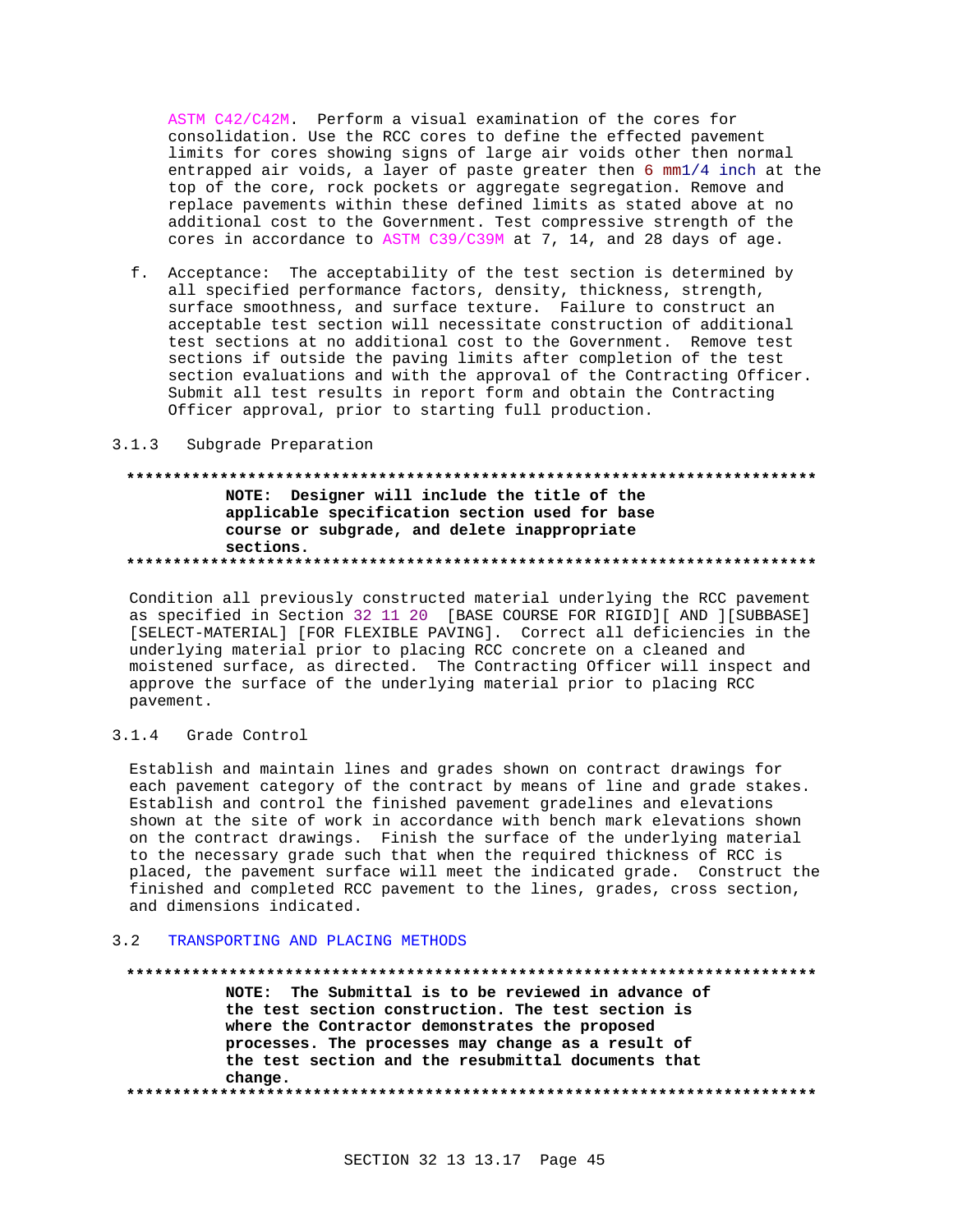Provide initial submittal 30 days in advance of the test section construction. A resubmittal is to be done after completion of a successful test section at least 10 days in advance to the RCC Pavement full production placement.

- a. Provide narrative, equipment, crew list, and manufacturer's literature for the following operations for normal and adverse weather conditions:
	- (1) Transporting RCC from plant to placement area
	- (2) RCC feeders to the laydown equipment
	- (3) Laydown equipment
	- (4) Grade and alignment control
	- (5) Compaction
	- (6) Curing
- b. Instructions on adjustment and operating procedures including corrective action(s) necessary to assure a tight, smooth surface on the RCC pavement, free of tears and other surface imperfections, including surface pitting.

Haul concrete from the mixer to the placing site in dump trucks. Dump the trucks directly into the hopper of the paver or into an approved secondary material distribution system which deposits material into the paver hopper. Do not dump RCC directly onto the prepared subgrade or adjacent areas. Schedule deliveries so that concrete will be spread and rolled within the time limit specified in paragraph COMPACTION and spreading and rolling of all mixture prepared for 1 day's run can be completed during daylight unless artificial lighting is provided. Loads that have become visibly contaminated or have become wet by rain will be rejected. Hauling over freshly placed concrete will not be permitted. Remove RCC not meeting these specifications from the placement area and disposed of at a location designated by the Contracting Officer.

## 3.3 BATCHING AND MIXING

Operate the plant to produce a uniform and homogeneous mixture with the proportions developed during the mixture proportioning process and otherwise approved. Batch or feed all materials separately used in the mixture, except that fly ash used as aggregate fines that are to batched or fed with fly ash used as cementitious material.

#### 3.3.1 Mixing

Convey the aggregates, cementitious materials, water, and admixtures to the mixer in proportions, as required. In batch mixing,dry-mixed at least 15 seconds the aggregates and cementitious materials charged into the mixer.

Add water and continue mixing as required to obtain a homogeneous mixture. Adjust the paddles of the pug mill, as necessary, to provide the required mixing time and to provide a thorough mixing. Maintain the shaft speed of the pug mill at the speed recommended by the manufacturer. Maintain the RCC mixture below the tips of the paddles of the pug mill mixer when paddles are in vertical position. Maintain the mixer and mixer paddle surfaces free of hardened concrete and other contamination.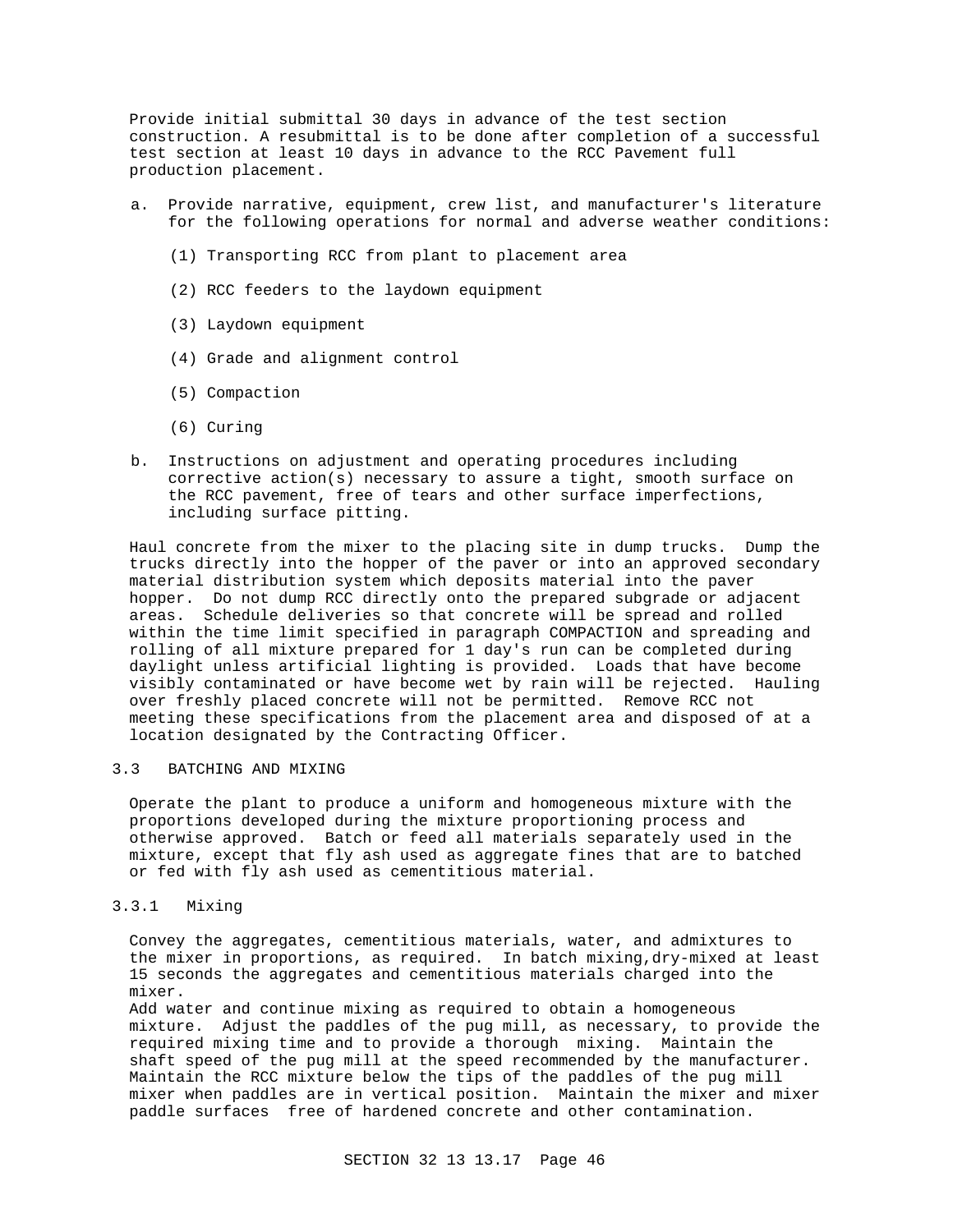Replace mixer paddles when the dimensions are worn down more than 10 percent from new paddles of the same type and manufacture. Keep new paddles onsite for comparison.

#### $3.3.2$ Water Content

#### \*\*\*\*\*\*\*\*\*\*\*\*\*\*\*\*\*

NOTE: Mixture workability is a major factor in achieving the required density and the most desirable surface texture. Periodic water content adjustments are necessary to compensate for stockpile moisture variations or variable aggregate properties. Typically these adjustments are minor and it is normal that the Contractor have the latitude to make the adjustments as required. Otherwise a timely response to an observed condition cannot be made.

The initial or start-up water content will be approved by the Contracting Officer based on results of the mixture proportioning trials. After startup, control the total water content of the mix as necessary to meet all requirements stated herein. Vary the water content at frequent intervals, as necessary and as considered appropriate, because of placing and compacting operations. In general, base water content on:

- a. The action of the vibratory roller on the freshly placed concrete
- b. The field density test results attained in the pavement
- c. The texture of the RCC surface being produced

#### $3.3.3$ Mixture Uniformity Testing

Perform mixture uniformity testing, prior to the production and placement of any RCC, to evaluate the batching and mixing process. Use the same RCC mix proportions, materials, and mixing equipment for testing as proposed for use on the project. Perform all mixture uniformity testing in accordance with COE CRD-C 55 as modified herein and paragraph CONTRACTOR QUALITY CONTROL.

#### $3.3.3.1$ Mixer Regular Uniformity Testing

- a. Perform regular uniformity testing on three separate samples or batches representing full-production batch of concrete. For continuous mix plants, take samples during full plant production at 1 minute intervals.
- b. Before uniformity data are available, use at least 75 seconds for the mixing time for each batch after all solid materials are in the mixer, and provided that all of the mixing water is introduced before one-fourth of the mixing time has elapsed.
- c. Batch RCC that meets the limits of the five uniformity requirements listed in Table 9 below. For regular testing, perform all five tests on each of three batches of concrete. The range for determining acceptability is the range of test results for each of the three samples representing the single batch. The range for regular testing is the average of the ranges of the three batches. If more than one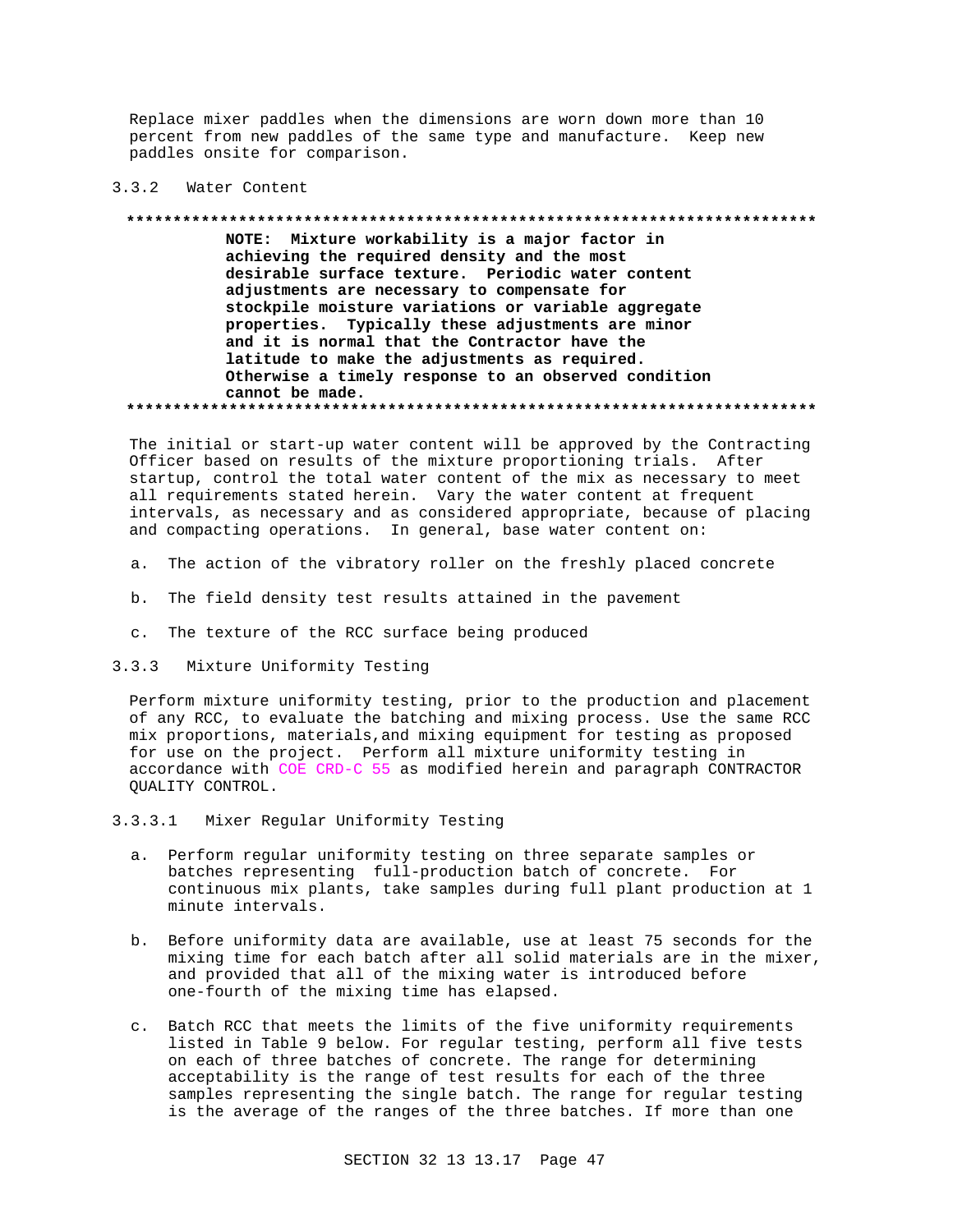mixer is used and all are identical in terms of make, type, capacity, condition, speed of rotation, the results of tests on one of the mixers may apply to the others, subject to the approval of the Contracting Officer.

#### $3.3.3.2$ Abbreviated Uniformity Testing

When abbreviated testing is performed, batch the concrete to meet only those requirements in Table 9 listed for abbreviated testing. Use the same concrete proportions for uniformity tests that are to be used on the project. Perform five required tests on a single batch of concrete for abbreviated testing. The range for abbreviated testing is equal to the range for one batch. If more than one mixer is used and all are identical in terms of make, type, capacity, condition, speed of rotation, the results of tests on one of the mixers can apply to the others, subject to the approval of the Contracting Officer. Perform all mixer performance (uniformity) testing in accordance with COE CRD-C 55 and with paragraph titled TESTING AND INSPECTION FOR CONTRACTOR QUALITY CONTROL.

| Table 9<br>Uniformity Requirements - Stationary Mixers |                                                                       |                                                              |  |
|--------------------------------------------------------|-----------------------------------------------------------------------|--------------------------------------------------------------|--|
| Parameter                                              | Regular Test -<br>Allowable Maximum Range for<br>Average of 3 Batches | Abbreviated Test -<br>Allowable Maximum Range for<br>1 Batch |  |
| Coarse Aggregate                                       | 6.0 percent                                                           | 6.0 percent                                                  |  |
| Compressive Strength at 7<br>days                      | 10.0 percent                                                          | 10.0 percent                                                 |  |
| Water Content                                          | 1.5 percent                                                           | 1.0 percent                                                  |  |
| Unit Weight of Concrete<br>(full mix including air)    | 24 kg/cubic m1.5 lbs/ft                                               | 16 kg/cubic m1.0 lbs/ft                                      |  |
| Consistency (Test -<br><b>ASTM C1170/C1170M</b>        | $3.0$ sec                                                             | $3.0$ sec                                                    |  |

#### 3.4 PLACING AND SPREADING

## $3.4.1$  Placing

## NOTE: Placement Schedule may be deleted if it is duplicated in the overall project schedule.

- a. Placement Schedule: Schedule of paving operations, at least 15 days prior to start of paving unless otherwise specified.
- b. Timing: Place mixture as nearly continuous as possible, with an absolute minimum of stops and starts; control speed of placing to permit proper rolling. Control the timing of placement so that all RCC mixture isplaced and rolled within the time limit specified in paragraph COMPACTION. Except as specified below, for certain extremely small odd-shaped isolated areas, place and spread all concrete with the paver.
- c. Charging: Do not allow the level of concrete in the paver hopper to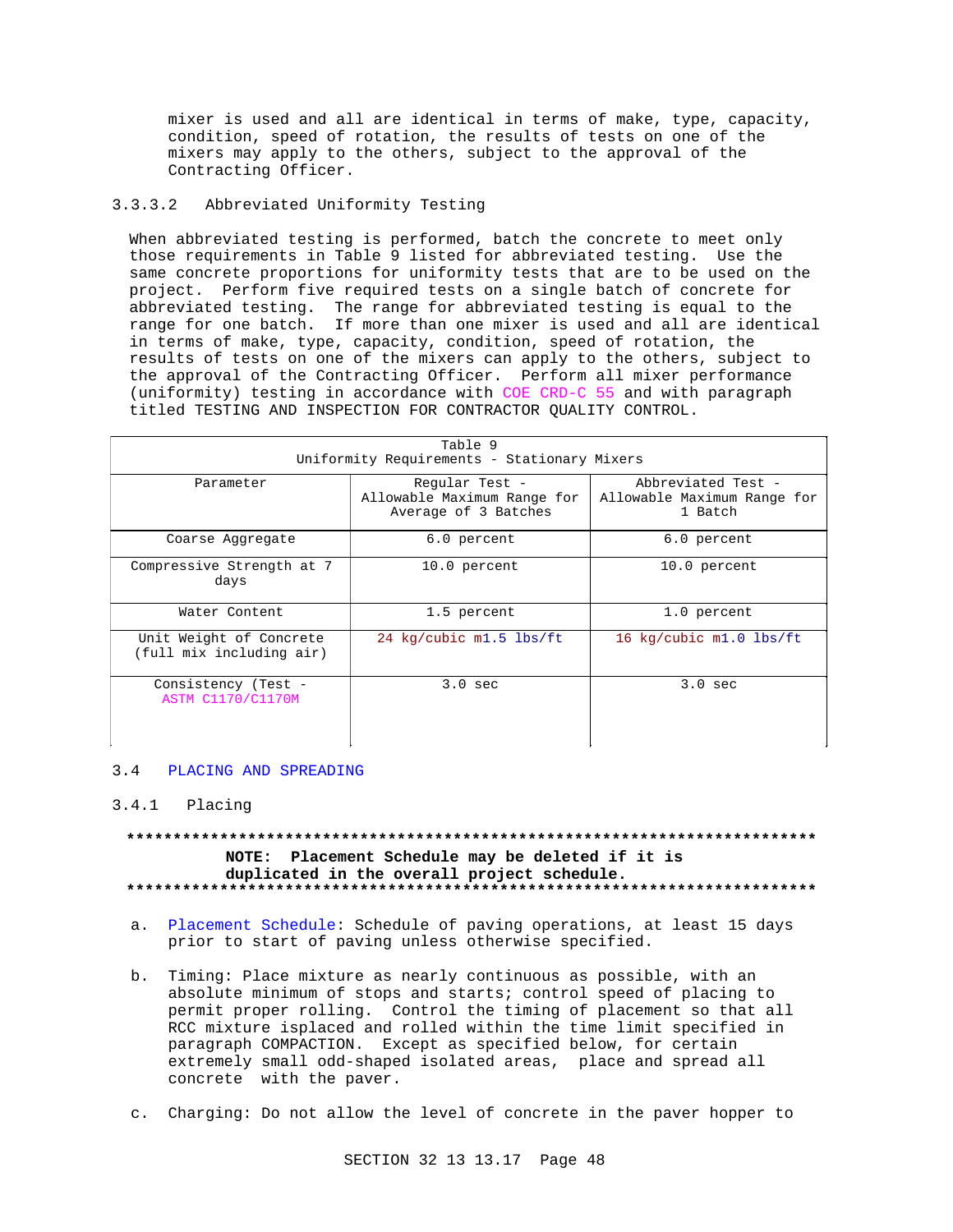approach empty between loads. Maintain concrete mix above the auger shaft during paving.

**\*\*\*\*\*\*\*\*\*\*\*\*\*\*\*\*\*\*\*\*\*\*\*\*\*\*\*\*\*\*\*\*\*\*\*\*\*\*\*\*\*\*\*\*\*\*\*\*\*\*\*\*\*\*\*\*\*\*\*\*\*\*\*\*\*\*\*\*\*\*\*\*\*\* NOTE: If the total pavement thickness is greater than 250 mm10 inches, use the first statement in brackets regarding lift thickness; otherwise, the second statement should be used. \*\*\*\*\*\*\*\*\*\*\*\*\*\*\*\*\*\*\*\*\*\*\*\*\*\*\*\*\*\*\*\*\*\*\*\*\*\*\*\*\*\*\*\*\*\*\*\*\*\*\*\*\*\*\*\*\*\*\*\*\*\*\*\*\*\*\*\*\*\*\*\*\*\***

- d. Setup: Adjust the paver and the speed to prevent segregation, to meet the surface requirements, and to produce a depth that, when compacted, the surface will conform to cross section, grade, and contour indicated. Do not place a layer of RCC in excess of 250 mm 10 inches or less than 100 mm 4 inches in compacted thickness.
- e. Edges: Construct each edge of each lane with a sloped face of 15 degrees from vertical configuration, as directed. Utilize an edge shoe constructed so that it is within 19 mm 3/4 inch of the compacted base surface.
- f. Lanes: Place mixture in consecutive adjacent lanes having a minimum width of 3 m 10 feet and a maximum width of6 m 20 feet. A wider lane may be approved by COR to prevent edge lanes less than 3 m 10 feet in width. If more than 60 minutes should elapse between placements in adjacent lanes, the construction joint is considered a "cold joint" and treatment as specified herein for cold joints isto be provided. Limit the time elapse between placement of lifts to 60 minutes on multi-lift construction. During extremely hot weather, both of these limits will be decreased by the Contracting Officer as specified in paragraph: Placing During Hot Weather or as otherwise considered appropriate. Where practical, place each lane of such length that the succeeding lane can be placed without the use of a cold joint.
- g. Joints: Utilize pavers in sufficient numbers and operated in staggered formation to assist in achieving the above requirement and to produce multilane construction in one construction operation to minimize cold construction joints. Otherwise, the joint is to be constructed as a cold joint. Utilize a separate paver for placement of each lift of pavement in multi-lift construction. Obtain COR approval for the length of a lane that is to be followed by another lane. Decrease or increase this length of lane as required by air temperatures, wind, and other climatic conditions existing at the time of placement. Construct longitudinal joints and edges to true line markings. Establish lines parallel to the centerline of an area to be paved.
- h. Control of Water: Discontinue placing concreteduring rain except for light mists that do not cause intermixing of cement and water slurry on the surface.Place concrete in a pattern so that curing water from previous placements will not pose a runoff problem on the fresh surface or base course.

### 3.4.2 Placing Adjacent Lanes

Complete fresh longitudinal construction joints between separate lanes of concrete pavement within the time limitations in the paragraph PLACING AND SPREADING. Treat other longitudinal joints as "cold joints." Construct joints to assure continuous bond between old and new sections of pavement. Utilize extra passes of the vibratory roller and other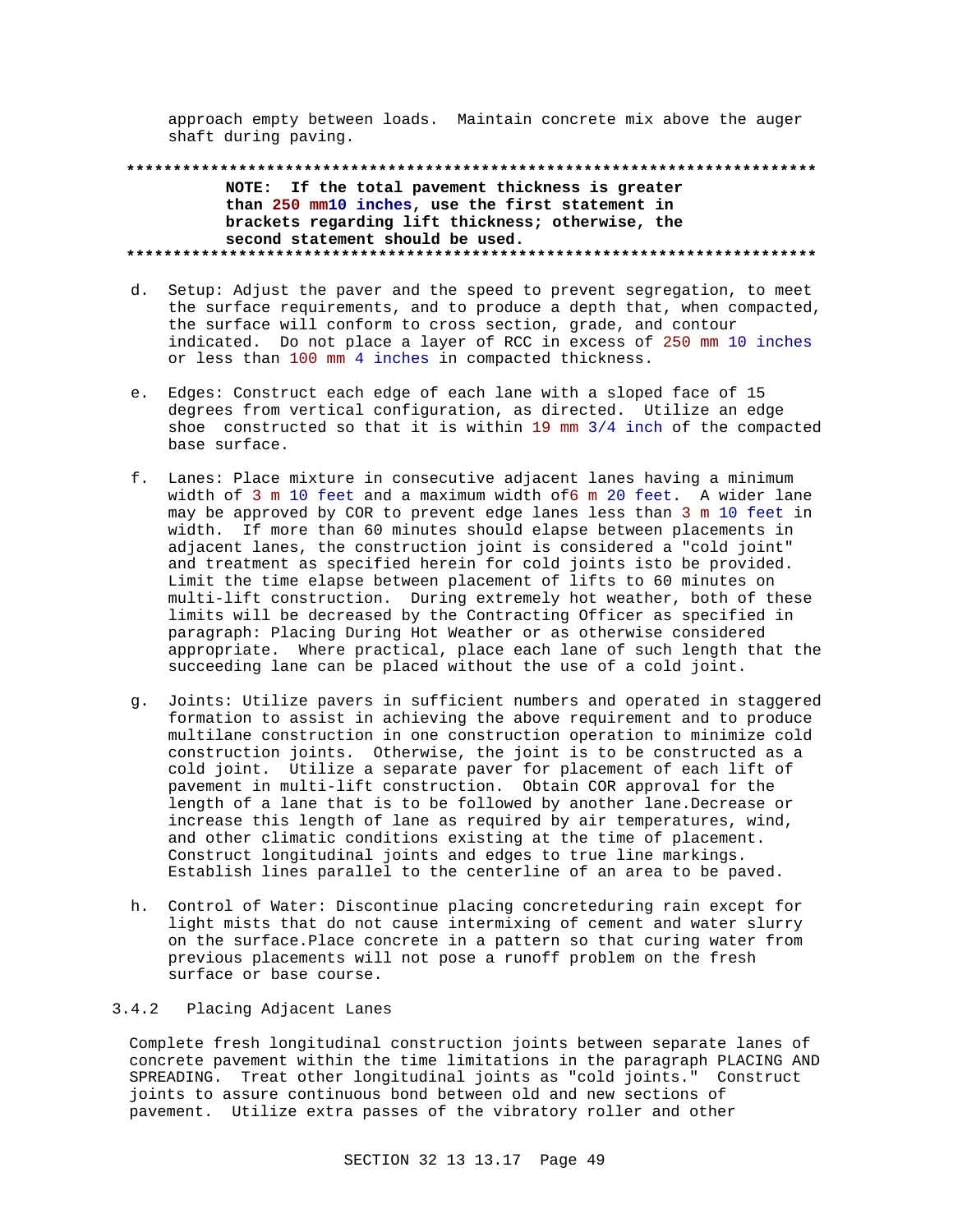compaction and hand finishing as necessary to assure specified full depth compaction and surface finish.

## 3.4.3 Special Requirements for Placing Lanes Succeeding Initial Lanes

For longitudinal construction joints, locate the screed of the paver to overlap the previously placed lane 25 to 50 mm 1 to 2 inches and tobe sufficiently high so that compaction will produce a smooth, dense joint, without offset. Remove any excess concrete, placed on the edge of the previously placed lane by the paver, by carefully using a lute by hand to push back concrete to the edge of the lane being placed, so none will remain on the surface of the previously placed lane. If necessary, when the quantity of concrete on the edge of the previously placed lane plus uncompacted material in the lane being placed exceeds that required to produce a smooth, dense joint, remove and waste the excess concrete by approved methods.

#### 3.4.4 Handwork

Correct any paving operations that require significant handwork, other than as specified above, before restarting. Broadcasting or fanning of concrete mixture over areas being compacted will not be permitted. Suspend spreading operation, when segregation occurs in the concrete during placement, until the cause is determined and corrected. Remove segregated coarse aggregate from the surface prior to compaction. Correct irregularities in alignment of the pavement left by the mechanical spreader by hand trimming directly behind the spreader before rolling. Distortion of pavement during edge trimming arenot permitted.

## 3.4.5 Placing Odd-Shaped Areas

In isolated instances involving very small, odd-shaped areas where use of machine spreading is impractical, spread concrete by hand. Spread concrete in a manner to prevent segregation. Spread mixture uniformly with shovels in a loose layer of thickness that, when compacted, will conform to density, grade, thickness, and surface texture requirements.

#### 3.4.6 Placing During Cold Weather

Discontinue placement when the air temperature reaches 5 degrees C 40 degrees F and is falling and do not resume until the air temperature reaches 2 degrees C 35 degrees F and is rising. Do not place RCC on any surface containing frost or frozen material. Make provisions to protect the concrete from freezing during the specified curing period. Heat mixing water and/or aggregates , as necessary, to produce concrete having a temperature between 10 and 30 degrees C 50 and 85 degrees F as placed. Methods and equipment for heating are to be as approved by COR. Utilize aggregates free of ice, snow, and frozen lumps before entering the mixer. Provide coverings and other means for maintaining the RCC at a temperature of at least 10 degrees C 50 degrees F for not less than 72 hours after placing and at a temperature above freezing for the remainder of the curing period. Remove and replace concrete damaged by freezing as directed.

## 3.4.7 Placing During Hot Weather

Take the following precautions, during periods of hot weather when the maximum daily air temperature is likely to exceed 30 degrees C 85 degrees F: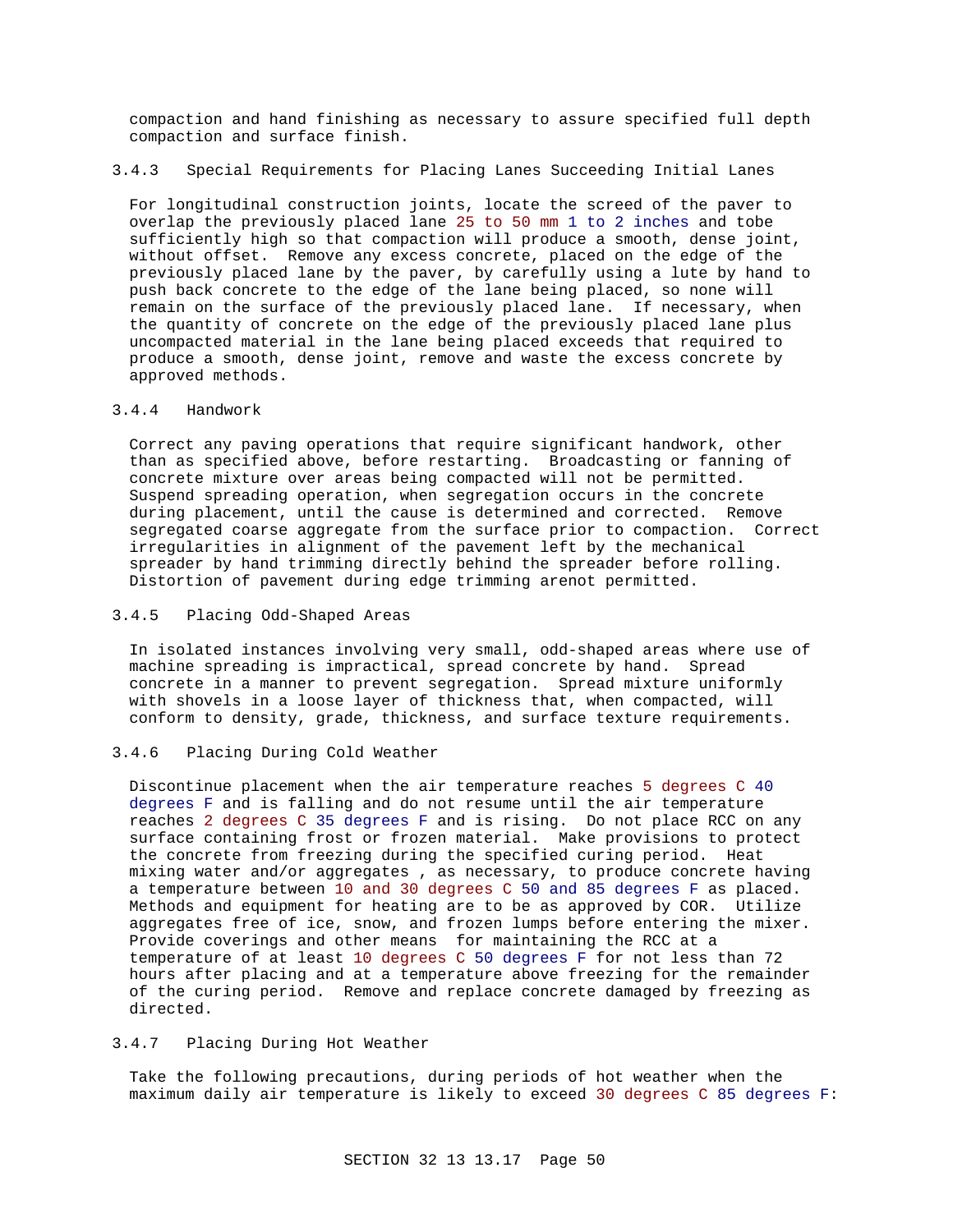- a. Utilize a 45 minute maximum period between placing succeeding lifts or lanes.
- b. Sprinkle the underlying material with water immediately before placing the concrete.

#### 

NOTE: The maximum placing temperature at which concrete should be placed is dependent on the minimum temperatures that can occur in the region. For simplicity 3 regions have been established based on average ambient air temperatures (AAAT). When air temperatures during RCC placement in these regions exceeds 30 degrees C (85 degrees F), one of the following maximum concrete temperatures should be required:

AAAT.<40 degrees, concrete temperat. < 70 degrees F AAAT <50 degrees, concrete temperat. <80 degrees F AAAT <60 degrees, concrete temperat. < 90 degrees F 

- c. Place the concrete at the coolest temperature practicable, to ensure the concrete when placed is less than degrees 32C 90 F.
- d. Apply a waterfog or mist, not streams of water to the finished surfaces of the newly laid pavement to keep damp, with approved spraying equipment until the pavement is covered by the curing medium.

When the Contracting Officer determines heat or wind to be excessive, immediately take additional measures, as necessary, to protect the concrete surface. Construct wind screens, more effective fog sprays, and similar measures commencing immediately behind the paver. If these measures are not effective, immediately stop paving operations until satisfactory placement conditions exist.

#### $3.5$ COMPACTION

## NOTE: Do not, under any conditions, reduce the requirements for use of vibratory rollers operating in the vibratory mode or for use of electronic controls and stringlines or lasers.

Accomplish compaction by self-propelled, vibratory, steel-wheeled rollers and rubber-tired rollers. Do not operate rollers in the vibratory mode when not moving. Vary the frequency and amplitude of vibration, as needed or directed, within the range specified. Keep the surfaces of roller drums and wheels clean at all times.

#### $3.5.1$ Timing

Begin rolling within 10 minutes of spreading and, except for fresh joints, complete rolling within 45 minutes of start of mixing, except during hot or dry weather conditions. In hot or dry weather, begin rolling within 5 minutes of spreading and, except for joints, complete rolling within 30 minutes of start of mixing. Delays in rolling freshly laid mixture will not be permitted.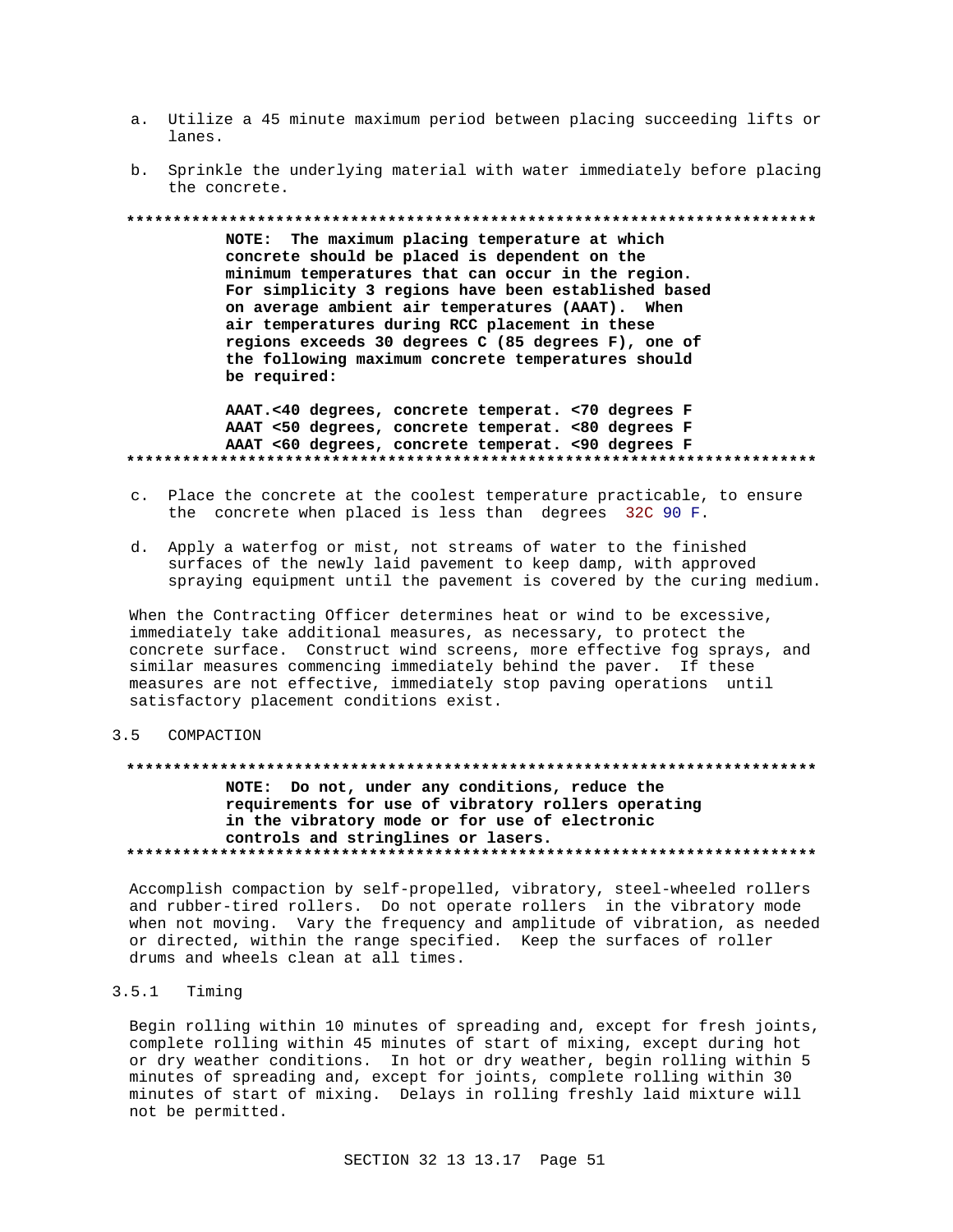#### 3.5.2 Initial Rolling

Initial rolling consist of vibratory passes of the vibratory roller. This requirement for vibratory rolling is not to be relaxed. Initial static passes may be necessary before the vibratory rolling to "set" the pavement surface before vibratory compaction is started. Count a round trip over the same material as 2 complete passes (i.e., from point A to point B and return to point A by the same route are 2 complete passes).

### 3.5.3 Deficiency Evaluation

After initial vibratory rolling, conduct preliminary tests and examination of density, crown, grade, smoothness, and surface texture under the supervision of the Contracting Officer. Correct deficiencies before rolling is continued, so that the finished surface will conform to requirements for grade, surface texture, and smoothness specified herein. Make further smoothness checks as directed by the Contracting Officer.

### 3.5.4 Vibratory Rolling and Testing

Continue rolling with the vibratory roller in vibratory mode, if necessary, until the specified wet field density as a percentage of the "Target Density," maximum wet density is attained in the lane interior, at fresh joints, and at cold joint. Perform nuclear density testing in accordance with paragraph CONTRACTOR QUALITY CONTROL.

### 3.5.5 Final Rolling

Stop rolling with a steel wheeled vibratory roller whenthe specified density is attained . All additional rolling beyond the vibratory passes required to produce the specified field density are at the Contractor's expense. As soon as rolling with the vibratory roller is complete, provide at least two additional passes of a rubber-tired roller with tire pressure and loading per wheel at the midpoint of the range previously specified, unless otherwise directed. Follow these passes by 2 complete passes of the finish roller with a neoprene coated steel wheel.

## 3.5.6 Operation of Rollers and Tampers

Adjust the speed of rollers to be slow enough to avoid displacement of the concrete but not more than 2.5 km/hr 1.5 mph. Immediately correct any displacement of concrete resulting from reversing direction of roller or from any other cause. Vary slightly in length alternate passes of roller and overlap sufficiently to provide full coverage over the surface. Utilize additional rollers if pavement density specified is not attained and/or if paving operations are getting ahead of rolling. Do not alter paving operations to accommodate a lack of rollers. Thoroughly compacted places inaccessible to large vibratory rollers with walk-behind rollers and hand-tampers to the required density, using multiple thin lifts, as necessary. Take additional field density tests for hand-tampered areas to check for required density.

## 3.5.7 Rolling Pattern

a. Commence rolling at the outer edge of the lane, followed by the other edge, and then the center. On subsequent adjacent lanes, begin rolling at the outer edge. Extend rolling of the first pass along each edge to within approximately 450 mm 18 inches of the edge except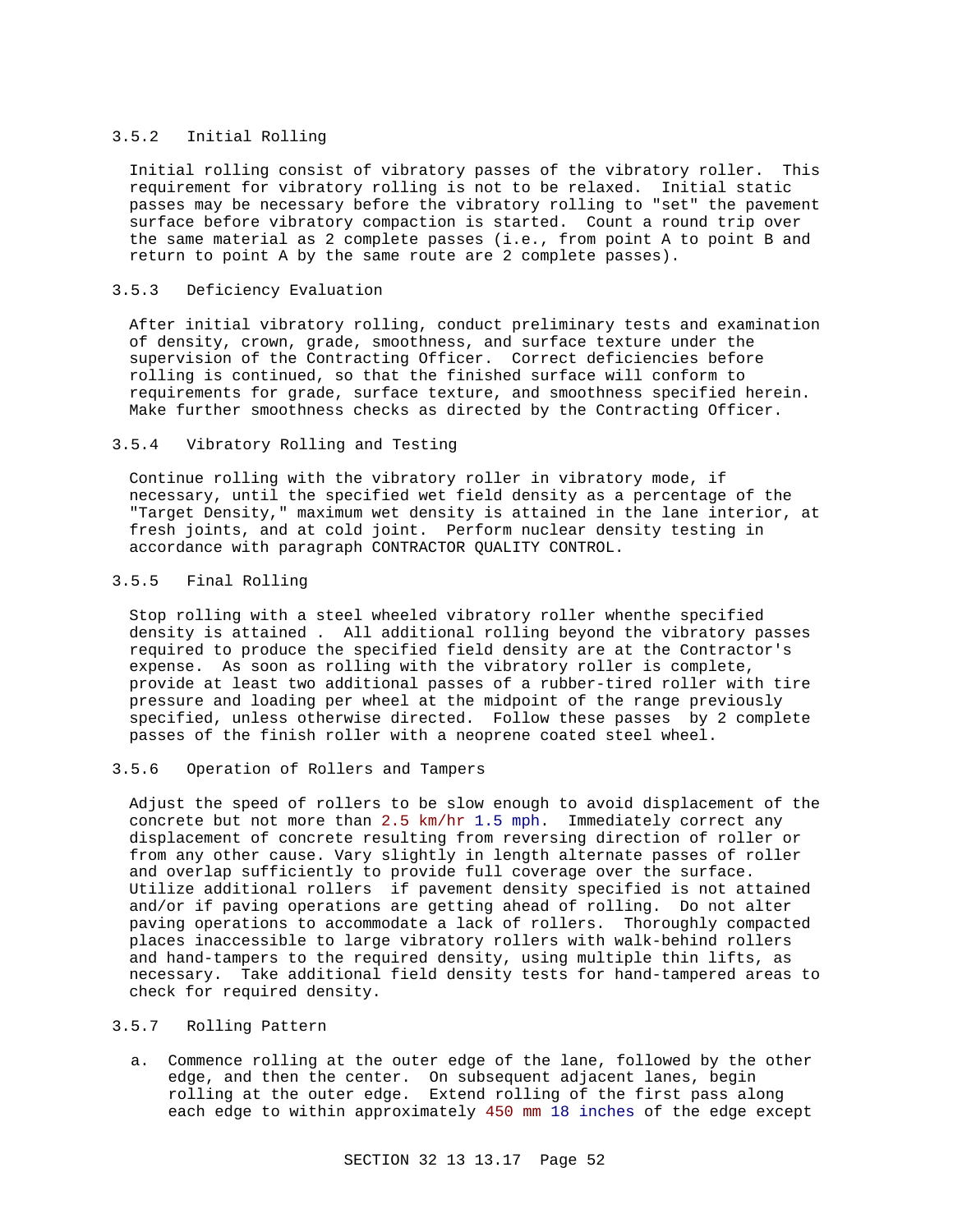as otherwise approved or directed.

- b. If there will be a subsequent lane placed along an edge and the joint will be constructed as a "fresh" joint, the roller is to go no closer than the 450 mm 18 inches to the outer edge until the subsequent lane is placed.
- c. If there will be a subsequent lane and the joint will be treated as a "cold" construction joint, or if the edge will be the final edge of the pavement, roll the outer 450 mm 18 inches after rolling of the center of the lane.
- d. If the edge abuts a previously placed strip, either as a "fresh" joint or as a "cold" joint, roll the uncompacted joint area after the center of the lane. Provide additional passes of the vibratory roller and rubber-tired roller to this joint area, as necessary, to produce the specified compaction in the joint area.
- e. Utilize approved hand-finishing operations, as necessary to produce a tight surface at the joint, meeting the specified surface tolerances in Table 3. Utilize a consistent rolling pattern throughout production.

### 3.6 JOINTS

Provide a detailed plan of the proposed paving pattern showing all planned construction, contraction and expansion joints. Place all longitudinal and transverse construction joints on a 30 foot grid that are perpendicular to the finished layout of the pavement. The joint area is considered the RCC material within 305 mm12 inches of the joint. Construct joints to:

- a. Be straight and continuous from edge to edge of the pavement.
- b. Be made to ensure continuity in smoothness and grade between old and new sections of pavement, as specified hereinafter.
- c. Have the same texture, full-depth density, and smoothness as specified for other sections of pavement or as specified for joints.
- d. Be cleaned by brushing or cut back with approved power saw, as directed, regardless of age, contact surfaces of previously constructed strips that have become coated with dust, sand, or other objectionable material.

### 3.6.1 Longitudinal Construction Joints

Any construction joints in which the density fails to meet the specified limits is to be trimmed by sawing the edge of the hardened concrete with a power concrete saw, not earlier than 24 hours age.

- a. Make the sawcut at least 150 mm 6 inches from the original edge, and more if necessary to produce an acceptable joint.
- b. Make the sawcut the full depth of the pavement to produce a face within 15 degrees of vertical, free of all loose or uncompacted material.
- c. Carefully remove the outer portion to prevent any damage to the sawed face. Resaw edge if damage occurs.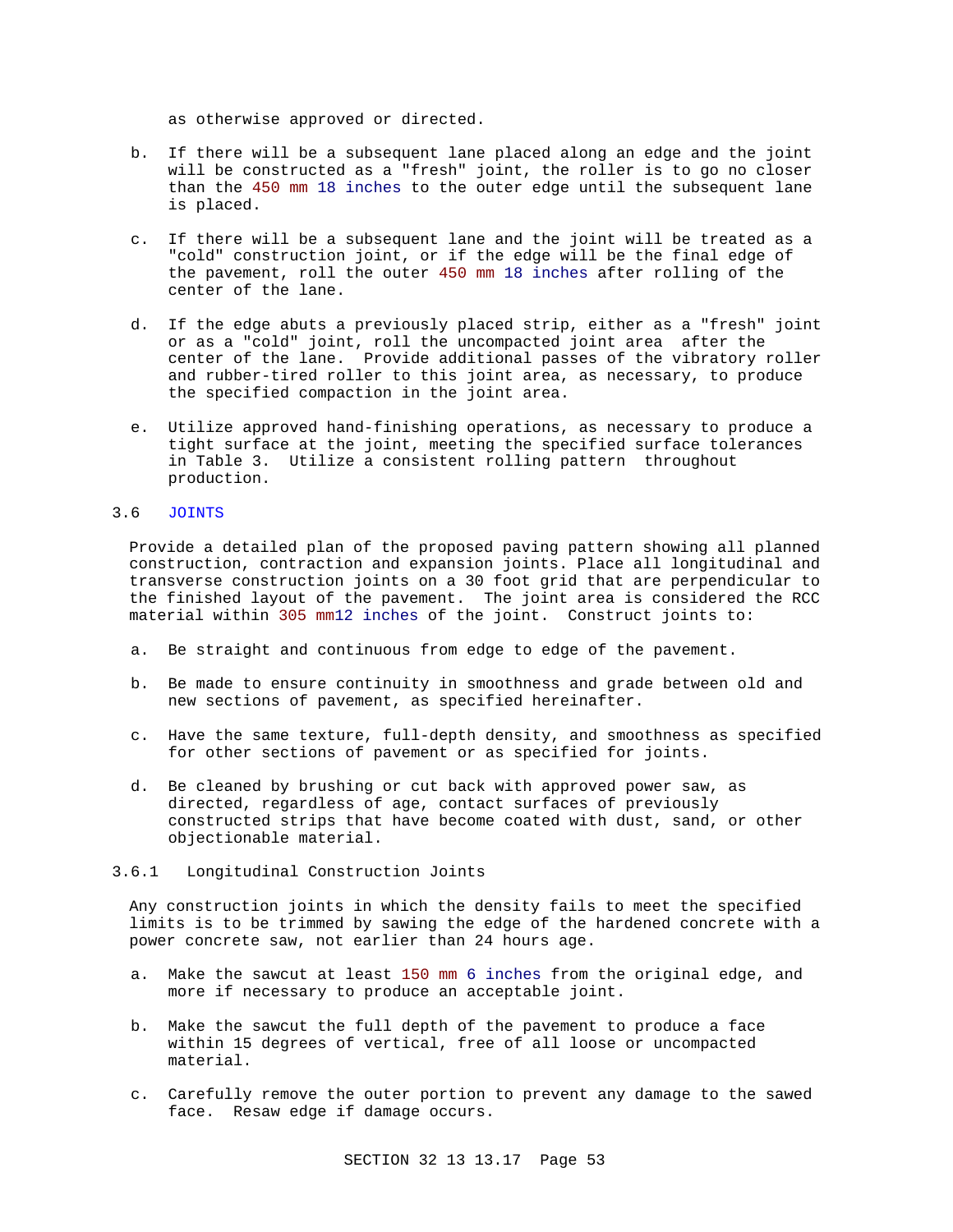- d. If necessary, utilize additional rolling to assure that full depth density and surface texture is attained.
- $3.6.2$ Transverse Construction Joints
	- a. When a transverse construction joint is required, operate the roller to pass over the end of the freshly placed concrete.
	- b. Cut the tapered end of the strip, with a power concrete saw to full depth of the lift and the excess material removed.
	- c. In continuing placement of the strip, position the paver on the transverse joint so that sufficient fresh concrete will be spread to obtain a joint which will conform to required full-depth density and smoothness specified, after rolling. When necessary, hand finish the fresh mixture at the joints and provide additional rolling to assure that specified full-depth density and surface finish is attained.
- $3.6.3$ Joints in Multi-lift Construction

## NOTE: Delete this paragraph if only one course construction is to be used in the project. Delete bracketed statement if all lift joints are to receive bedding mortar.

- a. Place the top layer so that longitudinal joints in that layer will coincide with joints in the lower layers of the pavement.
- b. Place the transverse joints in the top layer to coincide with transverse joints in the lower layers of the pavement.

#### $3.6.4$ Slip Joints

Construct slip joints between roller-compacted and conventional concrete where no expansion joint is required and as shown on the contract drawings. For either RCC or PCC, coat the edge of the initial placement with a bituminous product, a minimum of 3 mm 1/8 inch thick, prior to placing the next material. If RCC is placed prior to conventional concrete, sawcut the RCC full depth at the joint line and remove excess RCC material. Prepare the joint for sealing as described below. Provide a full depth expansion joint, in lieu of a slip joint, for any mismatched joints or three sided joint. Utilize a thickened edge type joint for the pcc side.

#### Sawing of Contraction Joints  $3.6.5$

#### 

NOTE: Sawing of transverse contraction joints is recommended because of appearance and ease of sealing. However, in the past much RCC pavement has been allowed to crack naturally without benefit of sawing. These natural cracks normally occur at 12 to 20 m (30 to 70 ft) spacing. Saw joints for hardstands, streets, and roads. Sawing of transverse joints on tank trails may be deleted. Delete this paragraph if all sawed joints are not being used and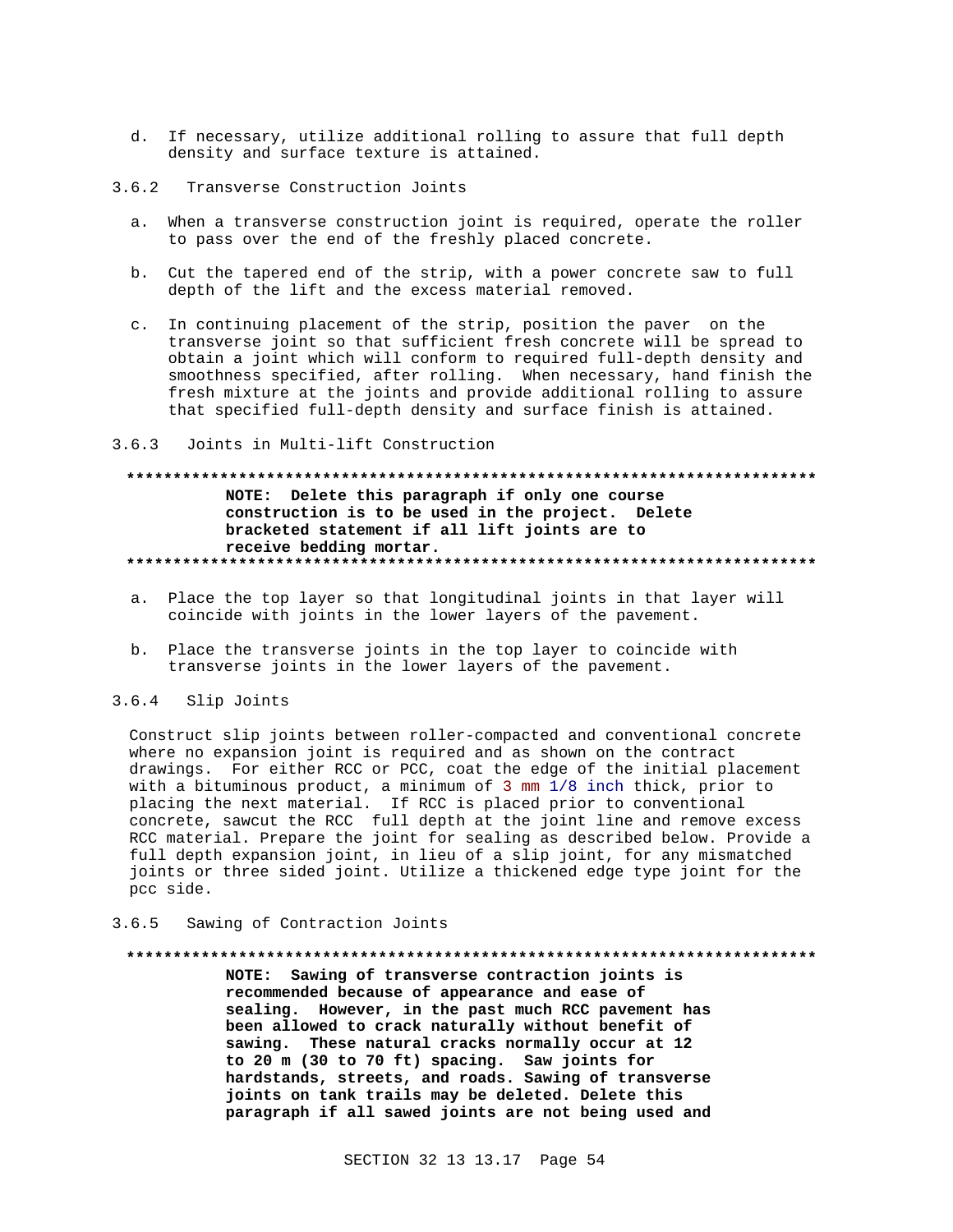modify paragraph Sealing Joints and Cracks accordingly. The bracketed statement should be included if longitudinal construction joints are to be sawed and sealed. 

a. Saw transverse contraction joints at 12 m 30 foot spacing or as otherwise indicated. Saw longitudinal construction joints between lanes to form a reservoir for joint sealant in the same manner as specified below.

NOTE: Very early age sawing is commonly done for conventional concrete pavements. It is also appropriate for RCC pavements where sawn joints is desired. Specialized equipment is necessary for sawcutting to be done at very early ages so that damage to the joint and pavement is prevented. 

- b. Timing for Sawing. Accomplish initial joint sawing where indicated by using a 3 mm 1/8 inch blade to the depth indicated. Vary the time of sawing depending on existing and anticipated weather conditions and to prevent uncontrolled cracking of the pavement. Commence sawing of the joints as soon as the concrete has hardened sufficiently to permit sawing the concrete without chipping, spalling, or tearing. Conduct sawing operations as requiredduring both day and night regardless of weather conditions. If water-curing is required, discontinue only in small areas to facilitate sawing.
- c. Cracking. Before sawing a joint, examine the concrete closely for cracks, and the joint is not to be sawed if a crack has occurred within 3 m 10 feet from the planned joint location. Discontinue sawing when a crack develops ahead of the saw cut.
- d. Spacing and Alignment. Saw all joints at the required spacing consecutively in the sequence of the concrete placement. Use a chalk-line or other suitable guide to mark the alignment of the joint. Do not vary the saw cut more than 13 mm 1 inch from the true joint alignment from edge to edge of the pavement area, and do not have abrupt offsets.
- e. Undercutting. Inspect the sawed faces of joints for undercutting or washing of the concrete due to the early sawing, and delay sawing if undercutting is sufficiently deep to cause structural weakness or excessive roughness in the joint.

NOTE: Installation of the final joint seal or sealant, if required, should be done after completion of the curing period. To minimize costs, it is always preferable that the sealing subcontractor be able to install all the seals or sealant at one time rather than to mobilize several times. Sealing as soon as practical is desirable so that continued construction operations don't damage or contaminate joints.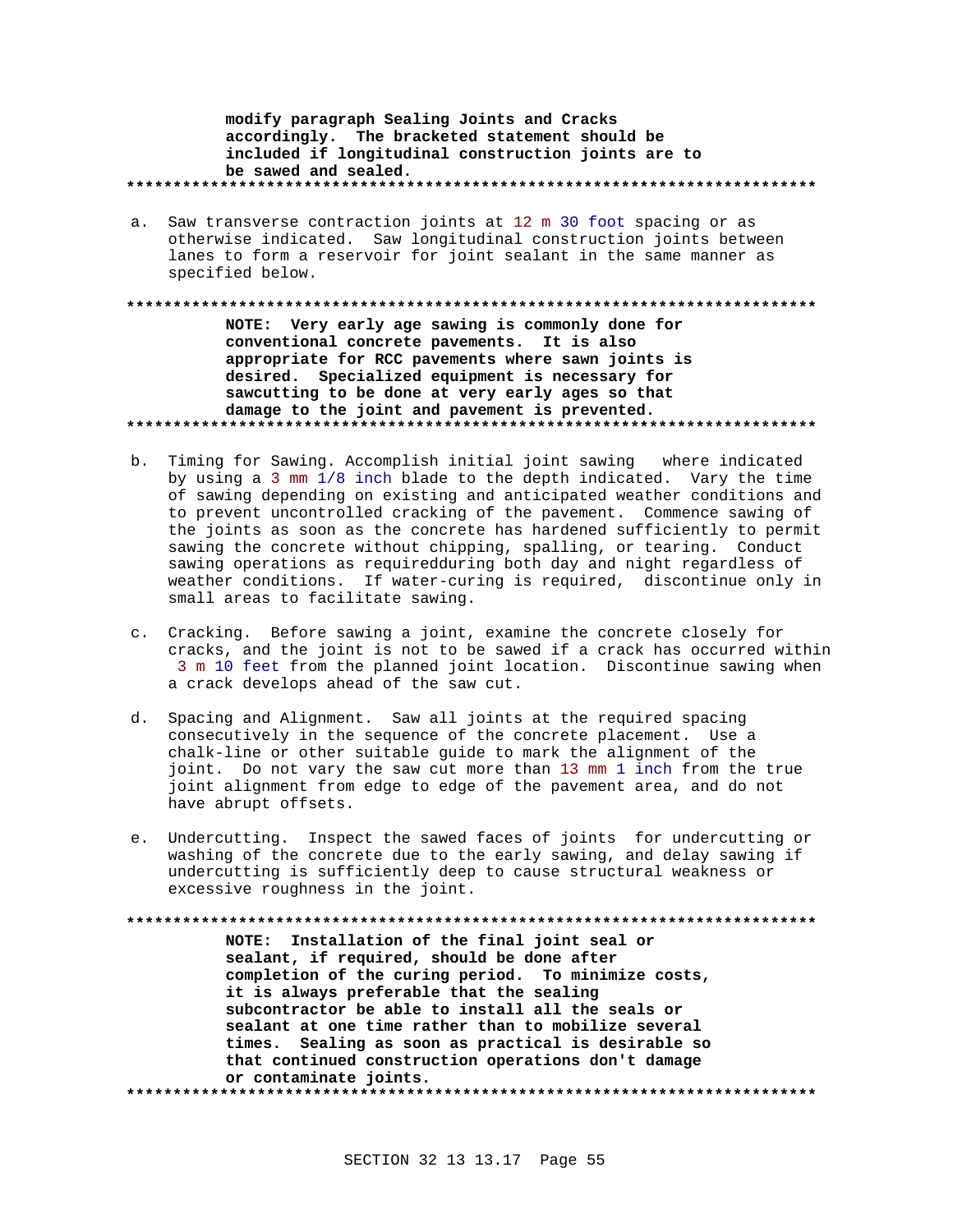- f. Joint Widening. After expiration of the curing period and no later than 21 days, widen the joint by sawing the upper portion of the groove to the width and depth indicated to form a reservoir for the joint sealer.
- g. Cleaning Joint. Immediately after initial and final sawing of the joint, thoroughly flushed the saw cut and adjacent concrete surface with water until all waste from sawing is removed from the joint. Upon sawing the initial sawcut, install a temporary seal in the joint until the end of the curing period.
- h. Equipment. Provide sawing equipment that is adequate in the number of units and the power to complete the sawing at the required rate. Provide, at the job site, an ample supply of saw blades before concrete placement is started, and at least one standby sawing unit in good working order during the sawing operation.

## 3.6.6 Routing Cracks

Thirty to 45 days after placement of concrete, route all random cracks which have been opened to 3 mm 1/8 inch or more and seal as specified in Section 32 01 19.61 SEALING OF JOINTS IN RIGID PAVEMENT. Immediately after routing, clean and seal all random cracks. Accomplish routing with a vertical spindle type rotary router mounted on a rigid chassis so that the spindle will caster to minimizing spalling.

## 3.6.7 Sealing Joints

Seal construction and contraction joints as specified in Section 32 01 19.61 SEALING OF JOINTS IN RIGID PAVEMENT.

3.7 CURING AND PROTECTION

## **\*\*\*\*\*\*\*\*\*\*\*\*\*\*\*\*\*\*\*\*\*\*\*\*\*\*\*\*\*\*\*\*\*\*\*\*\*\*\*\*\*\*\*\*\*\*\*\*\*\*\*\*\*\*\*\*\*\*\*\*\*\*\*\*\*\*\*\*\*\*\*\*\*\* NOTE: It is not practical to moist cure surfaces where water runoff may effect adjacent construction operations. In most cases it is preferable that RCC surfaces be cured by a membrane curing compound. \*\*\*\*\*\*\*\*\*\*\*\*\*\*\*\*\*\*\*\*\*\*\*\*\*\*\*\*\*\*\*\*\*\*\*\*\*\*\*\*\*\*\*\*\*\*\*\*\*\*\*\*\*\*\*\*\*\*\*\*\*\*\*\*\*\*\*\*\*\*\*\*\*\***

#### 3.7.1 General

- a. Continuously protect concrete against loss of moisture and rapid temperature changes for at least 7 days from the completion of finishing operations. Have all equipment needed for adequate curing and protection of the concrete on hand and ready for use before actual concrete placement begins. If any selected method of curing does not afford the proper curing and protection against concrete cracking, remove and replace the damaged pavement , and implement another method of curing as directed.
- b. Calibrate the spraying system in accordance with ASTM D2995, Method A, for the rate of application required in paragraph: Membrane Curing. If required, utilize hand-operated sprayers operated by compressed air supplied by a mechanical air compressor which are allowed by paragraph: Membrane Curing. If the curing equipment fails to apply an even coating of compound at the specified rate, replace equipment immediately.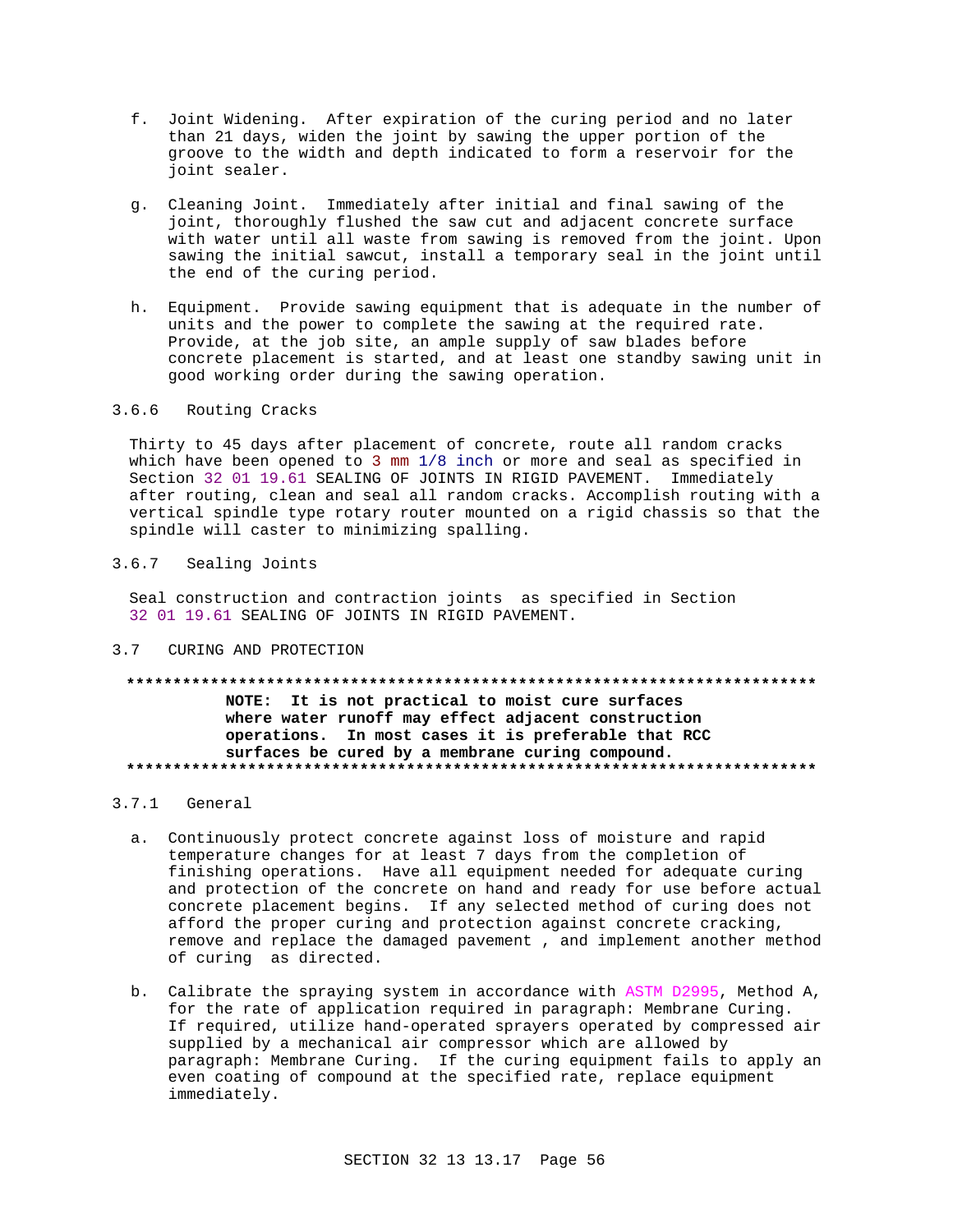### 3.7.2 Membrane Curing

- a. Timing. Apply a uniform coating of white-pigmented, membrane-forming, curing compound to the entire exposed surface of the concrete and the edge surfaces as soon as the free water has disappeared from the surface. Do not allow the concrete to dry before the application of the membrane. If any drying has occurred, moisten the surface of the concrete with a fine spray of water, and apply the curing compound as soon as the free water disappears.
- b. Coverage. Apply the curing compound to the finished surfaces by means of an approved automatic self-propelled spraying machine. Apply the curing compound with an overlapping coverage that will give two-coat application coverage of 93 square m/L 400 square feet/gallon per coat, plus or minus 5.0 percent for each coat. A one-coat application may be applied provided a uniform overlapping application and coverage of 47 squarem/L 200 square feet/gallon, plus or minus 5.0 percent is obtained.
- c. Manual Application. The application of curing compound by hand-operated, mechanical powered pressure sprayers will be permitted only on odd widths or shapes of slabs and on concrete surfaces exposed by the removal of forms. When the application is made by hand-operated sprayers, apply a second coat in a direction approximately at right angles to the direction of the first coat. If pinholes, abrasions, or other discontinuities exist, apply an additional coat to the affected areas within 30 minutes.
- d. Protection. Adequately protect concrete surfaces to which membrane-curing compounds have been applied from pedestrian and vehicular traffic and from any other possible damage to the continuity of the membrane during the entire curing period, except as required for joint-sawing operations and surface tests.
- e. Membrane Damage. Resprayed by the method and at the coverage specified above, any concrete surfaces that are subjected to heavy rainfall within 3 hours after the curing compound has been applied or any areas where the curing compound is damaged by subsequent construction operations within the curing period.

#### 3.7.3 Burlap

Utilize burlap covers of 2 or more layers of burlap having a combined weight of 4746 gm or more/sq m 14 ounces or more/square yard in a dry condition. Utilize burlapthat is either new or used exclusively for curing concrete. Apply burlap strips having a length after shrinkage of at least 305 mm 1 foot greater than necessary to cover the entire width and edges of the pavement. Overlay mats at least 150 mm 6 inches. Before placing mats thoroughly wet and keep mats continuously wet and in intimate contact with the surface and edges of the pavement area for the entire curing period.

### 3.7.4 Protection of Pavement

After final rolling of the pavement, no vehicular traffic or equipment is permitted until the end of the curing period, except for approved curing equipment having wheel loads not exceeding 2000 kg 4,500 pounds Maintain a supply of plastic sheeting meeting the requirements of ASTM C171 and keep readily available to cover pavement less than 12 hours old if rainfall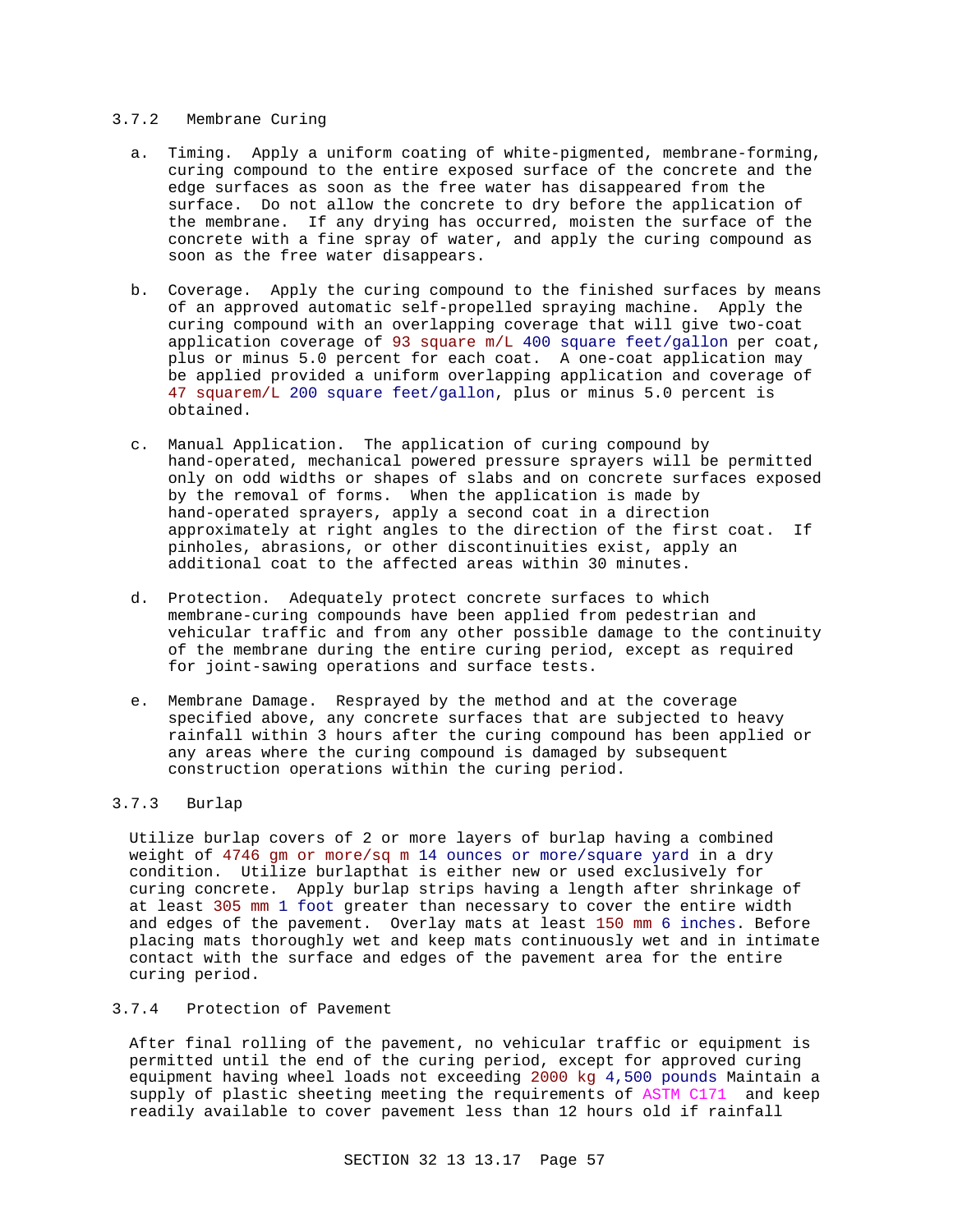occurs.

### 3.8 TREATMENT OF DEFECTIVE PAVEMENT

Remove and replace defective pavements unless the deficiency is subject to payment adjustments. RCC mixtures that are improperly proportioned or become contaminated are considered defective pavements. Skin patching of an area that has been rolled are not permitted. No additional payment will be made for the repair or removal and replacement of defective pavement. Except as noted below, the following defects will require complete removal and replacement or pay adjustment. Remove and replace any defects greater than allowed for pay adjustment.

- a. Reduced thickness of pavement.
- b. Surface texture.
- c. Smoothness.
- d. Density.
- e. Horizontal Alignment.
- 3.8.1 Pavement Removal and Replacement

Delineated defective areas to be replaced by sawing full depth of the pavement around the perimeter of the defective area. Remove the delineated area to the full pavement depth of the course without damaging the adjacent pavement. Delineated areas are to have a length or width no less than 3 m 10 feet.Adjacent slabs or portion of a slab that remains in the pavement abutting the replacement area are to have a length or width no less than 2.5 m 8 feet when measured from a joint or edge. Create a clean vertical face of the existing concrete to pave against. Conventional concrete or RCC may be used at the Contractor's option to fill the void. Construct new slabs that conform to all requirements of smoothness, surface texture, density, thickness, and concrete quality, as stated herein. Construct and seal longitudinal and transverse joints in the new slab in accordance with the original plans, if required for the adjacent slab.

3.8.2 Mix Proportion Variations

Variation in aggregate grading of of mix proportioning are subject to pay adjustment. Remove and replace pavement sections where grading variations are greater than allowed for pay adjustment orvariations in other mixture constituents beyond the specified tolerances.

### 3.8.3 Grade Variations

Mark and remove high spots indicated by the testing straight edge in excess of applicable tolerance or reduced by rubbing with a carborundum brick and water. Discontinue rubbing as soon as contact with the coarse aggregate is made. If high spots cannot be removed in the above manner because of disturbing the coarse aggregate, corrected by an approved surface-grinding machine after the RCC is 14 days old or remove and replace the defective pavement. When grinding of 13 mm 1/2 inch or more would be required, remove and replace the pavement.

### 3.9 CONTRACTOR QUALITY CONTROL

The Contractor is responsible for sampling and testing aggregates, cementitious materials, and RCC to determine compliance with the specifications. Provide facilities and labor as may be necessary for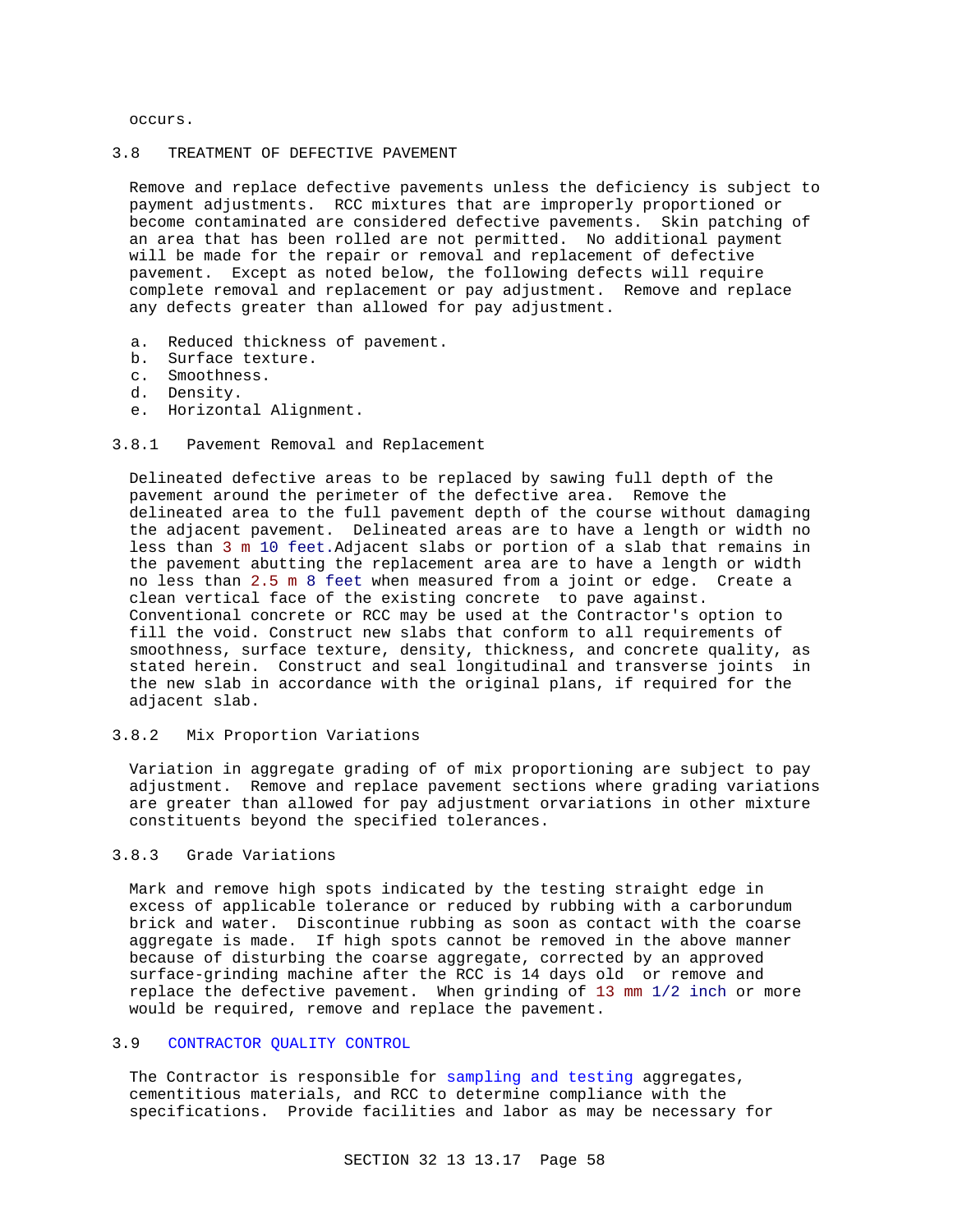procurement of representative test samples. Furnish sampling platforms and belt templates to obtain representative samples of aggregates from charging belts at the concrete plant. Obtain samples of RCC at the point of delivery to the paver. Perform the inspection and tests described below, and based upon the results of these inspections and tests, take the action required and submit reports as required. Perform this testing regardless of any other testing performed by the Government, either for pay adjustment purposes or for any other reason.

#### $3.9.1$ Laboratory Accreditation

Provide laboratory and testing facilities at the expense of the Contractor. Utilize laboratories that are accredited in accordance with ASTM C1077, including ASTM C78/C78M and ASTM C1260. The accreditation are to be current and include the required and optional test methods, as specified throughout this Section.

- a. Aggregate Testing and Mix Proportioning: Utilize a commercial laboratory for aggregate testing and mixture proportioning studies
- b. Contractor Quality Control: Utilize an approved, onsite, independent, commercial laboratory for all sampling and testing be performed or the manufacturer's laboratory for cementitious materials and admixtures.
- c. Laboratory Inspection: The Government will inspect the laboratory equipment and test procedures prior to the start of concreting operations for conformance to ASTM C1077. Maintain any certifications at the laboratory for the duration of the project.

#### $3.9.2$ Reports

Report all results of tests conducted at the project site on the same day tested and deliver to the Contracting Officer. These requirements do not relieve the Contractor of the obligation to report certain failures immediately as required in preceding paragraphs. Confirmed in writing in the routine reports, such reports of failure and the action taken. The Contracting Officer has the right to examine all Contractor quality control records at any time.

#### $3.9.3$ Lots and Sublots

#### 

NOTE: The lot size can be specified on the basis of time (i.e., 4 hours, 1 shift, etc.) or amount of production (i.e, 500 cu m (665 cu yd), 1000 cu m (1333 cu yd), etc.). If the lot size is based on the amount of production, it normally should be selected to be approximately equal to the amount of RCC expected to be produced in 1 shift of operation. The lot size should not exceed 1500 cu m (2000 cu yd) of RCC. When a lump sum contract is used, the lot size becomes the total job; thus, the percent payment is applied to the contract price. The following paragraphs will be edited accordingly.

Delete this paragraph if the project is small or control based on lots is not appropriate. Revise QC table where lots and sublots are identified.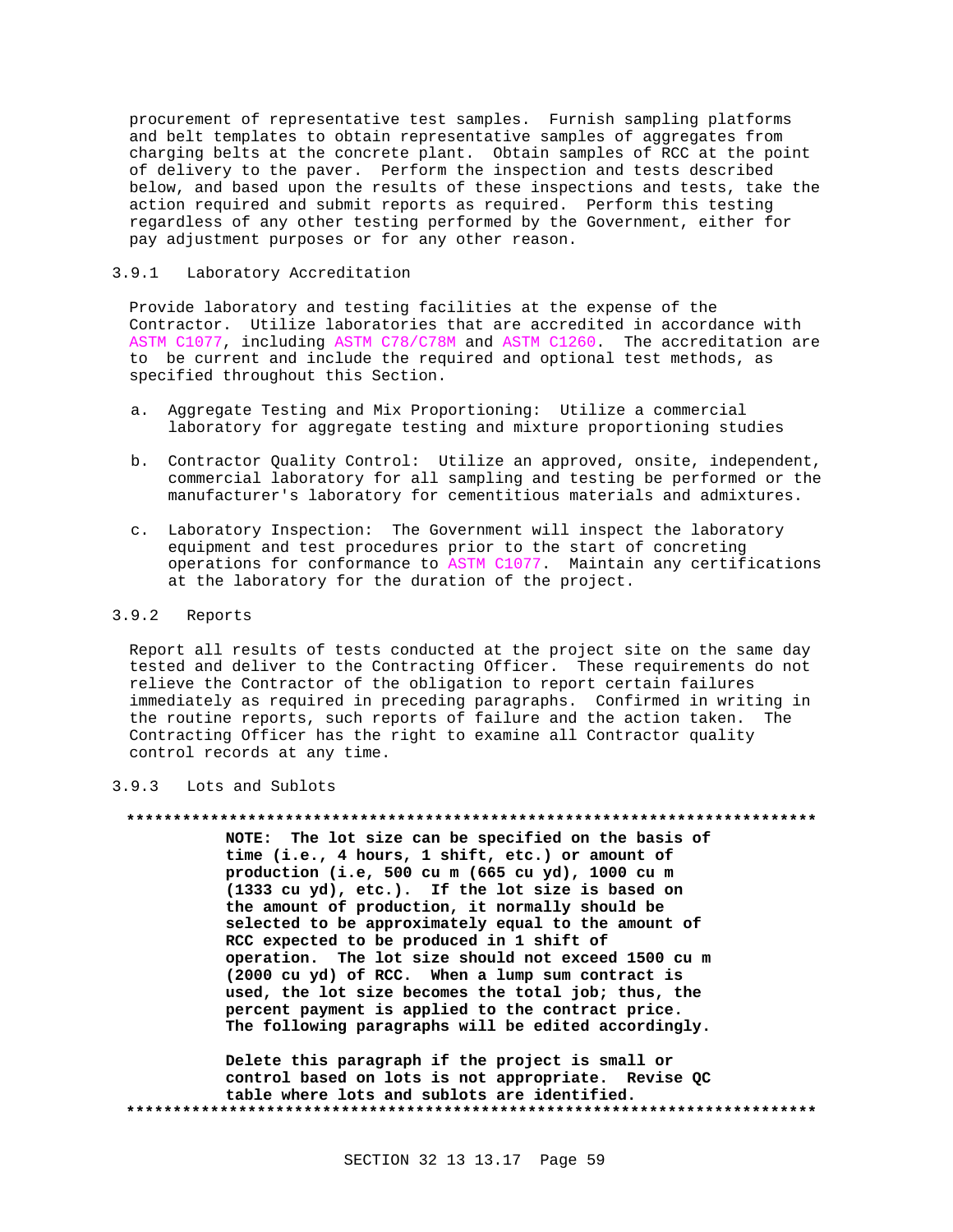Areas to be tested and quantities for which payment is to be adjusted will be based on pavement areas subdivided into lots and lots subdivided into sublots. A lot will be that quantity of construction that will be evaluated for compliance with specification requirements. A lot will be equal to [375][\_\_\_\_\_] cu m10hours production. Sublots are designated and defined for the specific parameter to be tested. Thickness, surface smoothness, and surface texture determinations will be made on the lot as a whole. In order to evaluate field density, each lot will be divided into 4 equal sublots. All samples and test locations will be selected randomly, using commonly recognized methods of assuring randomness conforming to ASTM D3665 and employing tables of random numbers or computer programs.

## 3.9.4 Additional Sampling and Testing

## NOTE: Add bid items for requirements that may need additional testing.

The Contracting Officer will request additional samples and tests for any area that appears to deviate from the specification requirements. The Contractor will pay for the cost of any additional testing if tests verify deficient material. If tests verify that materials conform to the specifications, payment will be made under the appropriate bid item. Testing in these areas will be in addition to the lot testing, and the requirements for these areas will be the same as those for a lot.

#### $3.9.5$ Testing and Evaluation

## NOTE: In Table 10 modify testing items and frequency of testing to fit project specific conditions.

Based upon the results of these tests, take the action and submit reports as required in Table 10, and any additional tests to ensure that the requirements of these specifications are met.

| TABLE 10<br>CONTRACTOR TESTING AND INSPECTION REOUIREMENTS |                                                   |      |                                                                                                                                          |  |  |  |
|------------------------------------------------------------|---------------------------------------------------|------|------------------------------------------------------------------------------------------------------------------------------------------|--|--|--|
| Frequency                                                  | Test Method<br>Control Limit<br>Corrective Action |      |                                                                                                                                          |  |  |  |
|                                                            | Cementitious Materials Sampling                   |      |                                                                                                                                          |  |  |  |
| 1 Sample<br>per 500<br>metric tons<br>tons                 | None                                              | none | 2.2 kg5 lbs samples to be<br>collected labeled, stored<br>and delivered to the<br>Contracting Officer after<br>completion of the project |  |  |  |
| Fine Aggregate Gradation and Fineness Modulus              |                                                   |      |                                                                                                                                          |  |  |  |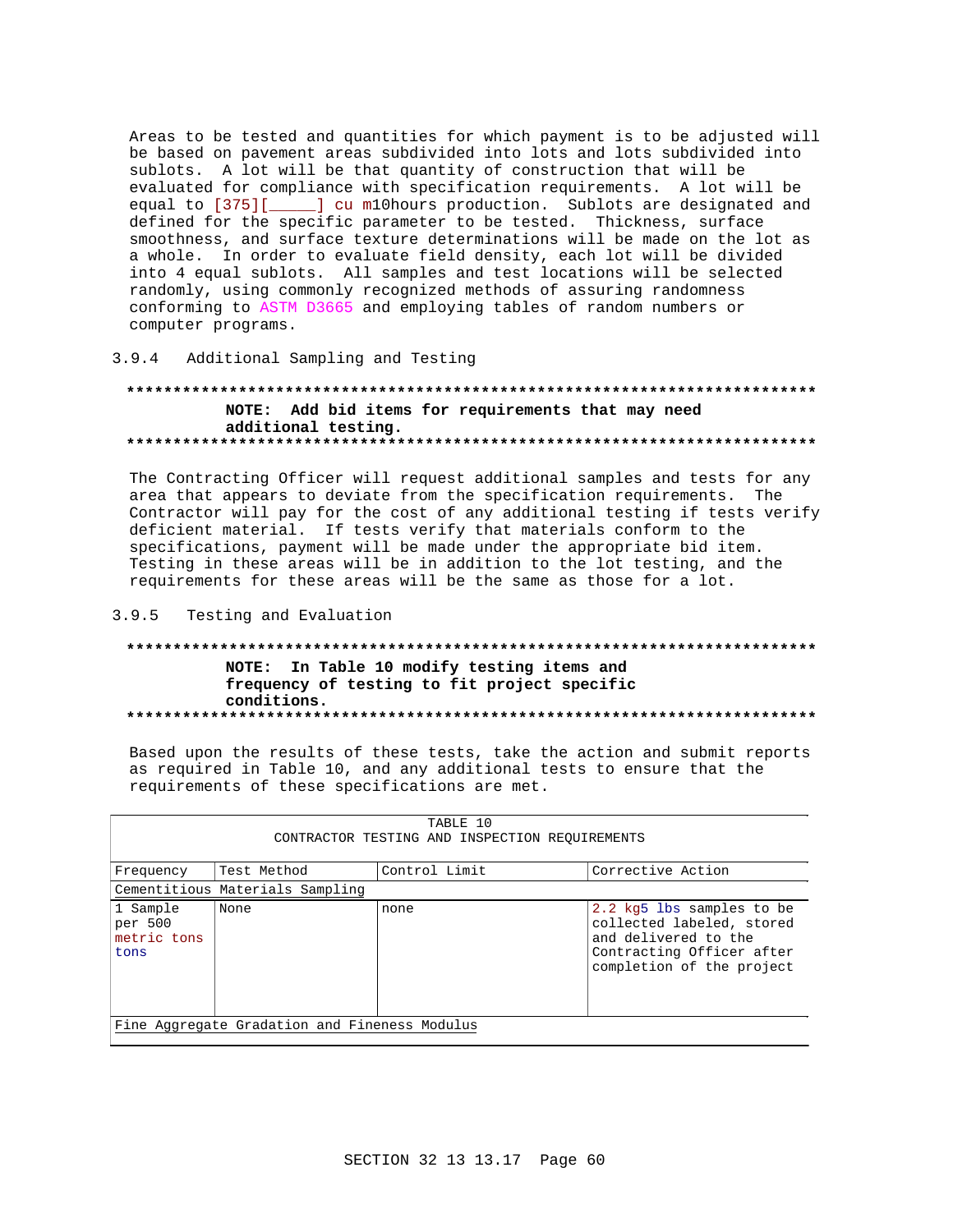| TABLE 10<br>CONTRACTOR TESTING AND INSPECTION REQUIREMENTS                                                                    |                                                               |                                |                                                                                                                                                      |
|-------------------------------------------------------------------------------------------------------------------------------|---------------------------------------------------------------|--------------------------------|------------------------------------------------------------------------------------------------------------------------------------------------------|
| Frequency                                                                                                                     | Test Method                                                   | Control Limit                  | Corrective Action                                                                                                                                    |
| 1 sample<br>every 500<br>metric tons                                                                                          | <b>ASTM C136/C136M</b><br>sample stockpile                    | Outside limits on any<br>sieve | Retest                                                                                                                                               |
| tons of<br>aggregate<br>during<br>production                                                                                  |                                                               | 2nd failure                    | report to COR, stop,<br>repair, retest                                                                                                               |
| 1 per<br>sublot<br>during RCC                                                                                                 | <b>ASTM C136/C136M</b><br>sample discharge<br>belt from plant | Outside limits on any<br>sieve | Retest                                                                                                                                               |
| placement                                                                                                                     |                                                               | 2nd gradation failure          | report to COR, stop,<br>repair, retest                                                                                                               |
|                                                                                                                               | Coarse Aggregate Gradation                                    |                                |                                                                                                                                                      |
| 1 sample<br>every 500<br>metric tons<br>tons of                                                                               | <b>ASTM C136/C136M</b><br>sample stockpile                    | Outside limits on any<br>sieve | Retest                                                                                                                                               |
| aggregate<br>during<br>production                                                                                             |                                                               | 2nd failure                    | report to COR, stop,<br>repair, retest                                                                                                               |
| 1 per<br>sublot<br>during RCC                                                                                                 | <b>ASTM C136/C136M</b><br>sample discharge<br>belt from plant | Outside limits on any<br>sieve | Retest                                                                                                                                               |
| placement                                                                                                                     |                                                               | 2nd gradation failure          | report to COR, stop,<br>repair, retest                                                                                                               |
|                                                                                                                               | Aggregate Deleterious and Quality                             |                                |                                                                                                                                                      |
| First test<br>no later<br>than time<br>оf<br>uniformity<br>testing and<br>then every<br>[30][60]<br>days of RCC<br>production | see paragraph<br><b>AGGREGATES</b>                            |                                | Stop production, retest,<br>replace aggregate.<br>Increase testing interval<br>to 90 days if previous 2<br>tests pass                                |
| Aggregate Moisture                                                                                                            |                                                               |                                |                                                                                                                                                      |
| Daily                                                                                                                         | ASTM C566                                                     |                                | Stop, adjust plant<br>settings accordingly                                                                                                           |
|                                                                                                                               | Plant - Scales, Weighing Accuracy                             |                                |                                                                                                                                                      |
| Monthly                                                                                                                       | NRMCA CPMB 100                                                |                                | Stop plant ops, repair,<br>recalibrate standard test<br>weights accurate to plus<br>or minus 0.1 percent and<br>provide for checking<br>plant scales |
| Plant - Calibration of Batching and Recording Equipment                                                                       |                                                               |                                |                                                                                                                                                      |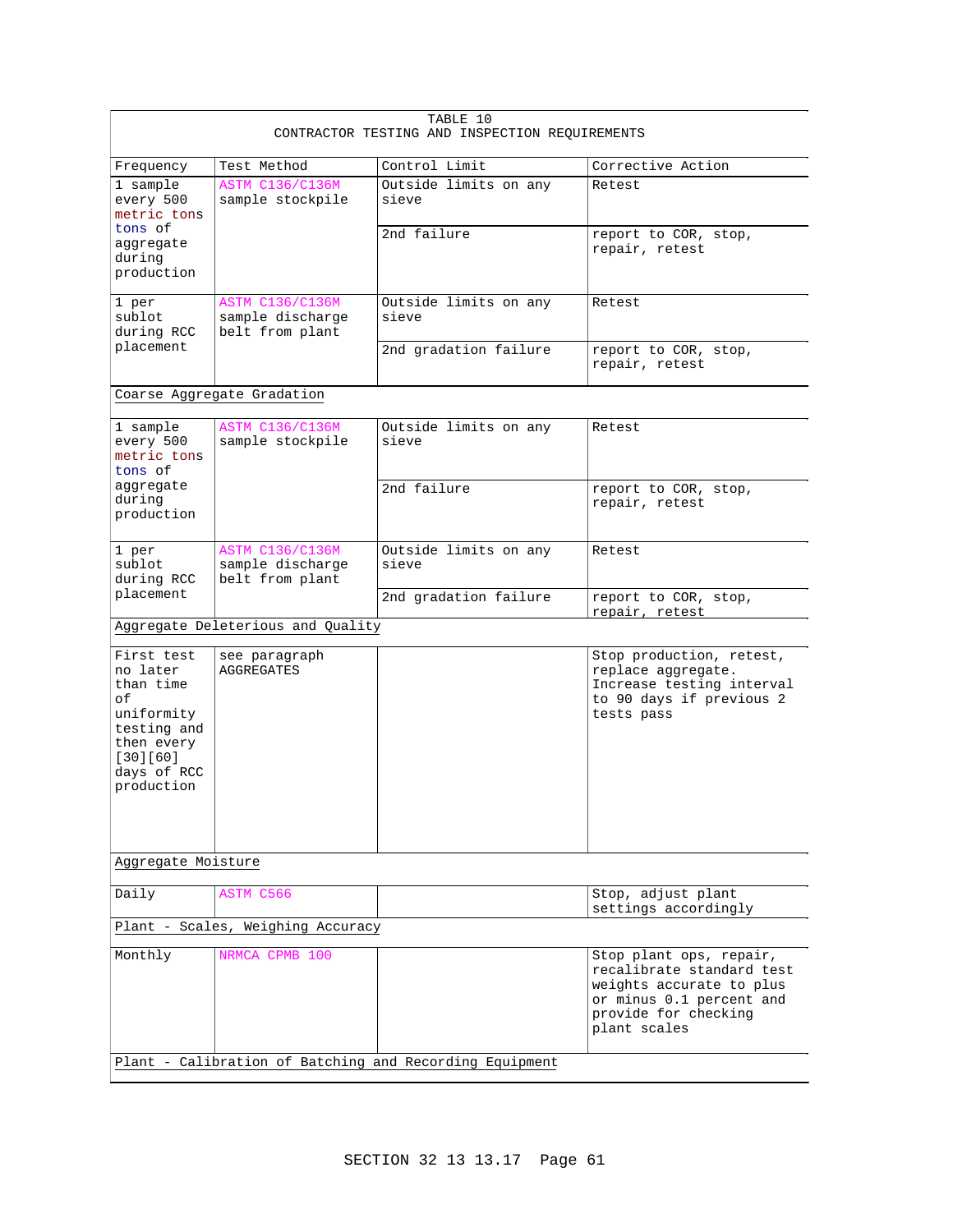| TABLE 10<br>CONTRACTOR TESTING AND INSPECTION REQUIREMENTS                                                        |                                                                 |                                                                                                                                                                     |  |
|-------------------------------------------------------------------------------------------------------------------|-----------------------------------------------------------------|---------------------------------------------------------------------------------------------------------------------------------------------------------------------|--|
| Test Method                                                                                                       | Control Limit                                                   | Corrective Action                                                                                                                                                   |  |
| Record/Report                                                                                                     | Record<br>required/recorded/actual<br>batch mass                | Stop plant ops, repair,<br>recalibrate. See<br>paragraph 3.11.1                                                                                                     |  |
|                                                                                                                   |                                                                 |                                                                                                                                                                     |  |
| Record/Report                                                                                                     |                                                                 | Record type and amount of<br>each material per lot                                                                                                                  |  |
|                                                                                                                   |                                                                 |                                                                                                                                                                     |  |
| COE CRD-C 55                                                                                                      | After initial approval,<br>use abbreviated method               | Increase mixing time,<br>change batching sequence,<br>reduce batch size to<br>bring into compliance.<br>Retest                                                      |  |
|                                                                                                                   |                                                                 |                                                                                                                                                                     |  |
| ASTM D1557                                                                                                        | Sample taken at plant<br>discharge                              | See paragraph 3.9.8                                                                                                                                                 |  |
|                                                                                                                   |                                                                 |                                                                                                                                                                     |  |
| Test Block                                                                                                        | Calculate calibration<br>factor for placing period              | Report change of more<br>than 4 percent of<br>previous value to<br>Contracting Officer and<br>initiate gage evaluation                                              |  |
|                                                                                                                   |                                                                 |                                                                                                                                                                     |  |
| <b>ASTM C1040/C1040M</b><br>Method A, and<br>ASTM D6938 at the<br>placement within<br>30 minutes of<br>mixing RCC |                                                                 | See paragraph 3.9.8                                                                                                                                                 |  |
| Concrete Mixture - Temperature                                                                                    |                                                                 |                                                                                                                                                                     |  |
| ASTM C1064/C1064M<br>sample at point of<br>discharge within<br>the paving lane                                    | See paragraph WEATHER LIMITATIONS                               |                                                                                                                                                                     |  |
|                                                                                                                   | Field Density and Field Moisture<br>Concrete Mixture - Strength | Plant - Record of Batch Plant Controls<br>Plant - Mixer Uniformity - Stationary Mixers<br>RCC Moisture Density Relationship<br>Nuclear Density Gage RCC Calibration |  |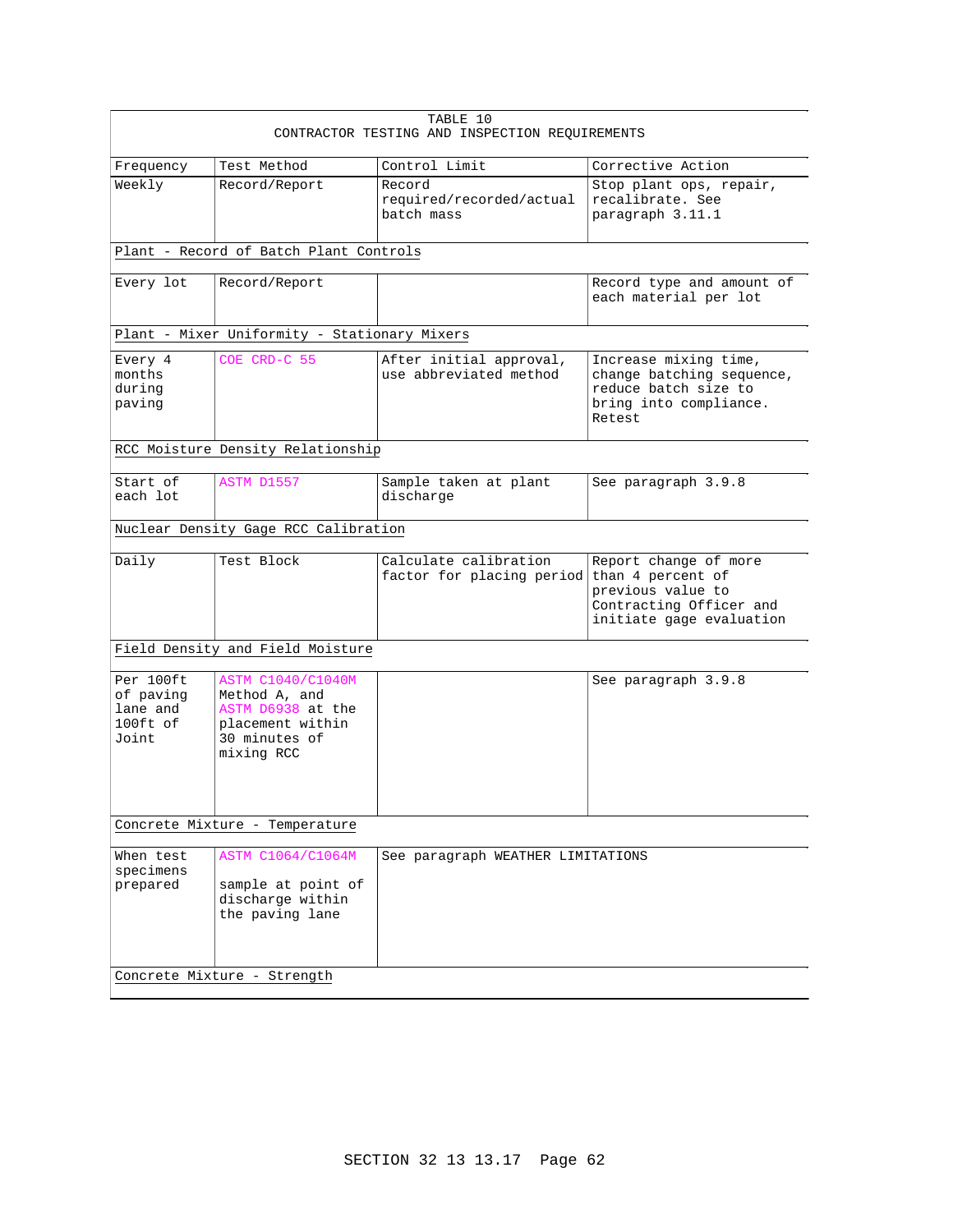| TABLE 10<br>CONTRACTOR TESTING AND INSPECTION REQUIREMENTS |                                                                            |                                                                                                                                                                                                |                                                                                |
|------------------------------------------------------------|----------------------------------------------------------------------------|------------------------------------------------------------------------------------------------------------------------------------------------------------------------------------------------|--------------------------------------------------------------------------------|
| Frequency                                                  | Test Method                                                                | Control Limit                                                                                                                                                                                  | Corrective Action                                                              |
| 8 per lot                                                  | ASTM C39/C39M<br>sample at point of<br>discharge within<br>the paving lane | See paragraph CONCRETE STRENGTH TESTING for CQC<br>Perform fabrication of strength specimens and<br>initial cure outside the paving lane and within 300<br>m 1,000 feet of the sampling point. |                                                                                |
| Surface Smoothness                                         |                                                                            |                                                                                                                                                                                                |                                                                                |
| Continuous<br>and within<br>1 hour of<br>placement         |                                                                            | Exceed tolerances                                                                                                                                                                              | Notify Contracting<br>Officer and modify<br>operation. See paragraph<br>3.10.4 |
| Pavement Texture                                           |                                                                            |                                                                                                                                                                                                |                                                                                |
| Each lot                                                   |                                                                            |                                                                                                                                                                                                | See paragraph 3.10.6                                                           |
| Pavement Thickness                                         |                                                                            |                                                                                                                                                                                                |                                                                                |
| 1 core per<br>sublot                                       | ASTM C174/C174M                                                            |                                                                                                                                                                                                | See paragraph 3.10.5                                                           |
|                                                            | Paving - Inspection Before Paving                                          |                                                                                                                                                                                                |                                                                                |
| Prior to<br>each paving<br>operation                       | Report                                                                     | Inspect underlying<br>materials, construction<br>joint faces, forms,<br>reinforcing, dowels, and<br>embedded items                                                                             |                                                                                |
|                                                            | Paving - Inspection During Paving                                          |                                                                                                                                                                                                |                                                                                |
| During<br>paving<br>operation                              | Report                                                                     | Monitor and control<br>paving operation,<br>including placement,<br>consolidation,<br>finishing, texturing,<br>curing, and joint<br>sawing. See paragraph<br>3.9.13                            |                                                                                |
|                                                            | Paving - Roller Vibration                                                  |                                                                                                                                                                                                |                                                                                |
| Weekly,<br>during<br>paving                                | Vibration Meter                                                            | Test frequency and<br>amplitude of each roller.                                                                                                                                                | Repair or replace<br>defective rollers.                                        |
| Membrane Compound Curing                                   |                                                                            |                                                                                                                                                                                                |                                                                                |
| Daily                                                      | Visual                                                                     | Calculate coverage based<br>on quantity/area                                                                                                                                                   | Respray areas where<br>coverage defective.<br>Recalibrate equipment            |
| Inspection of Hot Weather Measures                         |                                                                            |                                                                                                                                                                                                |                                                                                |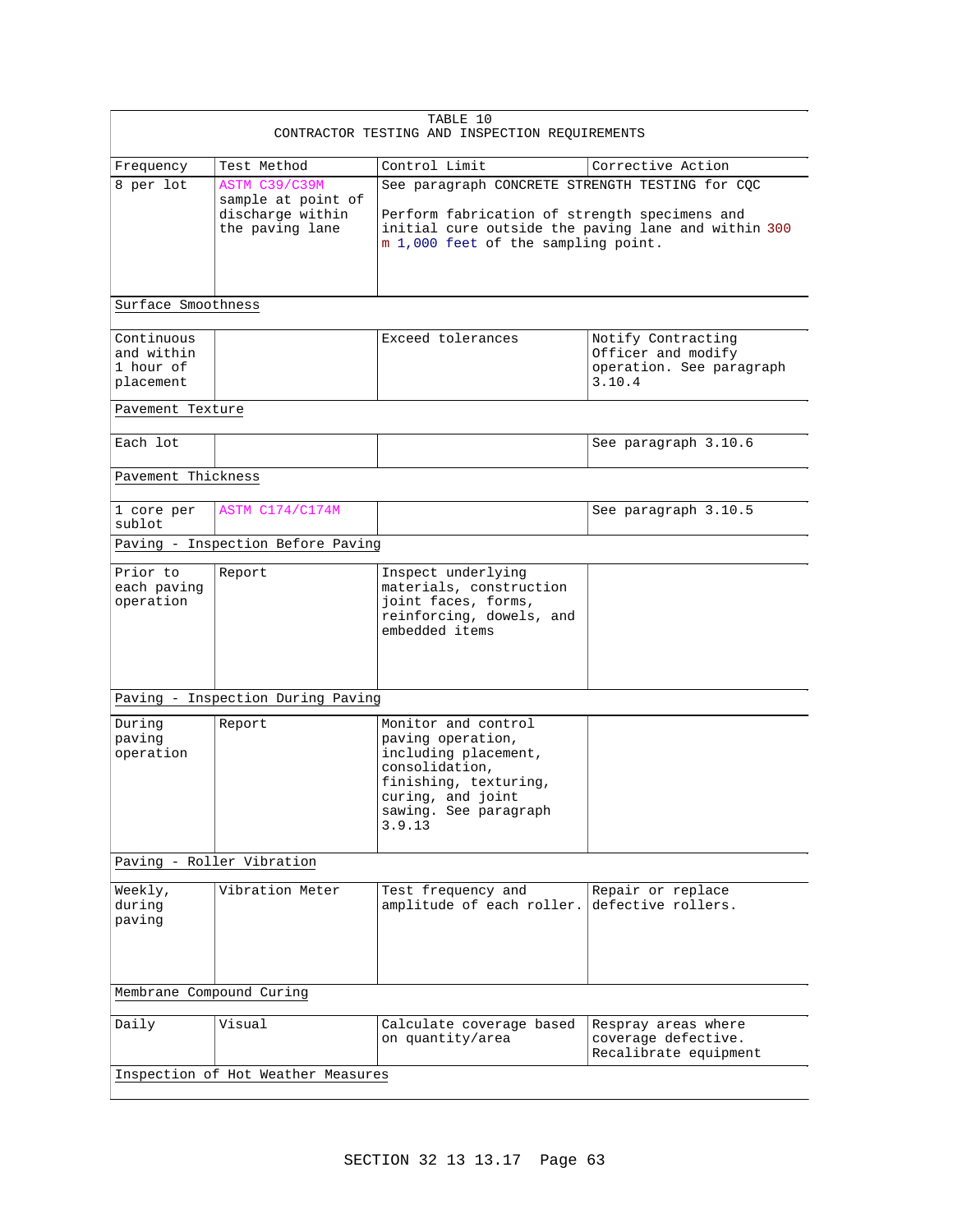| TABLE 10<br>CONTRACTOR TESTING AND INSPECTION REQUIREMENTS |                                       |               |                                                                |
|------------------------------------------------------------|---------------------------------------|---------------|----------------------------------------------------------------|
| Frequency                                                  | Test Method                           | Control Limit | Corrective Action                                              |
| Once per day Visual                                        |                                       |               | Repair defects, report<br>conditions to Contracting<br>Officer |
|                                                            | Inspection of Cold Weather Protection |               |                                                                |
| Once per day Visual                                        |                                       |               | Repair defects, report<br>conditions to Contracting<br>Officer |

#### $3.9.6$ Calibration of Mixing Plant

Check the accuracy of proportioning for continuous plants by simultaneously securing timed samples of the cementitious materials and the combined aggregate as they are fed to the mixer and weighing each as appropriate.

#### $3.9.7$ Field Density Testing

\*\*\*\*\*\*\*\*\*\*\*\*\*\* NOTE: For record, nuclear density gauge readings of moisture content and density should be taken at 50 mm 2 inchintervals to the thickness of the pavement minus 50 mm2 inches, although the deepest reading only will be the basis for acceptance. The deepest readings of the nuclear density gauges of the Contractor and Government should be checked for agreement. The deepest reading should be approximately 50 mm2 inches less than the depth of the pavement slab. \*\*\*\*\*\*\*\*\*\*\*\*\*\*\*\*

a. Furnish one operable and properly calibrated single probe nuclear density gauge meeting the requirements of ASTM C1040/C1040M for each paver. Submit a copy of the State license authorizing the use of a nuclear gage, and manufacturer certification that operators have completed an approved safety and gage operation training session. For each gage to be used on site, provide the date of calibration, the calibrating organization, list of calibration standards, and the calibration curve. Include a description of the nuclear density gauge apparatus proposed for use, the manufacturer's literature and the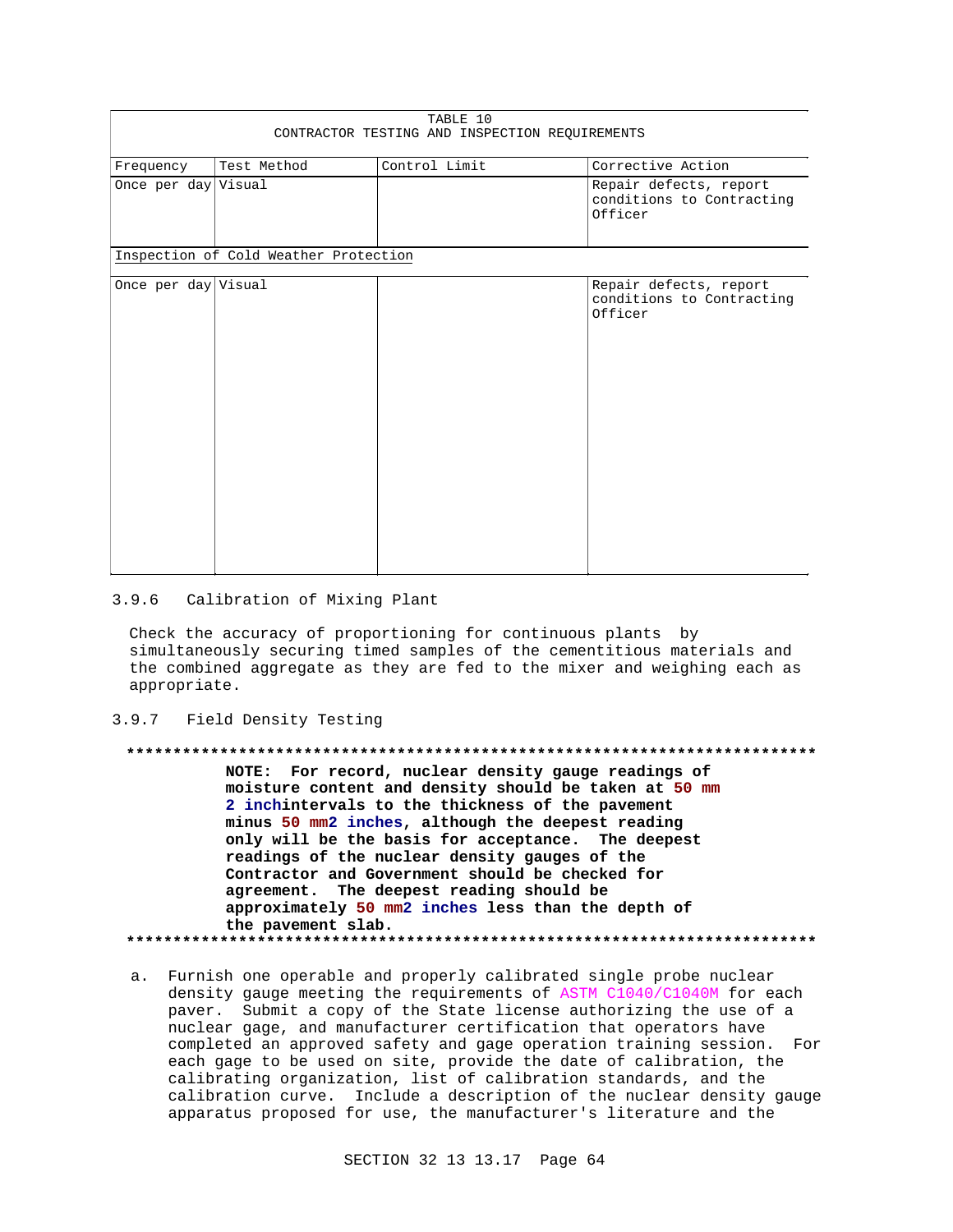latest manufacturer's calibration results of the nuclear density gauge in the submittal.

- b. Determined the maximum wet density or "target density" by ASTM D1557 using a 150 mm 6-inch mold.
- c. Perform the density test using a single probe nuclear density gauge operating in the direct transmission mode so density of the full depth of the pavement can be measured. Include test readings at a depth of 2" above the bottom of the lift being placed mm Report both wet and dry densities, and all individual readings. Determined moisture content at the same depths. Report wet field density as a percentage of the "Target Density" maximum laboratory wet density as determined for that lot. Fill all holes left in the concrete as a result of nuclear density testing with a commercially available pre-packaged nonshrink grout that meets the requirements of ASTM C1107/C1107M.
- d. Take additional tests as directed, particularly during start-up and when problems with attaining required density occur. Upon request, provide a nuclear density gauge for Government use.
- e. See Appendix A, at the end of this Section for sample density computations. If any nuclear density gauge reading is below 97.8 percent for interior or fresh joint or below 95.8 percent for a cold joint, perform another test within a 1.5 to 2.4 m 5 to 8 foot radius of the previous testing location. If this adjacent reading is also below the density requirements, immediately notified the Contracting Officer, and apply additional vibratory roller passes across the full lane width between the last testing location that produced an acceptable reading and the paver. If additional vibratory roller passes cause the density to decrease or cause the surface texture and appearance to deteriorate in the opinion of the Contracting Officer, discontinue the paving operation until appropriate adjustments are made to the moisture content of the mixture, to the operation of the paver, to rolling procedures, or other operations to assure that the specified density and surface requirements can be achieved.

#### 3.9.8 Concrete Strength

Contractor Quality Control is responsible for the following steps for concrete strength determination:

- a. Correlation of Beams and Cylinders in Laboratory, Cylinders in Field
	- (1) Take samples for strength tests at the paving site. Fabricate test cylinders in accordance to ASTM C1435/C1435M and cure test cylinders in accordance with ASTM C31/C31M; test them in accordance with ASTM C39/C39M.
	- (2) Fabricate and cure 2 test cylinders per sublot from the same batch or truckload and at the same time acceptance cylinders are fabricated and test them for compressive strength at 7-day age.
	- (3) Average all 8 compressive tests per lot. Convert this average 7-day compressive strength per lot to equivalent 28 day flexural strength using the Correlation Ratio determined during mixture proportioning studies. See Appendix B at the end of this Section.

**\*\*\*\*\*\*\*\*\*\*\*\*\*\*\*\*\*\*\*\*\*\*\*\*\*\*\*\*\*\*\*\*\*\*\*\*\*\*\*\*\*\*\*\*\*\*\*\*\*\*\*\*\*\*\*\*\*\*\*\*\*\*\*\*\*\*\*\*\*\*\*\*\*\***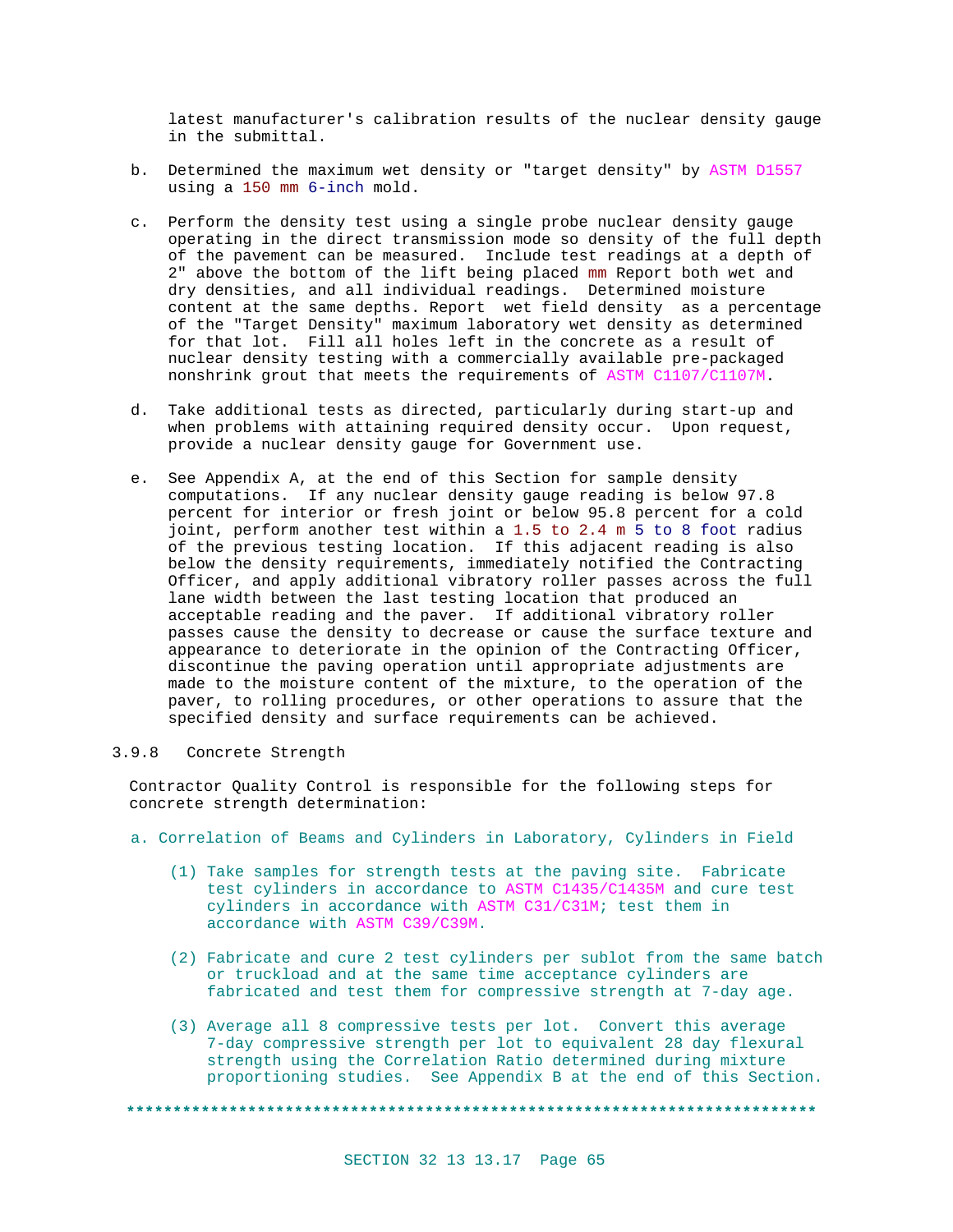#### NOTE: Adjust ages to match design requirement. \*\*\*\*\*\*\*\*\*\* . . . . . . . . . . . . . . .

(4) Compare the equivalent 28 day flexural strength from the conversion to the Average Flexural Strength Required for Mixtures from paragraph of same title.

## NOTE: Adjust ages to match design requirement.

(5) If the equivalent average 28 day strength for the lot is below the Average Flexural Strength Required for Mixtures by 138 Pa 20 psi flexural strength or more, at any time, adjust the mixture to increase the strength, as approved.

## NOTE: Adjust ages to match design requirement.

- (6) The Contractor's CQC testing agency is responsible for maintaining up-to-date control charts for strength, showing the 7-day CQC compressive strength, the 14-day compressive strength (from acceptance tests) and the 28 day equivalent flexural strength of each of these for each lot.
- 3.9.9 Surface-Smoothness Determination (Straightedge Testing)
	- a. Furnish one 3.7 m 12 ft straightedge for each paving spreader for testing the finished surface. Provide straightedges for Government's representative use upon request. Provide straightedges constructed of aluminum or other lightweight metal and blades of box or box-girder cross section with flat bottom reinforced to ensure rigidity and accuracy. Provide straightedges with handles to facilitate movement on the pavement.
	- b. Test the surface of the pavement with an approved straightedge immediately after rolling is complete in each area, but not later than 1 hour after the concrete has been placed or test with other approved device that will reveal all surface irregularities varying from the testing edge exceeding tolerances specified in Table 5-LIMITS AND ALLOWABLE VARIATIONS. Test the entire area of the pavement involved in both a longitudinal and a transverse direction on parallel lines 3 m 10 feet or less apart. Hold the straightedge in contact with the surface and moved ahead one-half the length of the straightedge for each successive measurement. Carry straightedge testing continuously across joints. Perform the testing in the presence of the Contracting Officer.

#### 3.9.10 Surface Texture

After all rolling and curing is complete, provide a smooth and uniform final surface texture over the whole area of the pavement. Provide a final surface that is totally free of any surface pitting, voids or indentations, pockmarks, surface tears, check cracking, segregation or rock pockets, pumped areas, aggregate drag marks, areas loosened by construction operations, and areas where fines have been washed away during the curing process.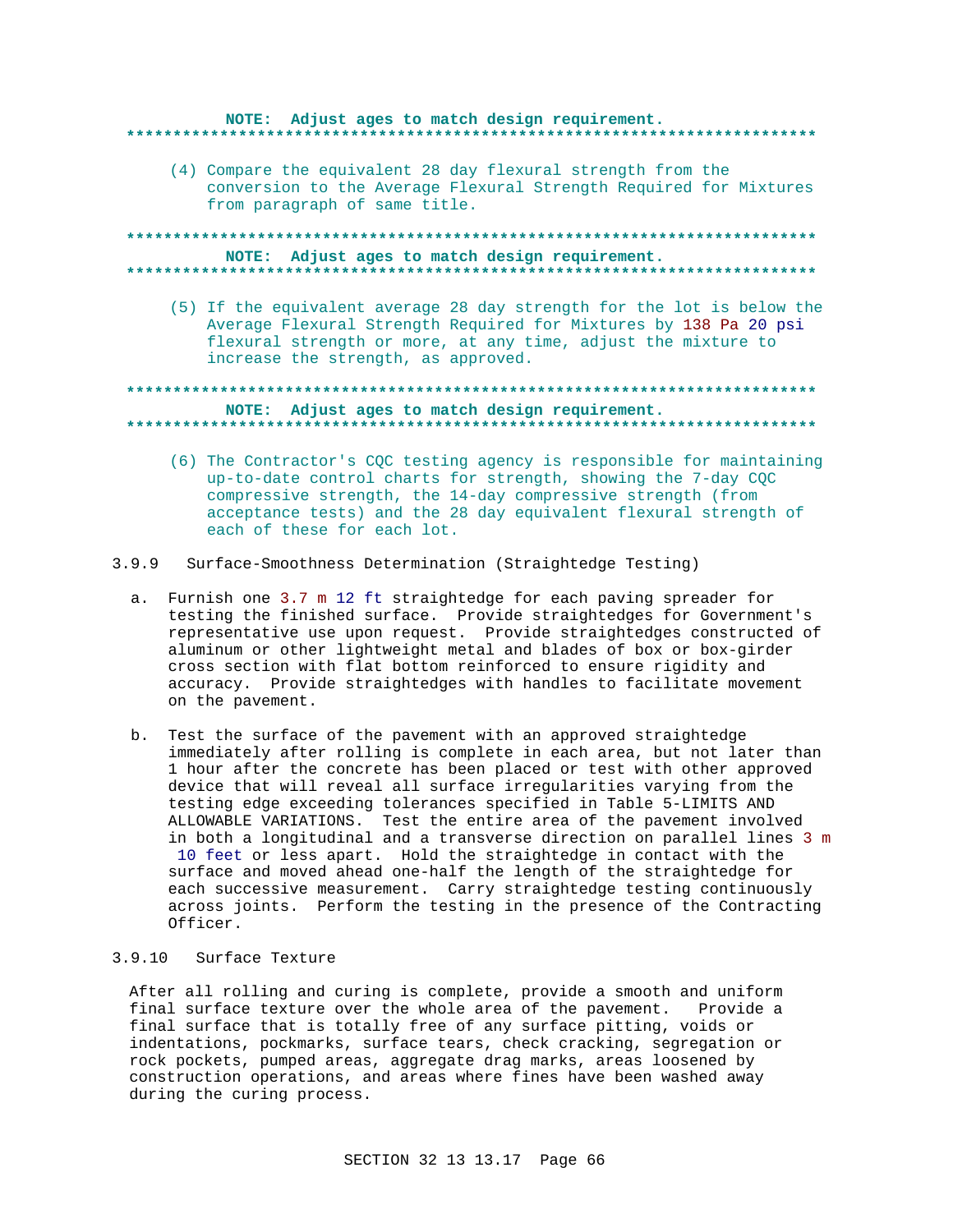### 3.9.11 Determine Pavement Thickness

Drill 150 mm 6 inch diameter cores from points in the pavement within 7 days after placement of the pavement. A minimum of one core per sublot will be taken from locations selected in a random fashion by the Contracting Officer. After the first 2 lots and the thickness of all cores meet the required specified thickness and examination of the cores show good consolidation with appropriate orientation of aggregates and there are no excessive voids 102 mm4 inch diameter cores may be used. Refill core holes with a commercially available pre-packaged nonshrink grout meeting the requirements of ASTM C1107/C1107M. Cores will become the property of the Government and may be tested for strength determination or other properties as considered appropriate.

### 3.9.12 Inspection During Placing

The placing foremen is responsible for supervising all placing operations and for measuring and recording concrete temperatures, ambient temperature, weather conditions, time of placement, yardage placed, and method and location of placement.

- a. Cold-Weather Placing. At least once during each shift, inspect all areas subject to cold-weather protection. Record all deficiencies. During removal of protection, measure the concrete and ambient temperatures at least hourly.
- b. Hot-Weather Placing and Initial Curing at All Times. When the maximum daily air is likely to exceed 30 degrees C 85 degrees F, take and record the temperature of the concrete mixture at 30-minute intervals during hot-weather placement. Inspect the surface of the base course to ensure that it is sprinkled with water immediately before the concrete is placed and any deficiencies noted. Regardless of ambient temperature, inspect the finished concrete to ensure that it is kept damp until the curing medium is applied and any deficiencies noted and immediately brought to the attention of the Contracting Officer. Correct any deficiencies immediately.
- c. Temperature Protection. Notify the Contracting Officer whenever the concrete temperature is not within specifications limits during the period of protection or protection removal fails to comply with the specifications requirements, and take immediate steps to correct the situation. Regardless of the ambient temperature, stop mixing and placing operations, and notify the Contracting Officer when the temperature of the concrete mixture exceeds 32 degrees C 90 degrees F.
- d. Curing Operation. Inspect the curing operation to assure that the surface of the pavement is kept very moist (or wet) continuously until the end of the curing period. Notify the Contracting Officer when any pavement surface is allowed to dry before the end of the curing period, and take immediate steps to correct the situation.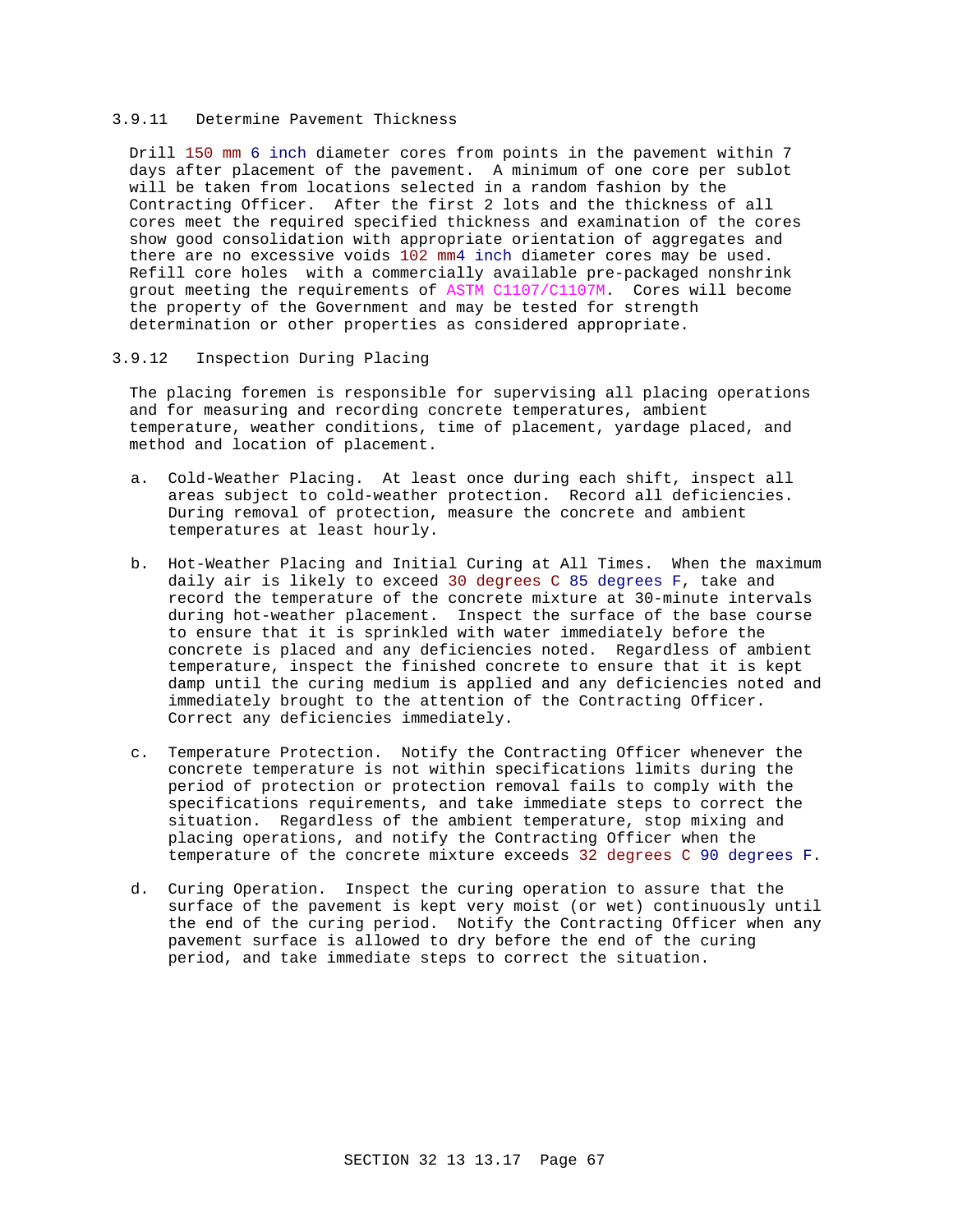## **APPENDIX A Example of Computations**

1.0 Field Density.

The calculation of computed percent payment based on field density is illustrated below for a typical set of field tests on the lane interior and on the fresh and cold joints in a typical lot. Assume the following test results for field density made on the lot:

a. Average lane interior density: 98.0 percent (of target density)

b. Average fresh joint density: 97.7 percent (of target density)

c. Average cold joint density: 95.4 percent (of target density)

d. Total area of lot: 2,790 sq m 30,000 sq ft (3,333 sq yd)

 e. Length of completed fresh longitudinal construction joint: 610 m (2000 ft) (Paving lane on each side of joint complete)

 f. Length of cold longitudinal construction joint: 228 m (750 ft) (Paving lane on one side of joint constructed with this lot)

Step 1: Determine percent payment based on lane interior density and on fresh joint and on cold joint density, using Table 1.

a. Lane interior density of 98.0 percent: 100.0 percent payment

b. Fresh joint density of 97.7 percent: 98.2 percent payment

c. Cold joint density of 95.4 percent: 86.5 percent payment

Step 2: Determine percent payment deduction based on lane interior density and on both fresh and cold joint density by subtracting each percent payment from 100.

 a. Lane interior: 100 percent - 100.0 percent = 0.0 percent deduction

b. Fresh joint: 100 percent - 98.2 percent = 1.8 percent deduction

c. Cold joint: 100 percent - 86.5 percent = 13.5 percent deduction

Step 3: Determine ratio of fresh joint strip area to lane interior area (total paved area in the lot).

Multiply the length of completed fresh longitudinal construction joint by the specified 3 m 10 ft width and divide by the lane interior area (total paved area in the lot):

610 m x 3m /2790 sq m 2000 ft. x 10 ft./30000 sq ft = 0.6667 ratio of fresh joint strip area to lane interior area

Step 4: Determine the weighted percent payment deduction for fresh joint density:

Multiply percent payment deduction for fresh joint density by ratio of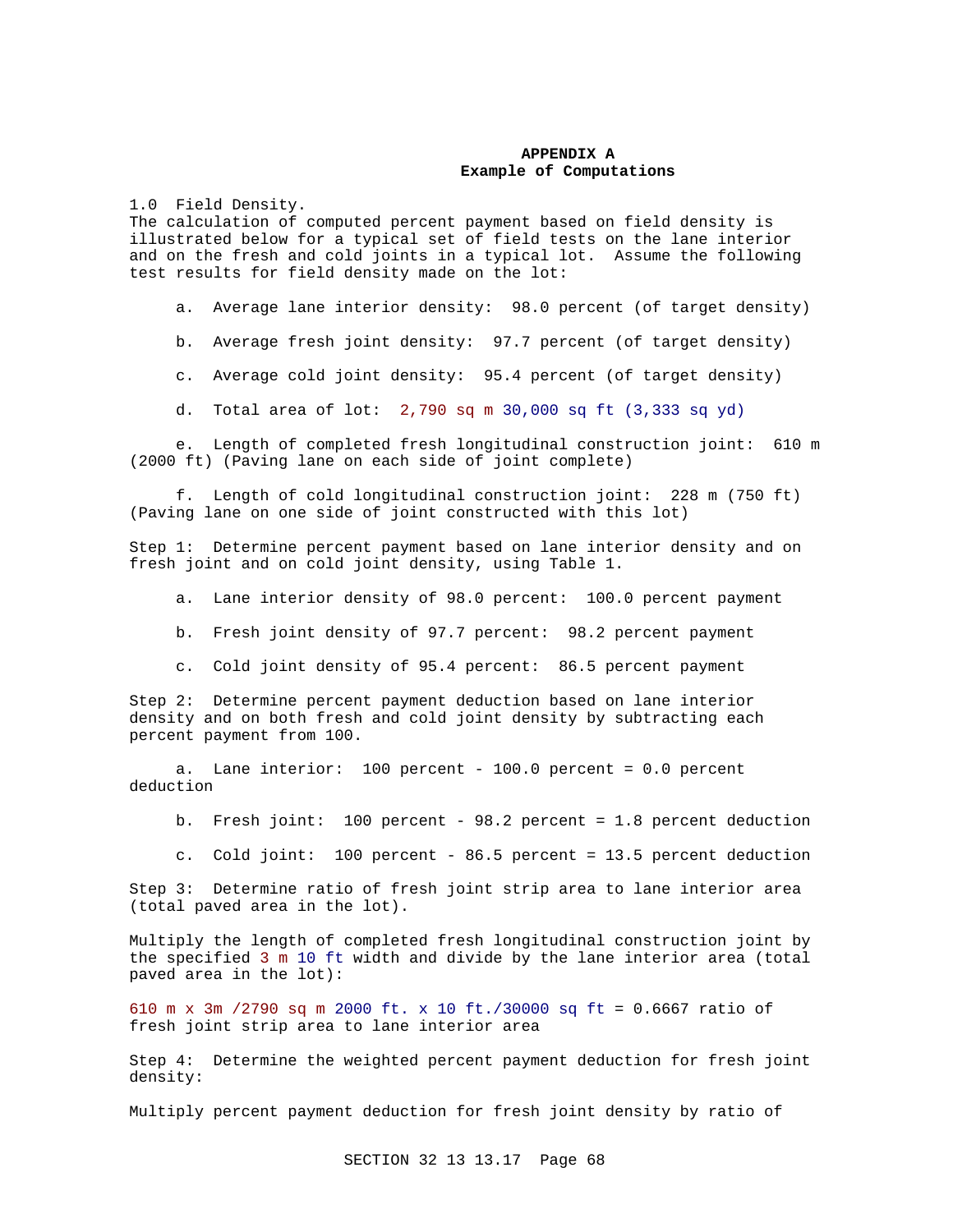fresh joint strip area to lane interior area:

1.8 percent x 0.6667 = 1.2 percent weighted percent payment deduction for fresh joint density

Step 5: Determine ratio of cold joint strip area to lane interior area (total paved area in the lot):

Multiply the length of completed cold longitudinal construction joint (one side) by the specified 1.5 m 5 ft width and divide by the lane interior area (total paved area in the lot):

228 m x 1.5 m/2790 sq ft 750 ft x 5 ft/30000 sq ft = 0.125 ratio of cold joint strip area to lane interior area

Step 6: Determine the weighted percent deduction for cold joint density:

Multiply percent payment deduction for cold joint density by ratio of cold joint strip area to lane interior area:

13.5 percent x 0.125 = 1.7 percent payment deduction for cold joint density

Step 7: Compare weighted percent payment deduction for fresh joint area, for cold joint area, and for lane interior density, and select the larger:

a. Percent payment deduction for lane interior density: 0.0 percent

 b. Weighted percent payment deduction for fresh joint density: 1.2 percent

 c. Weighted percent payment deduction for cold joint density: 1.7 percent

d. Select the larger = 1.7 percent

Step 8: Determine computed percent payment based on field density by subtracting the larger value from Step 7 from 100:

100 - 1.7 percent = 98.3 percent computed percent payment based on field density.

2.0 Thickness A lot in which 18 percent of the area is deficient in thickness by an average of 10 mm 3/8 inch (Category II) will have a computed percent payment for thickness of:

| Category | Proportion<br>of Total<br>Lot Area |             | Percent Payment<br>From<br>Table 2 | Weighted<br>Percent<br>Payment |
|----------|------------------------------------|-------------|------------------------------------|--------------------------------|
|          | $(1.0-0.18) = 0.82$                | $\mathbf x$ | 100                                | 82.0                           |
| ΙI       | 0.18                               | x           | 65                                 | 11.7                           |
|          |                                    |             |                                    |                                |

Computed Percent Payment for Total Lot = 93.7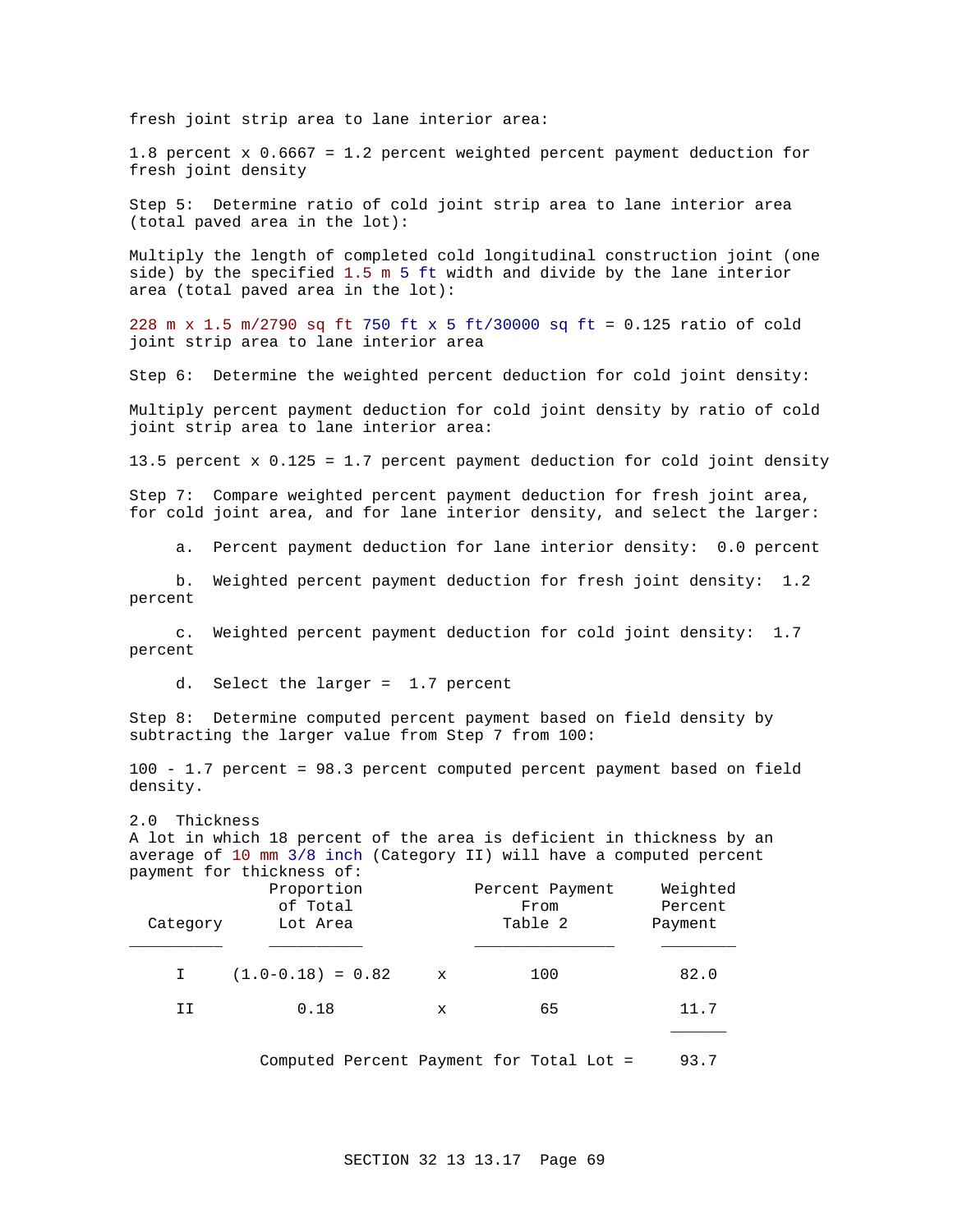## **APPENDIX B**

## **Procedure for Molding RCC Test Specimen for Flexural Strength Testing Using a Vibrating Hammer:**

A-1 Field of Application

The procedure is for molding RCC test specimens using a vibrating hammer for third-point flexural-strength testing. Utilize a maximum aggregate size of not to exceed 25 mm 1 inch.

A-2 Equipment

1. Rectangular steel molds with inside measurements of 100 x 100 x 400 mm 6-inch x 6-inch x 16-inch.

2. Utilize a vibrating hammer, conforming to ASTM C1435/C1435M, having a 10 ± 2 kg weight, having a minimum power input of 900W and being capable of providing 2000 impacts/minute.

3. Removable steel collar to contain the last layer of RCC. 4. Steel compaction plate with a minimum thickness of 15 mm 0.6-inch that can fit into the rectangular mold. 5. Steel finishing plate with a minimum thickness of 15 mm 0.6-inch that can fit into the rectangular mold.

A-3 Molding Specimens for Flexural-Strength Testing

1. Produce specimens within 20 min of collecting the sample. 2. Using the wet density of the RCC, weigh a quantity of fresh concrete corresponding to the volume of the test specimen to be produced. 3. Use a flat shovel to fill the mold to the halfway point, moving the shovel along the rim of the mold to distribute the concrete evenly and keeping segregation to a minimum. A tamping rod can be used to spread the concrete evenly within the mold prior to consolidation. 4. Compact the concrete until the mold is half full. Install the

collar. Put in the remaining concrete and compact it. 5. Remove the collar, place the steel plate on top of the mold, and complete consolidation by applying the compactor to the steel plate. 6. Spray all concrete surfaces with an evaporation retarder. Immediately cover the specimens with a nonabsorbent, nonreactive plate to retard evaporation.

7. Store the specimens on a rigid, level surface protected from sunlight, vibration, and other disturbances in an environment maintained at a temperature of 15 to 25°C 60 to 77°F. The specimens should be removed from the molds  $24 \pm 4$  h after fabrication and moist-cured at a temperature of 21 to 25°C 70 to 77°F so that they are constantly covered with a thin coating of moisture until time of testing. Do not expose specimens to running water.

A-4 Flexural-Strength Testing

Perform flexural testing in accordance with ASTM C78/C78M.